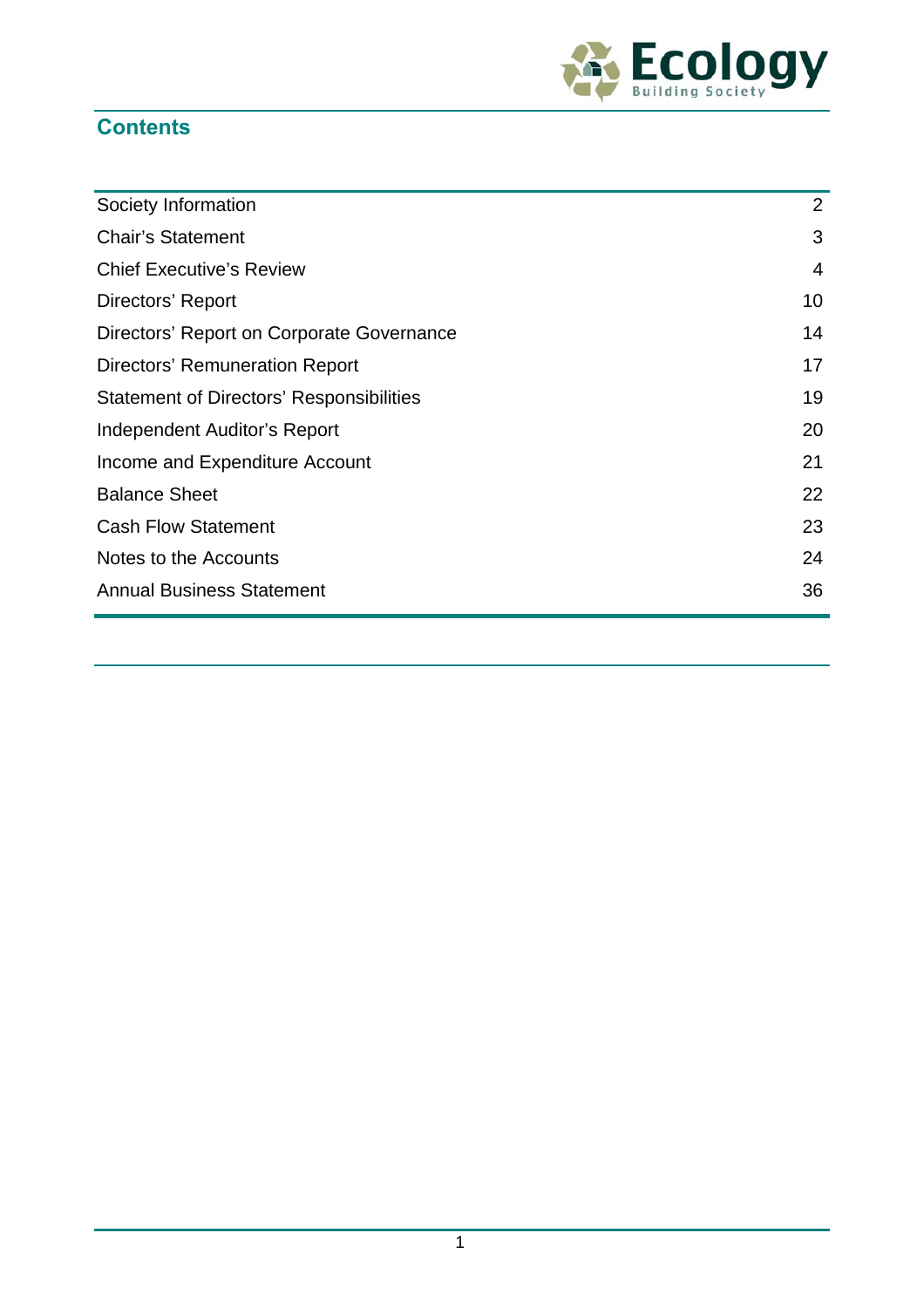

# **Society Information**

| <b>Directors</b>         | Malcolm Lynch<br><b>Tony Taylor</b><br><b>Helen Ashley Taylor</b><br>Steven Round<br><b>Timothy Morgan</b><br>Alison Vipond<br><b>Paul Ellis</b><br>Pam Waring | Chair<br>Deputy Chair<br>(appointed Aug 2013)<br>(appointed Sep 2013)<br>Christopher Newman (appointed Sep 2013)<br><b>Chief Executive</b><br>Secretary                |
|--------------------------|----------------------------------------------------------------------------------------------------------------------------------------------------------------|------------------------------------------------------------------------------------------------------------------------------------------------------------------------|
| <b>Registered office</b> | 7 Belton Road<br>Silsden<br>Keighley<br><b>West Yorkshire</b><br><b>BD20 0EE</b>                                                                               |                                                                                                                                                                        |
| <b>External auditors</b> | <b>KPMG Audit Plc</b><br>St James Square<br>Manchester<br><b>M2 6DS</b>                                                                                        |                                                                                                                                                                        |
| <b>Internal auditors</b> | <b>Deloitte LLP</b><br>1 City Square<br>Leeds<br>LS1 2AL                                                                                                       |                                                                                                                                                                        |
| <b>Solicitor</b>         | <b>Addleshaw Goddard</b><br>Sovereign House<br>Sovereign Street<br>Leeds<br>LS1 1HQ                                                                            |                                                                                                                                                                        |
| <b>Officers</b>          | George Haslem<br>John Ainley<br>Anna Laycock<br>Jon Lee<br><b>Richard Saville</b>                                                                              | <b>Chief Operating Officer</b><br>Compliance Manager<br><b>Communications and Research Manager</b><br><b>Business Development Manager</b><br><b>Technology Manager</b> |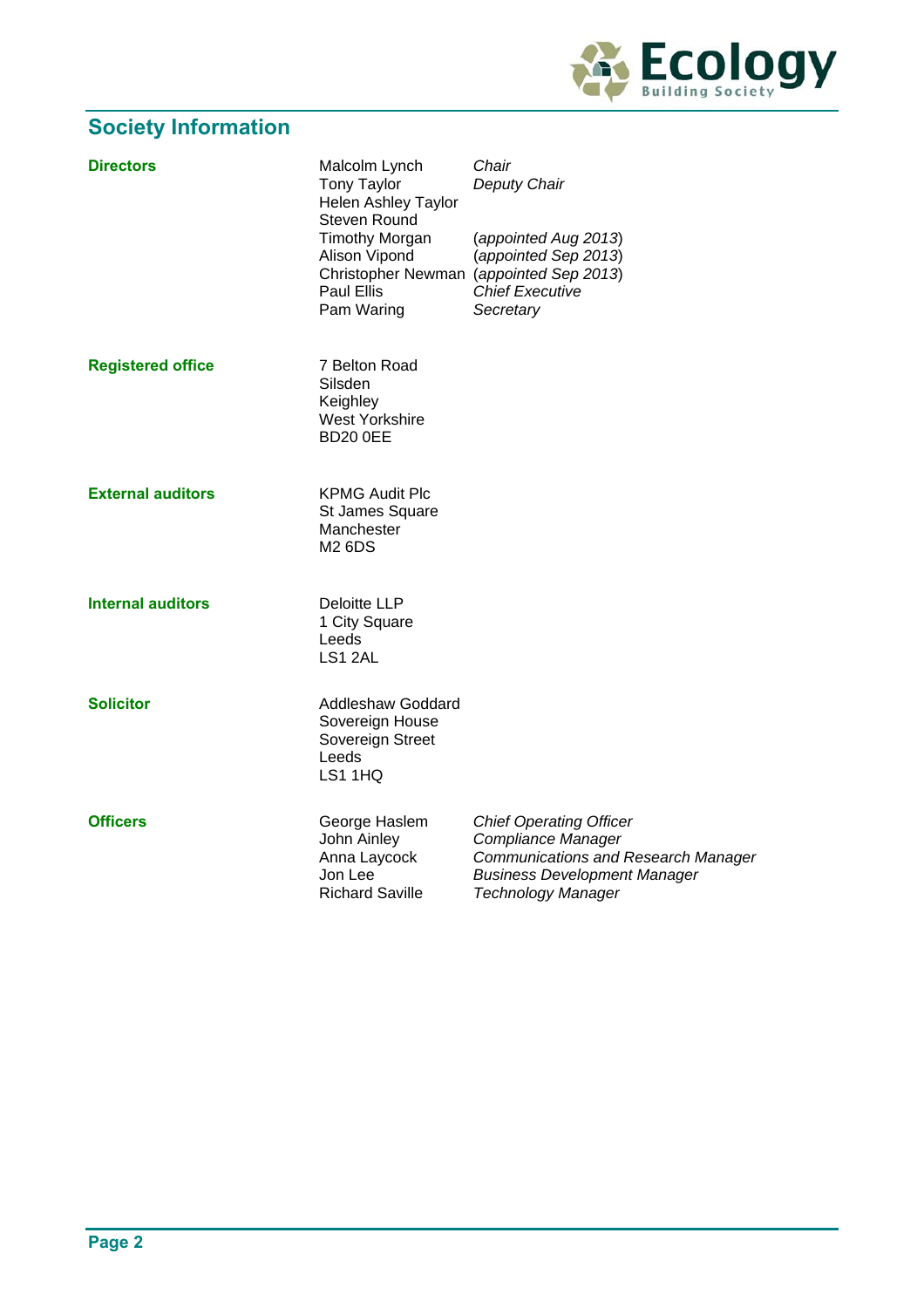

# **Chair's Statement**

As I write this report, I am travelling by train from Leeds to the South West of England. Either side of the tracks are slipped embankments and newly created lakes, with water lapping at the boundaries of some of the properties. The work of Ecology Building Society has never seemed more relevant.

I am pleased to introduce the Society's report for the year to 31 December 2013. Ecology has made good progress on several fronts during this year and ended the year in a good position to advance the Society's ecological mission further. As our Chief Executive's report details, 2013 was a solid year in financial terms. This is a noteworthy achievement given the difficulty of the low interest rate environment in which the Society operates.

Over the course of the year, the Society has tried to maintain its rates for existing savers, while recognising that the difficulties at the Co-operative Bank have led new ethical savers to Ecology. The Society has deliberately operated with a very low margin between our saving and borrowing rates, in order to deliver value to both borrowers and savers.



The growth of new mortgages during the year has been heavily directed towards new buildings. I do not think that Ecology will overcome the dearth of new house building by itself, but we play an important role in supporting projects that exemplify the building standards of the future. Improving the energy efficiency of existing stock is also core to the Society's mission and our work with organisations such as the Empty Homes Agency aims to deliver warmer, affordable homes and revitalised communities.

In all of our work we remain very aware that our mandate to act comes only from our community of members. This is the bedrock of our corporate culture, set by the Board of Directors and realised in every interaction we have with our members. Culture has recently become a focus for one of our regulators, the Financial Conduct Authority – a welcome and overdue development. We believe Ecology stands apart from mainstream financial organisations because of our ethical approach, but we also recognise the need to ensure that as Ecology grows, our culture must not become diluted or distorted. So the Society has added Ethics to the responsibility of its Risk, Audit and Compliance committee, and has embarked on developing a framework for monitoring and managing our standards of conduct.

At this year's Annual General Meeting, we will be introducing our members to three new Non-Executive Directors seeking election. **Tim Morgan** is an accountant by training, with experience in fair trade; **Chris Newman** is an energy efficiency expert with a previous career in financial services; and **Alison Vipond** has a background in environmental policy. I believe that these appointments strengthen the Board significantly and put the Society in a very good position to address the challenges of the future.

At the same time, our AGM marks the retirement of **Tony Taylor**, who has been Vice Chair since 2012. Tony has been an exceptionally valuable member of the Board for many years, latterly serving as the Chair of our Risk, Audit, Compliance and Ethics Committee, bringing insights from his background in larger building societies.

I would like to thank the Board and all of our staff for their hard work and attention to our members' needs, which has enabled Ecology to grow throughout these difficult financial times. I would particularly like to draw your attention to the fact that our Chief Executive, Paul Ellis, is now the longest serving Chief Executive in the building society sector. His commitment to our ecological mission and deep sense of service to our members has guided the Society to the strong position we stand in today.

#### **Malcolm Lynch**

*Chair*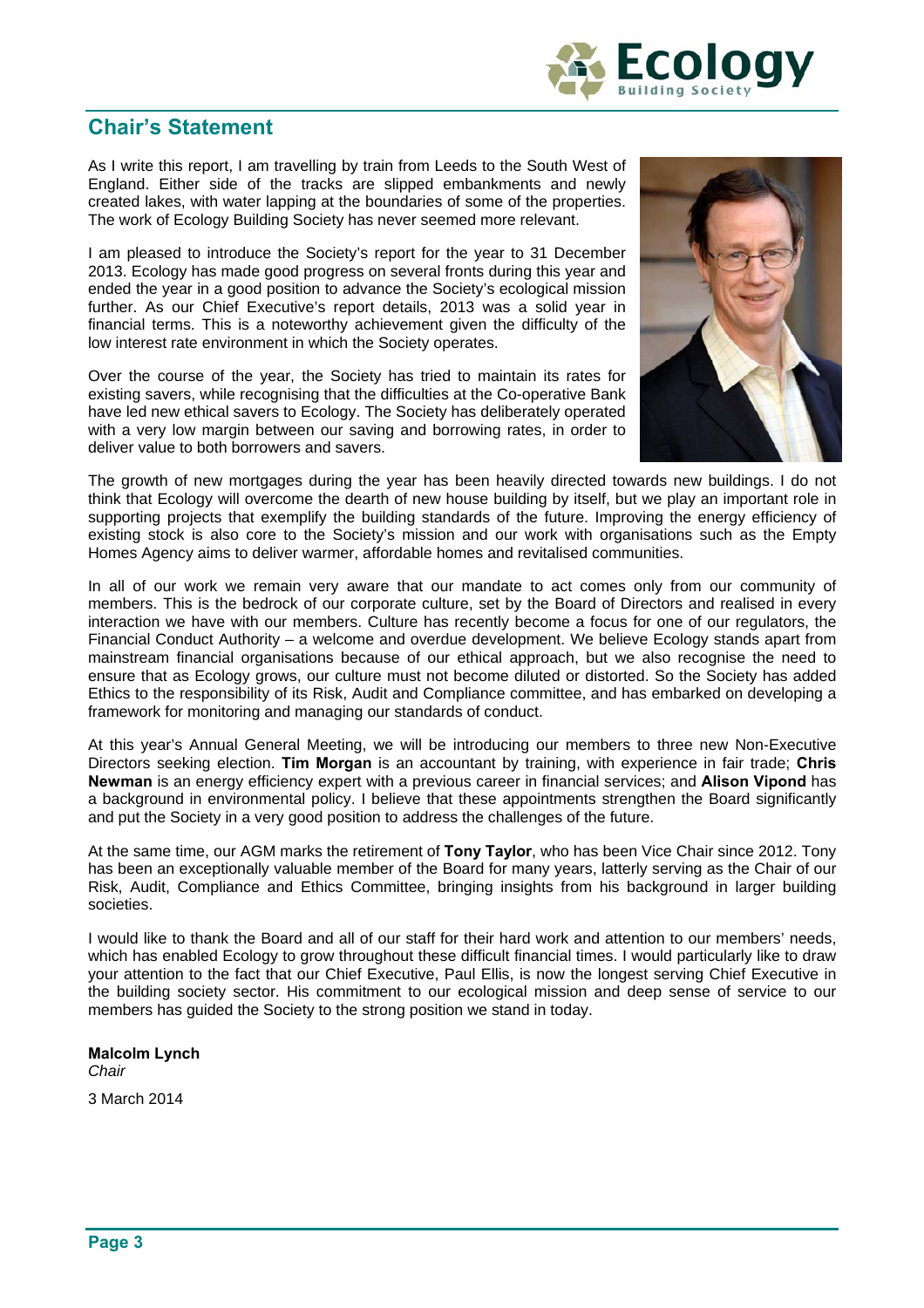

# **Chief Executive's Review**

# **Overview**

I am pleased to report that in 2013 Ecology experienced an exceptional year in pursuit of our environmental and social objectives. This was a year of hard work and notable progress in advancing our aims to support sustainable communities, affordable housing and transparent mutual governance.

Over the course of the year, the Society achieved outstanding results in terms of lending, attracting savers' funds, and growing our assets. After a slow start to 2013, we broke records for new lending and net lending. This was supported by a record inflow of members' funds, which translated to one of the highest annual growth rates recorded by the Society.

We achieved these results while strengthening the mutual governance, staff resources and global influence of the Society. As well as hosting our most successful and participative AGM for some years, we expanded our existing Members Panel and re-launched it as our **Ethics Panel**, which gives us a forum for gathering members' views on our policies, practice and products.



We continued to expand our staff complement during the year, to enable the Society to plan for continued growth. We welcomed **Tori Halliday** as Communications Assistant to allow us to promote ourselves more widely, **Joe Bell** as a Systems Developer to help us ensure our technology evolves in line with our changing work, and **Karen Knowles** as our new Governance Officer to keep the Directors on their toes! We also recruited **Charlotte Richardson** as an experienced mortgage underwriter to ensure we can keep up with the flow of applications.

In April, the Society was accepted as a full member of the **Global Alliance for Banking on Values**  (**www.gabv.org**), which brings together the leading financial institutions from across the globe who are pursuing a common agenda of banking for sustainability. With assets of over \$70bn, GABV members can show that collectively they have outperformed mainstream banks comprehensively since the financial crisis commenced.

We continued to act as an innovator in the financial system, supporting a number of projects that aim to find ways to address the issue of empty homes, including a scheme in Leeds to create community-owned affordable housing. We have also contributed to initiatives to promote reform in the financial sector, such as the **Transforming Finance** project (**www.transformingfinance.org.uk**), and we continued to lobby with partner organisations for the wider sector of social investment.

Against a backdrop of ongoing scandals in the financial sector, our biggest challenge was ensuring that our popularity with savers did not create excessive liquidity. This led to the introduction of temporary restrictions on some of our savings accounts, a development which we will seek to reverse when market and business conditions allow. The challenge for the year to come will be to build on the lending success experienced in 2013, thereby enabling the Society to continue to expand its membership by accepting the high levels of deposits we are able to attract.

More detailed commentary on the year is given below, including the key performance indicators that the Board uses to measure the Society's financial progress, the service we provide to our members, and our

impact on the environment and community. Each of the sections below contains comment in **green** to indicate specific responses to environmental responsibility and good corporate governance.

### **Asset growth**

Total assets reached a record level at year end of £124.8m, a rise of 13.73% (2012: 6.10%). The growth level would have been higher were it not for measures that we took to restrict inflow of funds, necessary to ensure that the overall financial sustainability of the Society did not suffer. It is necessary to restrict liquidity to ensure that profits can be maintained, these profits being the main

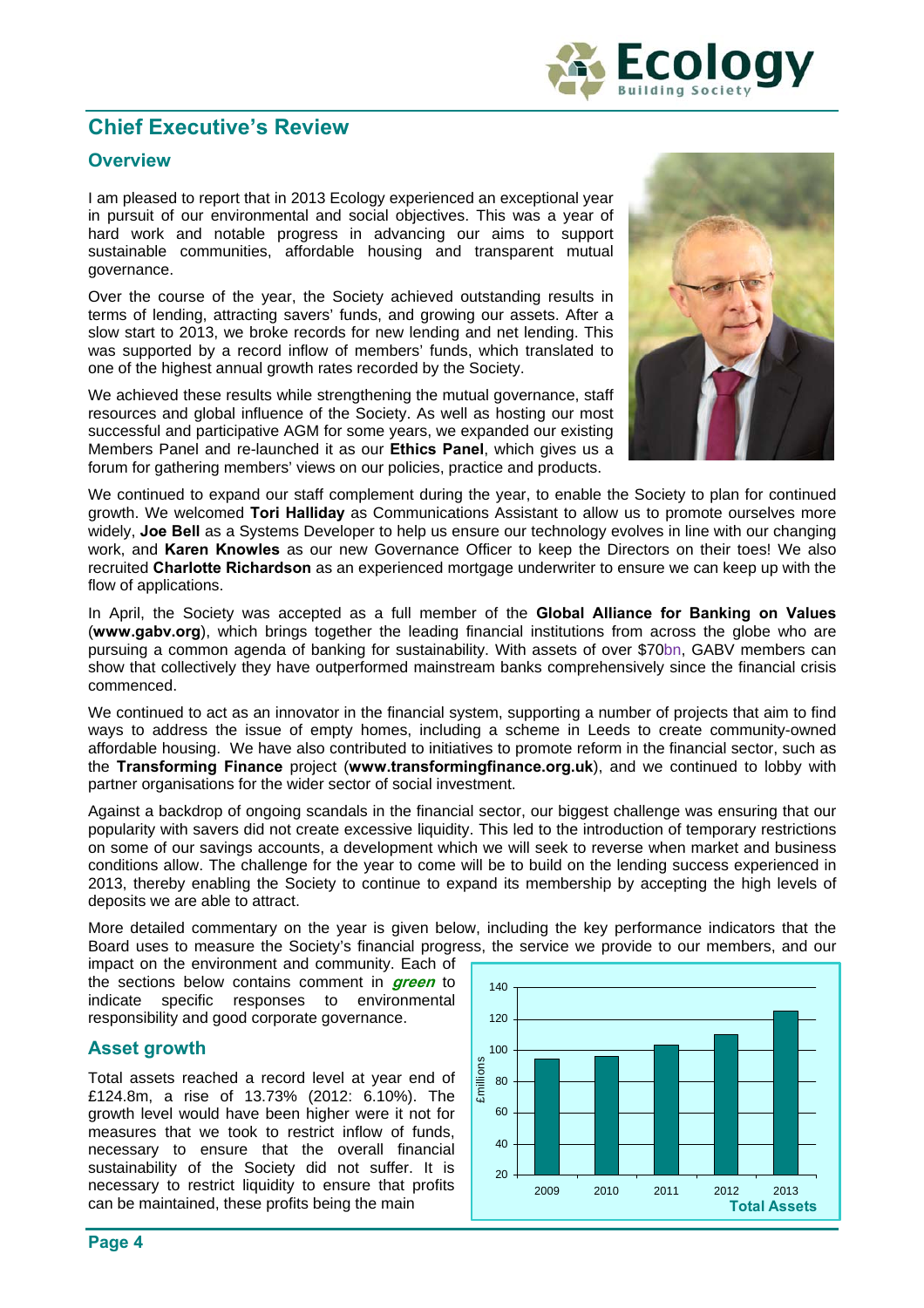

# **Chief Executive's Review** *continued*

source of capital available to the Society. Despite the increase in overall lending, we ended the year with higher levels of liquid funds than our preferred level – another reason why we will continue to extend our reach to potential borrowers in 2014.



#### *enabling their projects to come to fruition.*

### **Mortgage lending**

The Society's Standard Variable Rate remained unchanged at 4.90%. In addition at the year end, over 26% of the mortgage book was benefitting from one of our C-Change discounts which reward energy efficiency. Gross lending totalled £18.4m, a new record, while net lending also reached a new high at £10.3m – topping the £10m mark for the first time. As a result, mortgage asset growth increased by 7.64% against 6.0% in 2012. *These record figures further demonstrate that the Society's mortgage lending is both effective in contributing to building a sustainable economy and creating a sustainable housing stock, while meeting the needs of individual borrowers in* 

Total provisions against possible mortgage losses increased to £248,000 (2012: £196,000). This increase relates to one case where the borrower continues to perform, but where difficult trading conditions have been encountered, and so the setting of a provision is seen as a prudent measure. Otherwise, the arrears experience remains positive and no new cases have emerged with the potential of a loss. In accordance with our wish to be a supportive lender, *we advise borrowers who are experiencing difficulties to seek free advice about problem debt from specialist counselling services. Wherever possible we aim to exercise forbearance, in the form of payment holidays, changes to payment schedules, interest-only arrangements and amendments to the term of the mortgage. This approach aims to give the borrower breathing space to sort out their financial affairs, as long as the risk to the borrower is not unduly increased by doing so.*

### **Profit and capital**

Net profit (surplus) for the year at £402,000 was 12.42% lower (2012: £459,000). Profit levels were impacted by the higher levels of liquidity. However, after discounting the effect of provisions and writebacks, profit before tax rose by 15.78% to £587,000 from £507,000 in 2012, so the underlying profitability of the Society remains solid. Our pre-tax profits continue to be depressed by the ongoing need to contribute to the resolution arrangements for a number of failed financial institutions. The provision made in this respect for 2013 amounted to 17.60% of the overall gross profit of the Society, and the total sums paid in interest by the Society now amount to over £197,000, a sum that we regard as out of all proportion to the risk posed by the Society to the



financial system. We aim to generate sufficient profit to ensure that we have enough capital to underpin our future lending programme and other business assets, so our capacity to expand is impacted by the size of this levy and the subsequent losses in future income. Yet while failed nationalised banks subject to substantial fines for unethical selling practices can make plans to sell shares to the general public, the FCA is minded to disallow this option for building societies – a view which we feel shows a need by the Regulators to better understand the social investment sector in particular, and the motivations of social investors.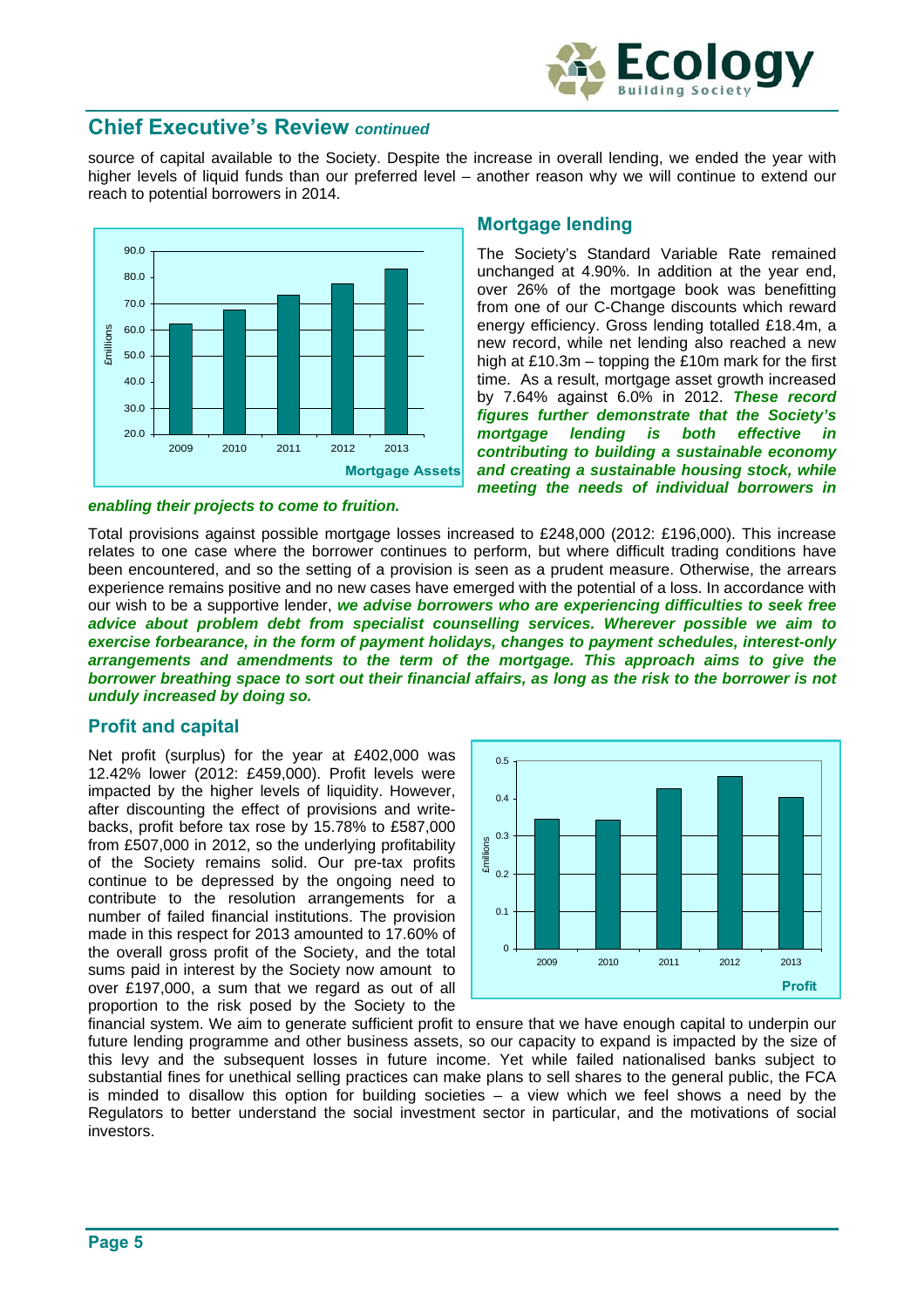



The trend of recent years of an increasing Management Expenses Ratio was reversed, with a reduction to 1.36% (2012: 1.45%). This was achieved by containing the increase in administration costs, with a 2.65% rise against increases of 11.34% in 2012 and 21.85% in 2011 (resulting from compliance costs and investment in development of our proposed capital instrument). This outcome also reflects our very healthy level of growth and demonstrates that rising costs can be offset against a larger pool of assets. *Wherever possible we use the most sustainable and ethical option when purchasing goods and services. Sometimes this means that we have to pay a little more than for the less sustainable option. Without this extra cost, in 2013 our Management expenses ratio would have been* 

*1.31% against 1.36%, so our ethical purchasing policy added 3.55% to our costs (2012: 4.63%)* 

The Gross Capital Ratio reduced to 6.37% in 2013 (2012: 6.98%). This reduction is due to the substantial increase in deposits with the Society and amortisation of the remaining supplementary capital (subordinated debt) held by the Society. Now that the new international capital rules (Basel 3) have come in to force, this debt must be amortised at an accelerated rate. The Society still intends to seek fresh capital, to enable it to fulfil its potential for growth, react to further expected regulatory changes, and continue to contribute to the repayment of the borrowings made by the Financial Service Compensation Scheme. Current expectations are that this will occur in 2016 and be raised from institutional investors. To enable this to happen, we are seeking member approval at



this AGM for further rule changes in relation to capital-raising.

### **Savings and liquidity**

During the year the Society experienced a surge in savings balances, which increased by £14.6m reaching £116.6m, representing an increase of 14.36% (2012: 5.99%). The growth in savings balances was partly



driven by the favourable publicity we continued to receive from campaigning organisations, but also as a result of the well-publicised events at the Cooperative Bank, which led to many ethical savers exploring new homes for their funds. In addition, *the Society's longstanding commitment to never pay less than 1.00% gross interest to savers* continued to attract deposits. *We continued with our policy of monitoring and recording the environmental and ethical practices of our counterparties (banks and other building societies), with the caveat that in the current economic circumstances, our desire to use the most ethical counterparties must be balanced with financial prudence.* Further, holding excess liquidity is a cost to the Society, especially when market rates are at record lows. It therefore

became necessary to further restrict the availability of certain account types for new members, in order to enable the Society to maintain rates for existing savings members. However, despite these restrictions, liquidity jumped during the year to 34.27% (2012: 30.16%). *We strive to hold no more funds in liquid form than is necessary to meet our obligations, as we want to ensure that the majority of funds held with the Society are used to support social and environmental projects***.**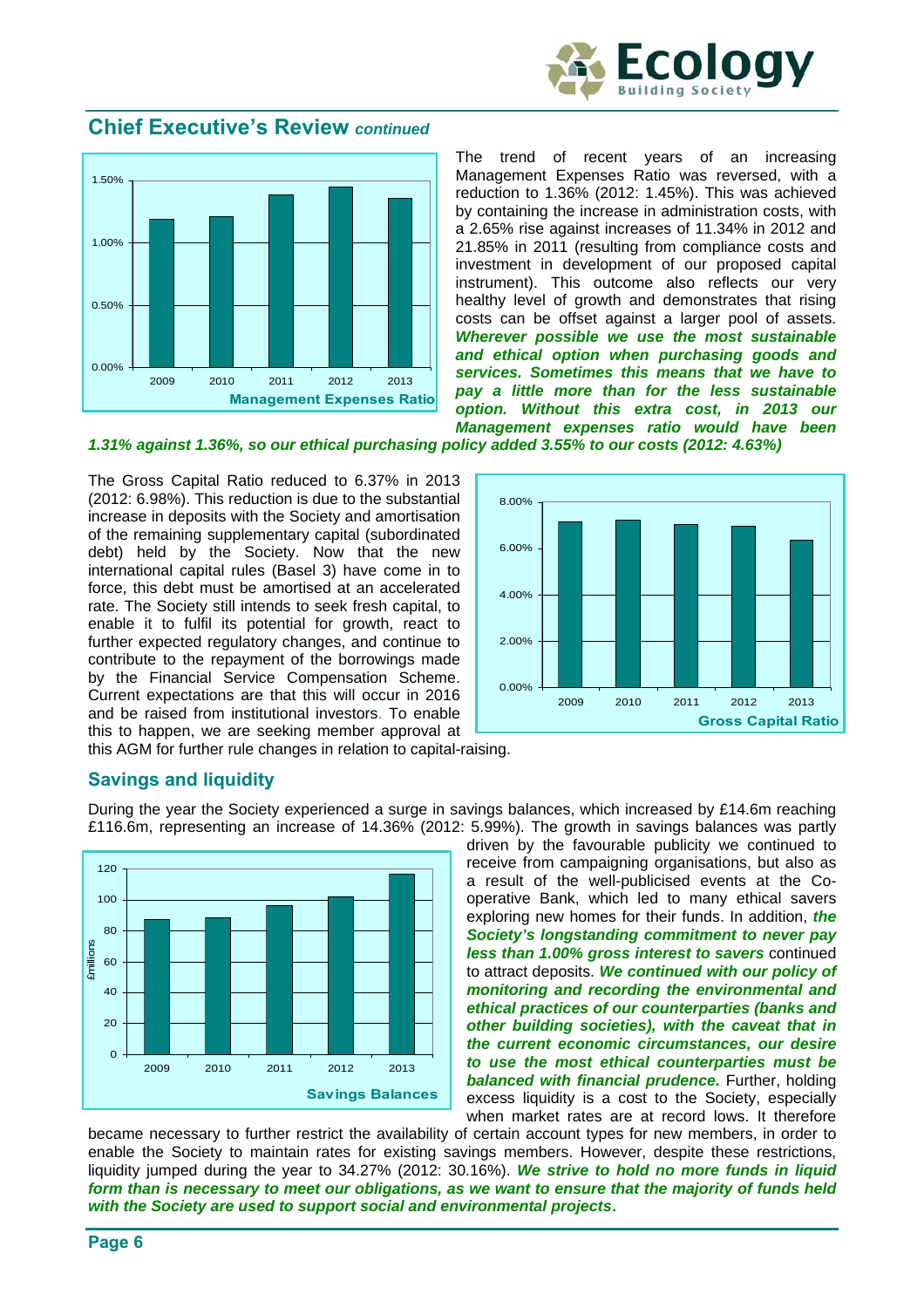

# **Chief Executive's Review** *continued*

### **Member relations**

*The venue for our AGM in 2013 was Leeds, where we were hosted by borrowers Headingley Development Trust in their excellent HEART centre, which provides facilities to a diverse range of local community groups.* The theme of the AGM was "Democratising Finance" and we explored what needed to be done to build a financial system that worked for people, planet and the real economy, and what Ecology could do to ensure that the Society deepened its commitment to mutual interaction. A well-attended event was mirrored by an increase in the number of members voting which increased from 16.32% to 18.18%*.* Also, the proportion of members voting electronically again rose from 32.38% in 2012 to 38.77%, a trend which we are keen to encourage.



### **Our place in the community**

*Our commitment to change extends beyond the immediate impact of our mortgage lending. As a mutual, we look for the widest application of mutual governance in the economy and society, an expanded democratic space and the support and growth of sustainable, cohesive communities with the potential to exercise control over their own wealth and wellbeing. This is the basis of our giving of both time and money.* 

*The Society is a member of a number of organisations which share our wider values. Some are listed below:* 

| AECB – the association for environment<br>conscious building | A network of individuals and companies with a<br>common aim of promoting sustainable building            |
|--------------------------------------------------------------|----------------------------------------------------------------------------------------------------------|
| Co-operatives UK                                             | The national trade association working to promote,<br>develop and unite co-operative enterprises         |
| Locality                                                     | The nationwide network for development trusts and<br>community enterprises                               |
| Passivhaus Trust                                             | An independent, non-profit organisation that promotes<br>the adoption of the Passivhaus standard         |
| <b>Schumacher Society</b>                                    | Non-profit organisation promoting human-scale<br>development                                             |
| Scottish Ecological Design Association (SEDA)                | SEDA aims to promote design which enhances the<br>quality of life of and does not harm planetary ecology |
| UK Sustainable Investment and Finance<br>Association (UKSIF) | Membership network for sustainable and responsible<br>financial services                                 |
| <b>Woodland Trust</b>                                        | The UK's leading woodland conservation charity                                                           |

*In international terms, we continued to be active participants in both the Institute of Social Banking and the International Association of Investors in the Social Economy (INAISE), and also became full members of the Global Alliance for Banking on Values (GABV). GABV brings together the leading sustainable banks, credit unions and other mutual finance providers from across the globe, and provides a strong voice for banking for the real economy.*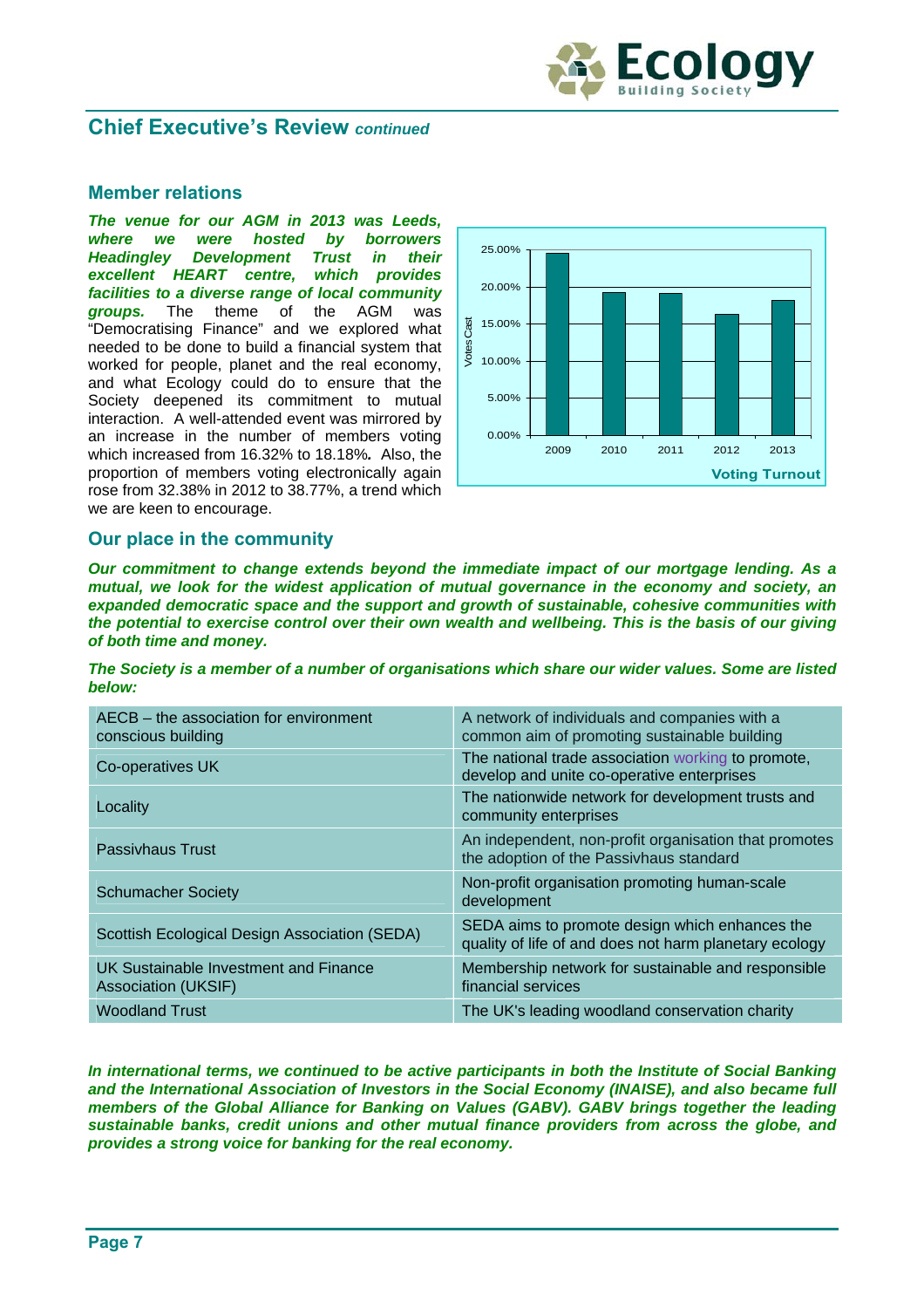

# **Chief Executive's Review** *continued*

*Over the course of the year we provided financial support to a wide variety of organisations and initiatives that contribute to sustainability at a local, national or international level, either directly through the Society or via our associated Charitable Foundation. These included:* 

| <b>INAISE Conference, Mexico</b>            | Supporting delegates from less wealthy nations<br>attending the Promoting more inclusive and economic<br>justice conference                                                                                                                             |
|---------------------------------------------|---------------------------------------------------------------------------------------------------------------------------------------------------------------------------------------------------------------------------------------------------------|
| Billinge and Orrell Transition Group, Wigan | A community supported market garden, box scheme<br>and outdoor recreational area                                                                                                                                                                        |
|                                             | Grant to be used for construction of hand-crafted bee<br>hives                                                                                                                                                                                          |
| The Nature of It, Chippenham                | Working with schools, charities and in the community<br>to encourage engagement with the outdoors<br>Ecology's grant will be used for installation of solar<br>panels to power lighting, computer equipment and<br>heating to take the eco hut off-grid |
| Horton Community Farm, Bradford             | A start up aiming to provide food growing workshops<br>and fresh local food via a community agriculture<br>scheme                                                                                                                                       |
|                                             | The grant will be used for a growing area comprising<br>20 micro-growing plots                                                                                                                                                                          |
|                                             | Recycles waste materials to be used in community<br>based projects                                                                                                                                                                                      |
| Re-considered, Bradford                     | The grant will fund the construction of a modular and<br>portable reclaimed structure for use as a mobile, "pop<br>up" community space                                                                                                                  |
|                                             | Self-managed allotment site of around 5 acres                                                                                                                                                                                                           |
| Church Lane, Leeds                          | The grant is to be used for construction of a<br>composting toilet with disabled access                                                                                                                                                                 |

*We also gifted time to a number of organisations including the International Association of Investors in the Social Economy (INAISE), Passivhaus Trust, Leeds Community Foundation, the HALE Project (a health charity operating in West Yorkshire) and Home Start Craven (which supports families with children under 5).* 

*We maintain shareholdings in social ventures such as the Ethical Property Company and the Phone Co-op, and where possible we place funds with other social economy financial institutions such as Charity Bank.* 

*The three main internal developments regarding our Environment Policy in 2013 were that:* 

- We revisited our offsetting obligations and policy to ensure that we maintain absolute carbon *neutrality*
- We re-configured and upgraded our heating and ventilation systems in order to further improve *energy efficiency within the HQ building*
- *We extended the photovoltaic array to increase the proportion of energy generated at our HQ.*

*Our main commitments for 2014 are to:* 

- Undertake the next phase of development of our Permaculture garden
- Install a charging point for members' electric vehicles
- Seek accreditation under the Investors in the Environment scheme.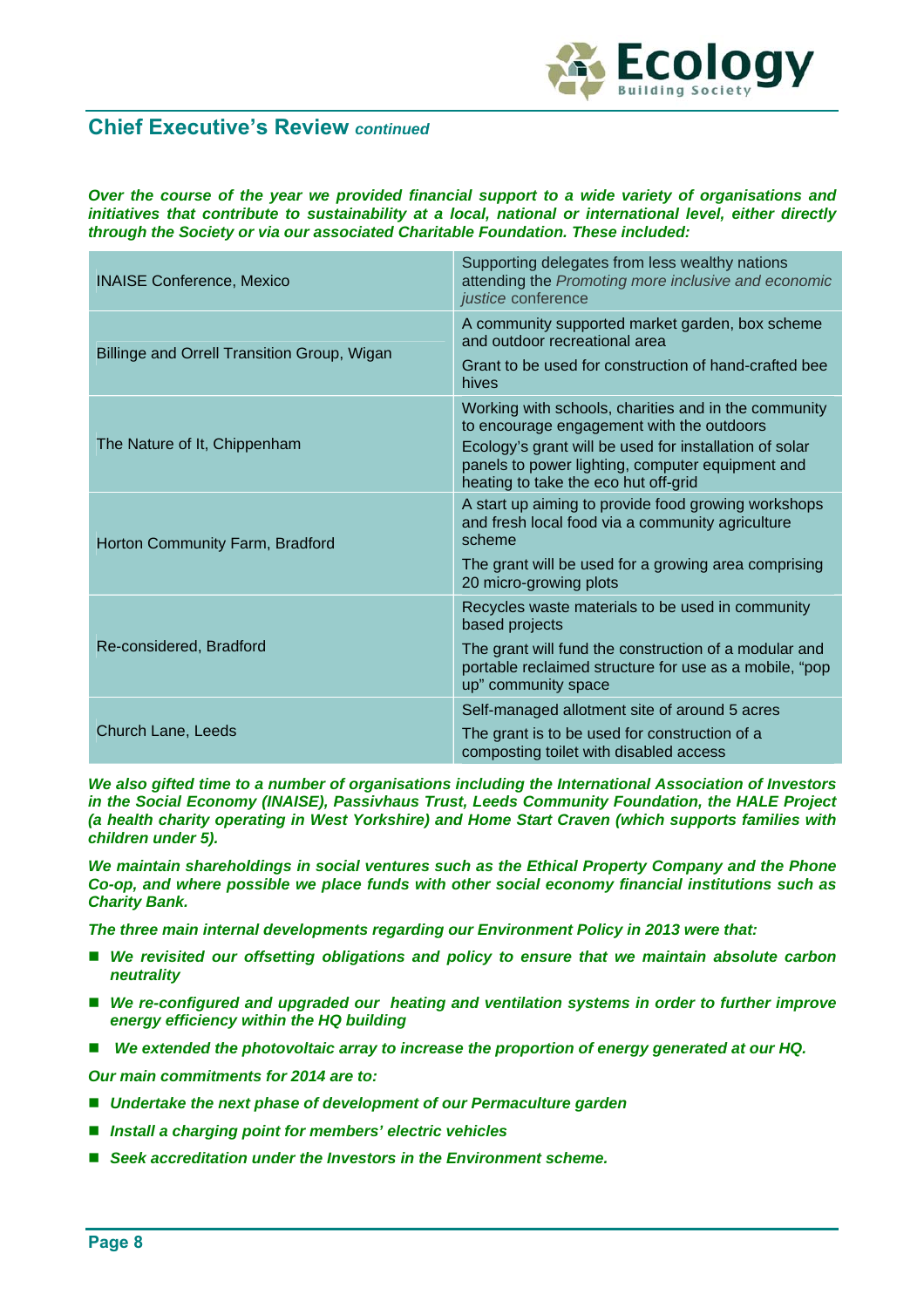



# **Future development of the Society**

In 2014, the Society will continue to invest in new staff and the necessary resources to support our expected growth. We will continue to keep members informed of our plans and progress through our AGM, newsletters, e-newsletters, and our website. We believe we have a duty to demonstrate that the concept of a financial mutual dedicated to the development of a sustainable economy is a viable and necessary concept, despite the unfortunate events that have beset the Co-operative Bank.

Much of our focus in the first part of the year will be on regulatory changes such as the developing agenda of our regulators, the FCA, and in particular the changes required by the Mortgage Market Review (MMR). It is not clear what effect MMR will have on prospective borrowers but our team is working to make the transition as smooth as possible for our members and customers.

In the second part of the year, our attention will turn to reviewing our savings and lending services. We hope to carry out a major survey of the Society membership to refresh our understanding of what you expect of us and how we can support you, in terms of your financial services needs and in articulating your values in the sustainable banking space. Some preparatory work will also be undertaken for an anticipated expansion of the head office space according to Passivhaus principles, and the take-on of supplementary capital.

In recent months we have seen some pick-up in the economy. While this is to be welcomed to the extent that it relieves pressure on individuals and families, it is not at all clear that it is sustainable and certainly has not been engineered with sustainability in mind.

The progress of Ecology often runs counter to the general state of the economy and the housing market, because of our different objectives, and we are working towards achieving another solid year of growth in mortgage lending and deposits. This may be augmented by politicians edging away from strategic engagement with environmental improvements, thus leaving individuals, community groups and enlightened enterprises to fill the void.

While the Society is concerned with a wide range of ecological factors, not solely energy efficiency and climate change, we will make no apology for concluding that it makes more sense to accept the scientific consensus on the likelihood of a strong human influence on recent changes in global climate conditions. We do so in full knowledge that all science is based on a level of uncertainty at any time, and in the belief that the adaptation and mitigation necessitated by climate change will lead us towards a more sustainable economy in general. We believe this is an end worthy of pursuit in itself.

Which leads me to thank all of you, the members and owners of the Society, who give us the opportunity to explore our values via this wonderful organisation. We are grateful for all of your support in 2013 and we look forward to delivering another year of sustainable growth in 2014.

**Paul Ellis** *Chief Executive*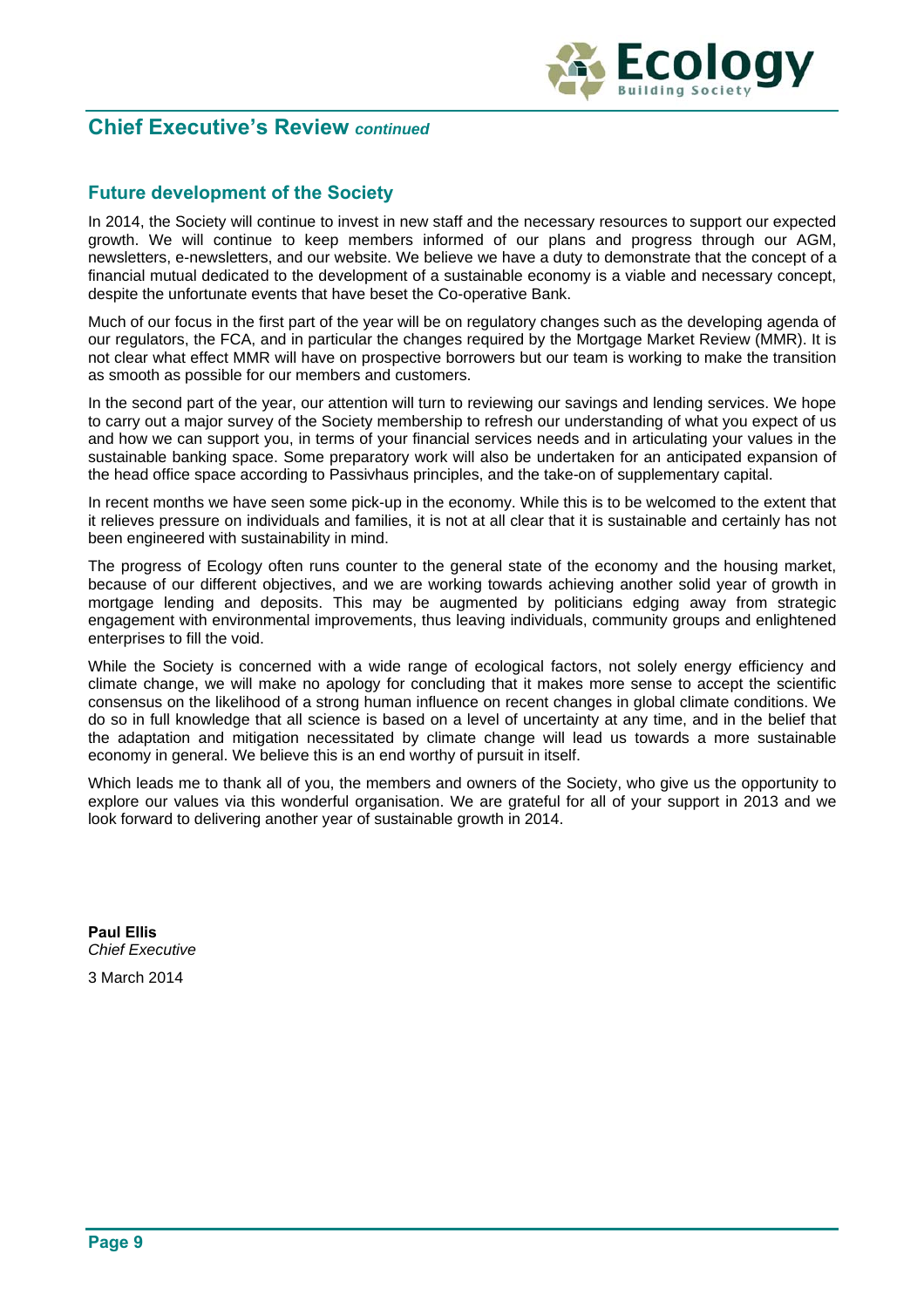

# **Directors' Report**

# **Introduction**

The Directors have pleasure in presenting their Annual Report, together with the Annual Accounts and Annual Business Statement of the Society for the year ended 31 December 2013.

## **Business objectives of the Society**

As stated in the Memorandum adopted in 1998, the Society's principal purpose is making loans which are secured on residential property and are funded substantially by its members.

*The advances shall be made in those cases which, in the opinion of the Board, are most likely to promote, encourage or support:* 

- the saving of non-renewable energy or other scarce resources
- *the growth of a sustainable housing stock*
- the development of building practices, ways of living or uses of land which have a low ecological *impact.*

*The Memorandum also states that in carrying out its business the Society will promote ecological*  policies designed to protect or enhance the environment in accordance with the principles of *sustainable development.* 

*In relation to its lending activities, therefore, the Society requires any borrower applying for a loan to demonstrate that the purposes for which it is required are consistent with the ecological policies*  approved by the Board of Directors. This approach to lending is fully in keeping with the original *objectives laid down by the Society when it was established in 1981.* 

### **Business review**

The key performance indicators employed by the Society and the business review for 2013 are discussed within the Chief Executive's Review.

### **Charitable donations**

During the year the Society made charitable donations amounting to £11,529 (2012: £7,261). No contributions were made for political purposes.

#### **Land and buildings**

The head office building was valued in 2007 at an open market value of £1,100,000. The carrying book value of the head office at the end of 2013 is £1,166,000. The directors remain of the view that the value in use of the head office is in excess of the carrying value.

*The head office building was developed to reflect the ecological business practices of the Society. Where possible recycled and reclaimed materials have been used and energy reduction techniques and practices utilised. Around 9% (2012: 7%) of the energy used is generated by our photovoltaic cells, with the remainder supplied from renewable sources.* 

#### **Mortgage arrears**

At 31 December 2013 there were no cases where repayments were 12 months or more in arrears (2012: 0). At the year end there were no properties in possession (2012: 0).

### **Capital**

As at 31 December 2013, gross capital amounted to 6.37% of total share and borrowing liabilities, while free capital amounted to 5.29% of total share and borrowing liabilities.

The Board has reviewed its risk assessment concerning the requirements of Basel II and the associated EU Capital Requirements Directive (CRD). The CRD requires the Society to conduct an assessment of the adequacy of its capital via its Internal Capital Adequacy Assessment Process (ICAAP). The Board reviews and adopts the ICAAP on an annual basis, after detailed consideration by Risk, Audit, Compliance and Ethics committee.

Details of the Society's Basel III disclosures for Pillar 3 are available on the website.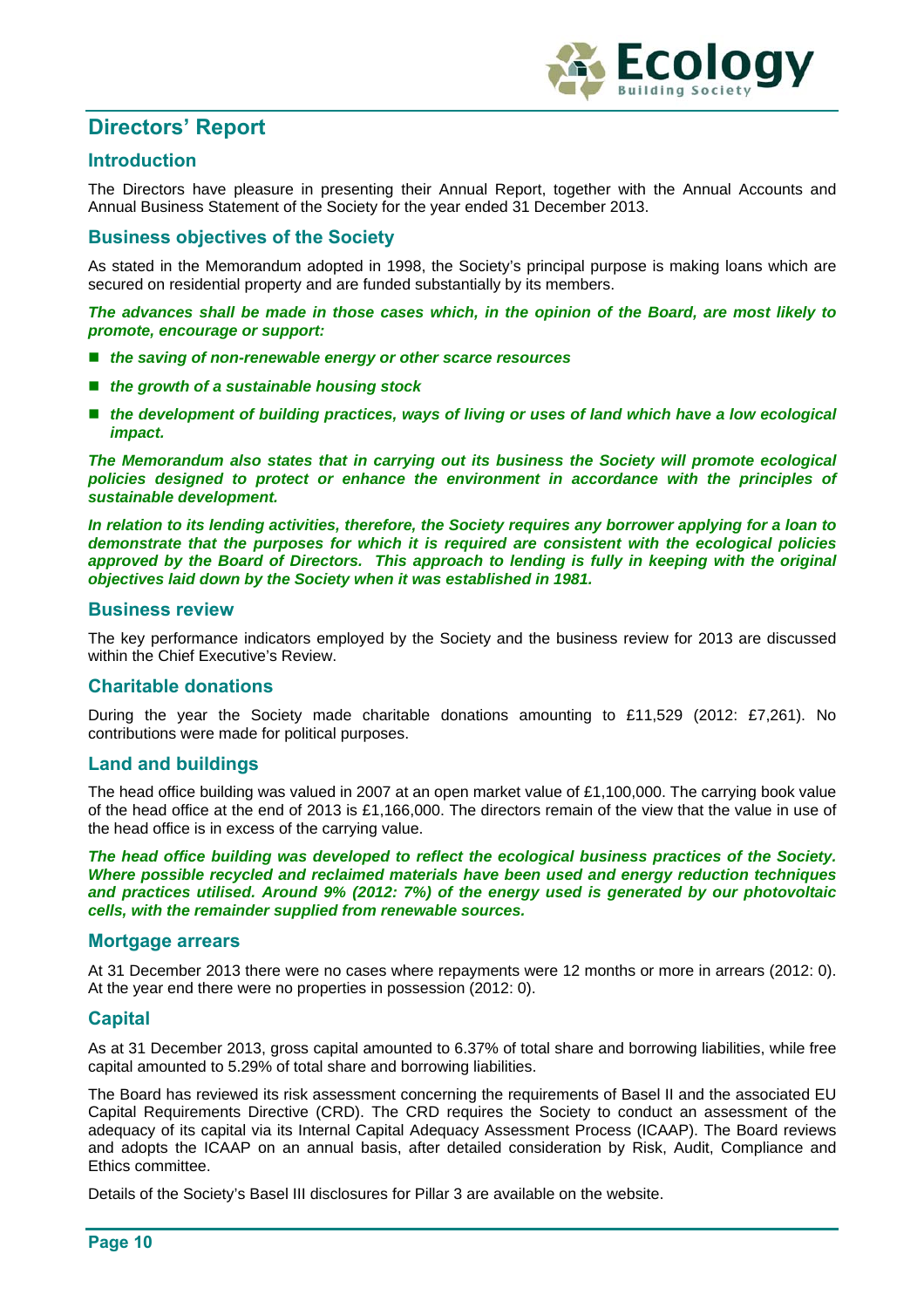

# **Directors' Report** *continued*

# **Principal risks and uncertainties**

The Society has a documented framework for the management of risk which is subject to continual reevaluation. Management are responsible for the identification and management of risks facing the Society supported by the risk management function. Risk across the business is controlled as follows:

- **the Chief Risk Officer, with the support of the Chief Executive, has overall responsibility for the** elaboration of risk systems and mitigation measures with management engagement in risk identification and day-to-day operation of the risk management framework
- oversight of Risk Management on behalf of the Board is performed by the Risk, Audit, Compliance and Ethics committee
- the Asset and Liability committee (ALCO) is primarily responsible for market, liquidity and credit risk (core lending and financial institutions)
- the Board Lending committee is responsible for new lending initiatives and commercial lending
- **business continuity aspects of operational risk are the responsibility of the Technology Manager.**

The effectiveness of the Society's Risk Management Framework is monitored and reported on by Internal Audit.

**Credit risk** arises primarily from mortgage lending to individuals, commercial lending to corporate bodies and lending of liquid assets to other financial institutions (counterparties). The Society is exposed to the potential risk that a customer or counterparty will not be able to meet its obligations to the Society as they fall due.

Credit risk arising from mortgage and commercial lending is managed through a comprehensive analysis of both the creditworthiness of the borrower and the proposed security. Following completion the performance of all mortgages and commercial loans are monitored closely and action is taken to manage the collection and recovery process. The risk posed by counterparties is controlled by restricting the amount of lending to institutions without an external credit rating. This control also applies to counterparties with credit ratings below A-.

**Interest Rate risk** is the risk that income or expenditure, arising from the Society's assets or liabilities varies as a result of changes in interest rates. The Society's exposure to interest rate risk is limited as it does not engage in fixed rate lending.

**Liquidity risk** is the risk that the Society will be unable to meet current and future financial commitments as they fall due. These commitments include deposits, advances and other borrowings. The approach to management of liquidity risk is described in note 21 to the accounts.

**Operational risk** is the risk of loss resulting from inadequate or failed internal processes, people and systems or from external events. Operational losses can result from fraud, errors by employees, failure to comply with regulatory requirements, equipment failures or natural disasters.

**Concentration risk** in the asset portfolio can arise from product type, geographical concentration and over exposure to single borrowers, investors or counterparties.

**Regulatory risk** is the risk that the volume and complexity of regulatory issues and related costs such as the FSCS levy, may reduce the Society's capital and ability to compete and grow. The Society is also looking to replace existing capital instruments as they mature, and is therefore actively seeking new instruments which comply with the Basel III capital regime.

**Reputational risk** - the unique nature of the Society gives rise to a specific form of reputational risk. The Society must ensure that it is apparent that it adheres closely to its stated key principles, particularly regarding the ecological basis for its lending programme, in order to continue to justify the trust placed in the Society by the members.

**Conduct Risk** is the risk that the Society fails to treat its customers fairly and delivers inappropriate customer outcomes. The Society recognises the key importance of this risk area and therefore operates an overarching ethics framework to provide assurance that conduct issues are appropriately addressed in the Society's culture.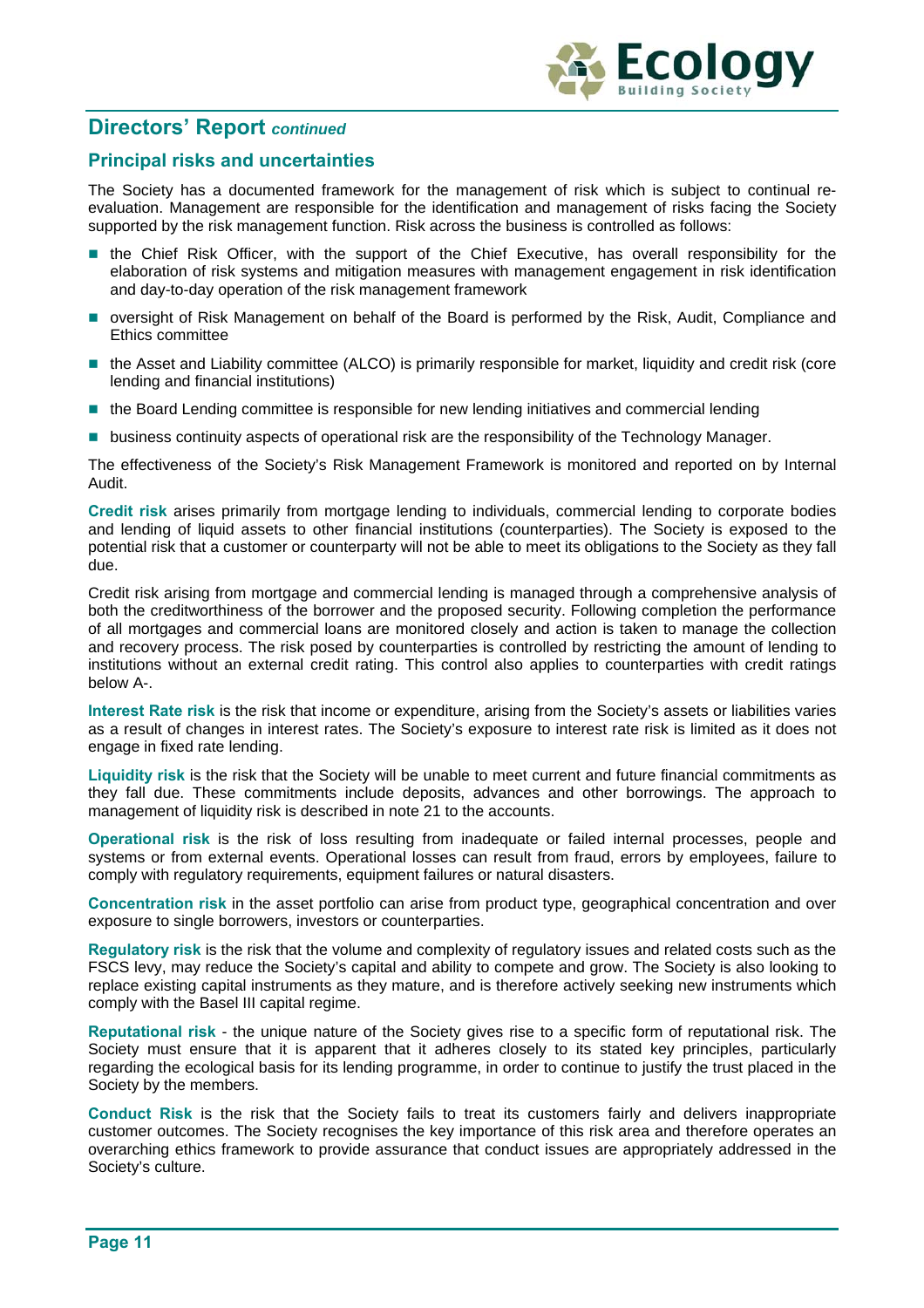

# **Directors' Report** *continued*

# **Financial risk management objectives and policies**

The main financial risks arising from the Society's activities are interest rate risk, credit risk and liquidity risk. The Board reviews and agrees policies for managing each of these risks, of which further detail is provided in note 21.

# **Regulation**

The Society is currently considering and acting upon the changes required as a result of the Mortgage Market Review which are required to be implemented by April 2014. The principles are consistent with the Society's long established approach to lending and the Society is well positioned to implement the changes necessary to comply with these new requirements.

During the year, the Financial Services Authority has separated into two bodies, the Prudential Regulation Authority (PRA) and the Financial Conduct Authority (FCA). The PRA, a subsidiary of the Bank of England, is responsible for prudential supervision. Consumer protection and market regulation was transferred to the FCA. The Board will continue to monitor developments under this new "twin peaks" regime together with all other applicable regulatory changes, to ensure that the Society continues to meet all of its regulatory requirements.

### **Post Balance Sheet Events**

The Board considers that there have been no events since the end of the year that have a material effect on the financial position of the Society

### **Going concern**

In common with many financial institutions, the Society meets its day-to-day liquidity requirements through managing its retail funding sources, and is required to maintain a sufficient buffer over regulatory capital in order to continue to be authorised to carry on its business. The Society's forecasts and objectives, taking into account a number of potential changes in trading performance and funding retention, show that the Society has adequate resources for the foreseeable future. For this reason the accounts continue to be prepared on a going concern basis.

### **Supplier payment policy and practice**

#### *All suppliers are requested to furnish the Society with a copy of their Environmental Policy, and the quality of the documents received forms a part of the approval process.*

The Society's policy concerning the payment of its trade creditors is as follows:

- the Society agrees the terms of payment at the start of trading with a new supplier;
- $\blacksquare$  all supplier payments are paid within the agreed terms of payment.

The number of trade creditor days as at 31 December 2013 was 36 days (2012:17 days). All invoices received are normally paid within 30 days. The increase in creditor days in 2013 is due to invoices being received late - after 31 December, which artificially increases the number of creditor days.

#### **Auditor**

The present auditor, KPMG Audit plc has notified the Society that it is winding down its activities and that its audit activities will in the future be carried out by a parent entity KPMG LLP. KPMG Audit plc has therefore notified the Society that it is not seeking to continue in office for a further year. The Board has decided to put KPMG LLP forward to be appointed as auditors and a resolution for their appointment will be proposed to the Society's forthcoming Annual General Meeting of the Society.

*When the Society ran a tender process for this work in 2005, we undertook a close examination of the sustainability policies of the candidate firms, and found that KPMG's was by far the best.*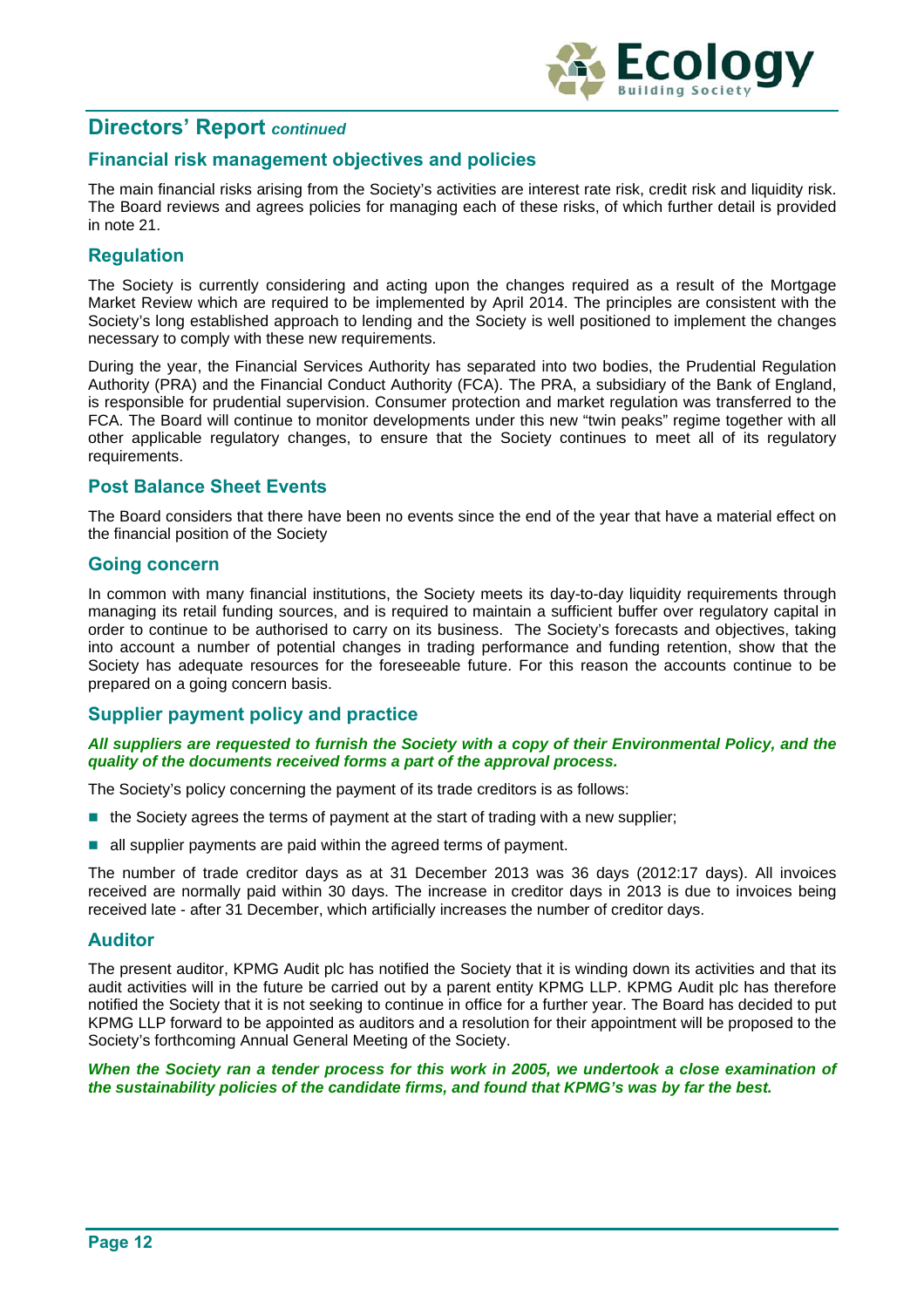

# **Directors' Report** *continued*

# **Directors**

The following persons were directors of the Society during the year:

| Malcolm Lynch              | Chair                   | Pam Waring           | Secretary               |
|----------------------------|-------------------------|----------------------|-------------------------|
| <b>Paul Ellis</b>          | <b>Chief Executive</b>  | <b>Tony Taylor</b>   | <b>Deputy Chair</b>     |
| David Black                | (retired 27 April 2013) | Tim Morgan           | (appointed 28 Aug 2013) |
| Mark Jones                 | (retired 27 April 2013) | <b>Chris Newman</b>  | (appointed 27 Sep 2013) |
| <b>Steven Round</b>        |                         | <b>Alison Vipond</b> | (appointed 27 Sep 2013) |
| <b>Helen Ashley Taylor</b> |                         |                      |                         |

Malcolm Lynch is to retire by rotation and, being eligible, offers himself for re-election at the AGM.

Tim Morgan, Chris Newman and Alison Vipond were co-opted on to the Board in 2013 and in accordance with the provisions of Rule 25(4) are required to stand for election at the AGM. The Board appoint Directors who can offer specific skills and experience to the Society. Tim is a Chartered Accountant and Chartered Secretary with commercial, ethical business and charitable experience. Tim currently holds the position of Finance Director for a co-operative lending organisation. Chris is an active commercial practitioner in the fields of energy efficiency and assessment. Chris also has a financial background and is a part qualified accountant. Besides bringing a clear grasp of operational risk methodology, Chris also has an extensive knowledge of the application of IT to business problems. Alison is a Doctor of Philosophy (her doctorate is in Atmospheric Chemistry) and a Bachelor of Science with a First Class Honours degree. Alison has a career background in environmental research and policy, together with recent knowledge and skills in energy efficiency, domestic renewables and construction.

The Directors who held office at the date of approval of the directors' report confirm that, so far as they are each aware, there is no relevant audit information of which the Society's auditors are unaware and each director has taken all the steps that they ought to have taken as a director to make themselves aware of any relevant audit information and to establish that the Society's auditors are aware of that information.

### **Directors and staff matters**

The Society's policy is to not discriminate in any way regarding recruitment, career development and training opportunities. Further, the Society is mindful to consider diversity in its recruitment decisions while keeping business needs to the fore**.** 

#### *The Society is fortunate to have a staff team based around a number of long-serving, committed individuals. It is also unique in that it operates a 5:1 salary ratio, where the largest salary paid does not exceed five times the lowest full-time salary paid.*

The Directors would like to record their appreciation for the commitment of the management and staff during what has been a busy and challenging year for the Society.

### **Conclusion**

In conclusion, the Directors consider that our Annual Report and Accounts, taken as a whole, is a fair, balanced and understandable statement of the Society's condition and prospects. The Directors believe that it provides the information necessary for members to assess the Society's performance, business model and strategy.

On behalf of the Board

**Malcolm Lynch** *Chair*  3 March 2014

**Page 13**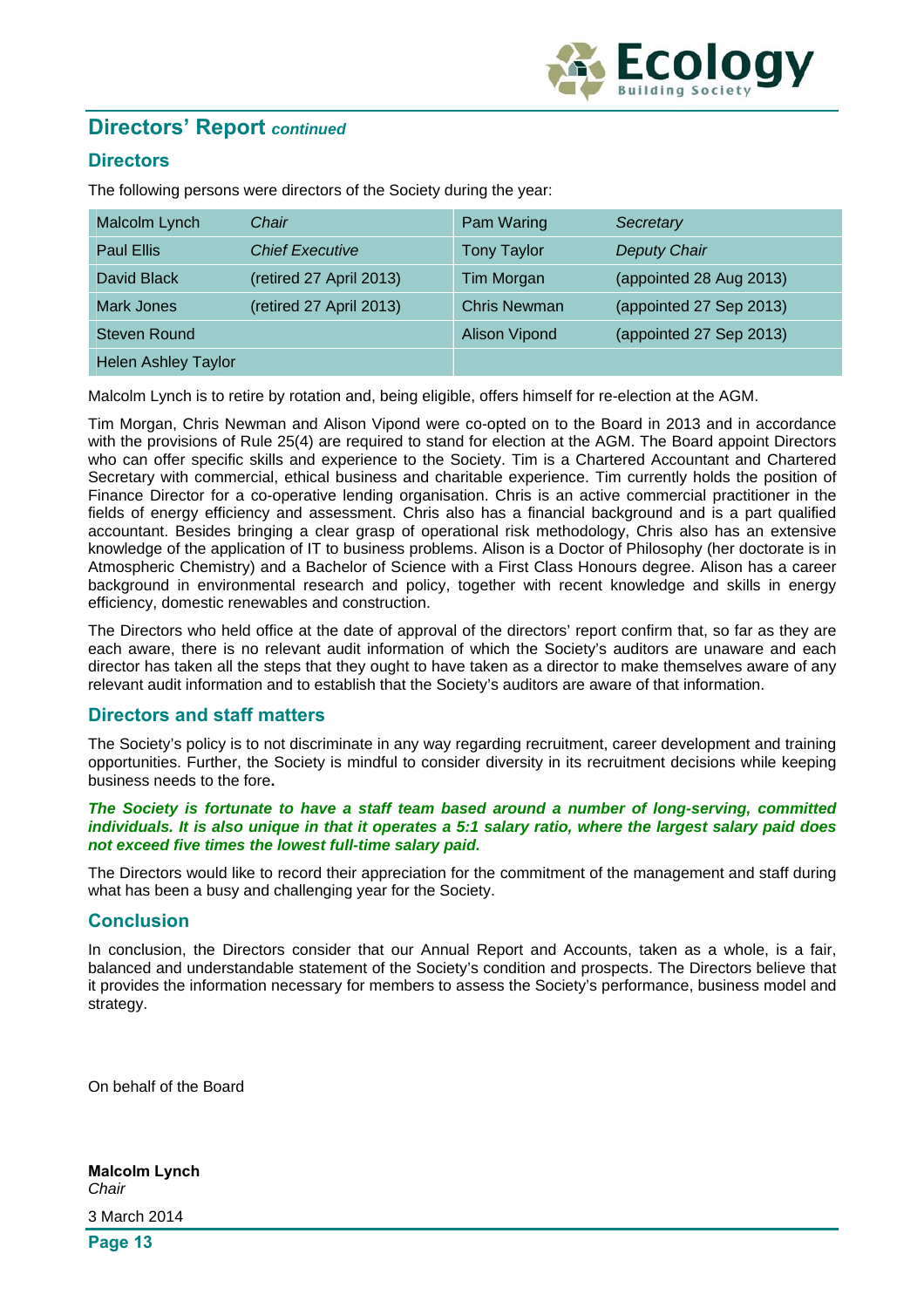

# **Corporate Governance Report**

# **Overview**

The Society does not comply with the UK Corporate Governance Code issued by the Financial Reporting Council, as it is not a listed company. The Society's regulators, the Prudential Regulation Authority and Financial Conduct Authority, require the Board to have regard to the Code in developing its policies and practices. The Board agrees with and has regard to the general principles of the Code, including new provisions effective from 1 October 2012.

### **The Board**

The Board works with management to set the Society's strategic and policy direction acting in the best interest of its members, in respect of both their financial and ethical objectives. It ensures that adequate financial and human resources are in place and it reviews management performance. The Board is responsible for the recruitment and employment terms and conditions of senior management.

The Board has a general duty to ensure the Society operates within the Society's Rules and relevant regulation and legislation and that proper accounting records and effective systems of business control are established, maintained, documented and audited. The Board takes decisions on specific matters such as major capital expenditure, annual budgets, corporate objectives and environmental and ethical issues. The Board maintains a system of effective Corporate Governance and systems of control ensuring accurate and comprehensive business information is produced with sound financial controls and risk management. The Board meets at least ten times a year.

The Board has a clearly defined schedule of retained powers and has delegated authority in other matters to a number of Board committees each of which has Board approved terms of reference. The schedule of retained and delegated powers is reviewed regularly.

### **Board Composition and Independence**

All Directors are 'approved persons' as defined by the Society's regulators, the PRA and the FCA who must meet, and continue to maintain the 'fit and proper' requirements and comply with the Principles of Approved Persons and the Code of Practice. Because we do not have an equity shareholding model, we do not appoint a senior independent director, as this has little relevance to the small building society model. We are appointing Alison Vipond as the Member Advocacy Director to be the first line of communication for members and the Board. Our model of encouraging participation particularly through AGMs provides a better way of ensuring sensitivity to member concerns. The Board has considered the recommendation within the Corporate Governance Code that Non-Executive Directors stand for annual election after serving a period of nine years. By exception, we allow for an annual election for a director beyond the nine year period, to enable us to retain skills for further short periods should we as a small, society requiring directors to be drawn from our "constituency" be unable to readily identify a candidate currently available in regard to a particular skill set. Where a Director who has served nine years is appointed Chair the election period would revert to three years.

The Society's rules require that all directors are submitted for election at the Annual General Meeting (AGM) following their appointment to the Board. Where the appointment occurs in the period between the end of the Society's financial year and the AGM itself, they must seek election at the AGM in the following year. Directors are appointed for a three-year term. All Directors are required to seek re-election if they have not been elected at either of the two previous AGMs. Directors may submit themselves for re-election voluntarily.

The Nominations committee reviews Board constitution, skills, performance, succession plans and makes recommendations for re-elections of directors. It considers the appointment of new Non-Executive Directors following the circulation of potential vacancies in the Society newsletter. The committee reviews the skills, knowledge and experience of the candidate against the current requirements of the Board and Society. It evaluates the ability of Directors to commit the time required for their role prior to appointment. Its recommendations are submitted to the full Board for consideration.

Within prudential constraints, the Board aims at diversity in its membership aiming particularly at gender balance and diversity of age. Currently, 33% of the members of the Board are female.

### **Roles of the Chair and Chief Executive**

The roles of Chair and Chief Executive are held by different individuals with a clear division of responsibilities. The Chair is responsible for leadership of the board and ensuring the Board acts effectively. The Chief Executive has overall responsibility for managing the Society and implementing strategies agreed by the Board.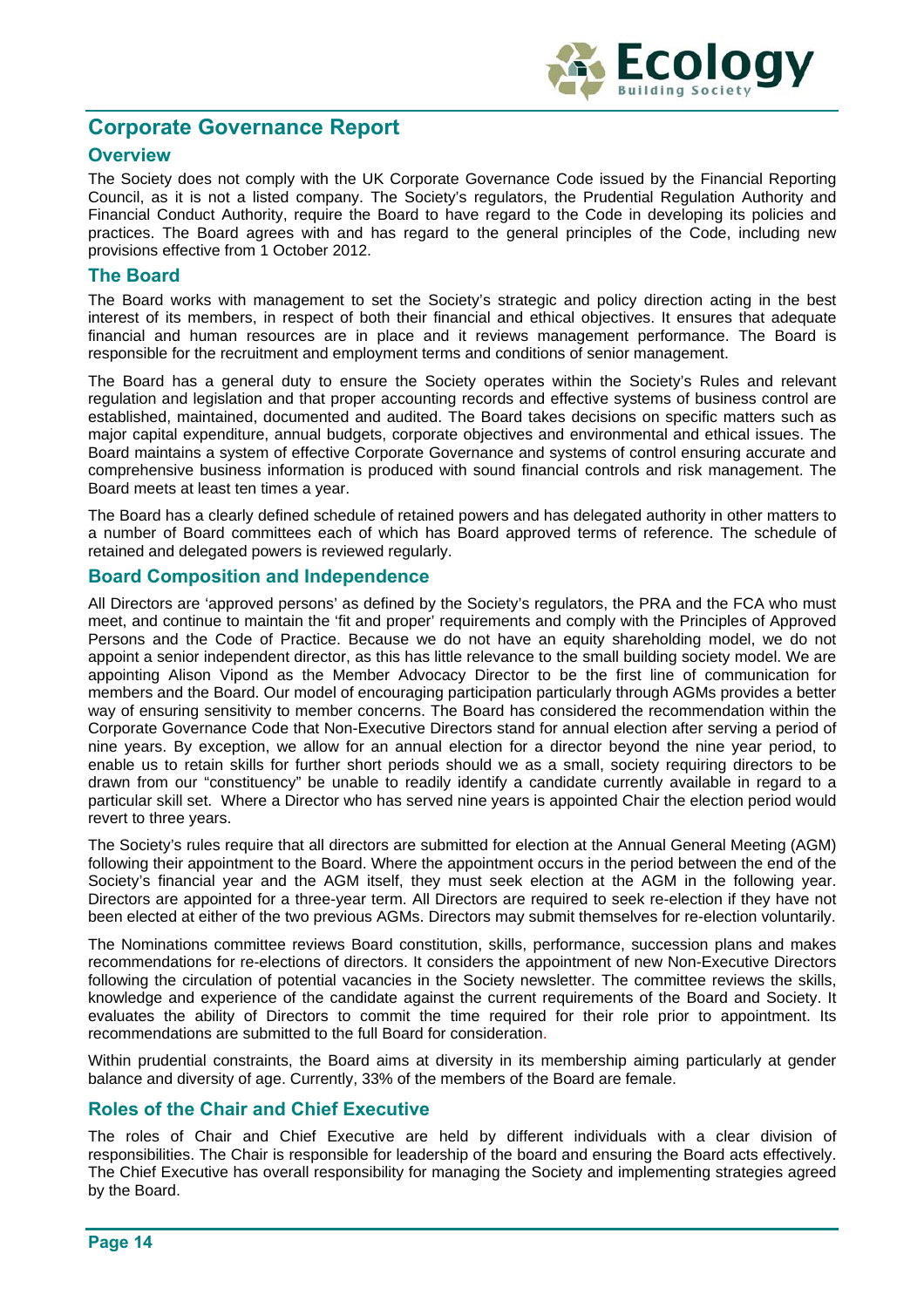

# **Corporate Governance Report** *continued*

### **Information and professional development**

All Directors are encouraged to attend industry events, seminars and training courses to maintain an up to date knowledge of the industry, regulatory framework and environmental issues. All directors have had appropriate briefings on industry issues.

### **Performance evaluation**

Each year Directors are subject to a formal appraisal at which their contribution to the Board's performance is assessed. The assessment includes training, development, and attendance. The Chair and Deputy Chair carry out the Chief Executive's appraisal and the Deputy Chair and an Executive Director appraises the Chair. All other appraisals are undertaken by the Chair.

As required under the UK Corporate Governance Code the Board undertakes an annual evaluation of its own performance and that of its committees.

### **Risk Management and Internal control and Board committees**

The Board is collectively responsible for determining strategies for risk management and control. Senior management have the tasks of designing, operating and monitoring risk management and internal control processes. The system of internal control is designed to enable the Society to achieve its corporate objectives within a managed risk profile. The Board has established committees to give more attention to key areas of the business than is possible within regular Board meetings. The full terms of reference for these committees are available on application to the Secretary.

#### **Risk, Audit Compliance and Ethics committee (RACE)**

The principal functions of the committee are to support the Board in its responsibility for maintaining an appropriate system of internal control to safeguard the funds of both members and depositors and Society assets, including assessments of business risk. The committee receives regular reports from both the External and Internal auditors. The Internal Audit function provides independent assurance of the effectiveness of the system of internal controls.

The composition and effectiveness of the committee are reviewed annually by the Board. An induction programme is provided for new RACE members. Membership of RACE is for a period of up to three years, extendable by no more than two additional three year periods. The committee met four times during 2013.

The Board is satisfied that the committee has appropriate recent and relevant financial experience to carry out its duties effectively. The committee is chaired by Tony Taylor. At the invitation of the Chair of the committee, the Chief Executive, Secretary, Compliance Officer, Ethics Manager and representatives from both Internal and External Audit attend meetings.

RACE reviews the Annual Report and Accounts with the external auditors and executive management and, if appropriate, recommends approval of these at the next full Board meeting. After discussion with management, the committee determined that there were no risks of misstatement identified in the Society's financial statements.

As the Society holds that the conduct of its business must result in tangible environmental and social benefits within the context of sustainable economic outcomes accompanied by social justice, it believes that any discussion of risk and internal control must be informed by the Society's understanding of ethics. Therefore the committee also assesses adherence to our ethical standards, and receives reports from the Ethics Manager.

The committee monitors the independence and effectiveness of Internal and External Audit. At RACE meetings during the year the members discussed the effectiveness of the external auditors using evidence from regular written reports including KPMG Audit Plc's Statement of Independence presented to RACE in September 2013, and discussions with the audit partner. It was concluded that the auditors were carrying out their duties objectively, effectively and independent of management and there was currently no reason to put external audit out to tender (having also duly considered the limited competition available). RACE noted that the last tender was undertaken in 2005. KPMG have been the Society's auditors for 20 years but operates an audit partner rotation policy. This information was discussed at the January 2014 Board and the recommendation to the AGM to appoint KPMG (as KPMG LLP) for another year was approved.

Non-audit work undertaken by External Auditors would only be conducted by prior approval of the RACE committee to ensure that the continued independence and objectivity of the Society's external auditors would not at any time be compromised.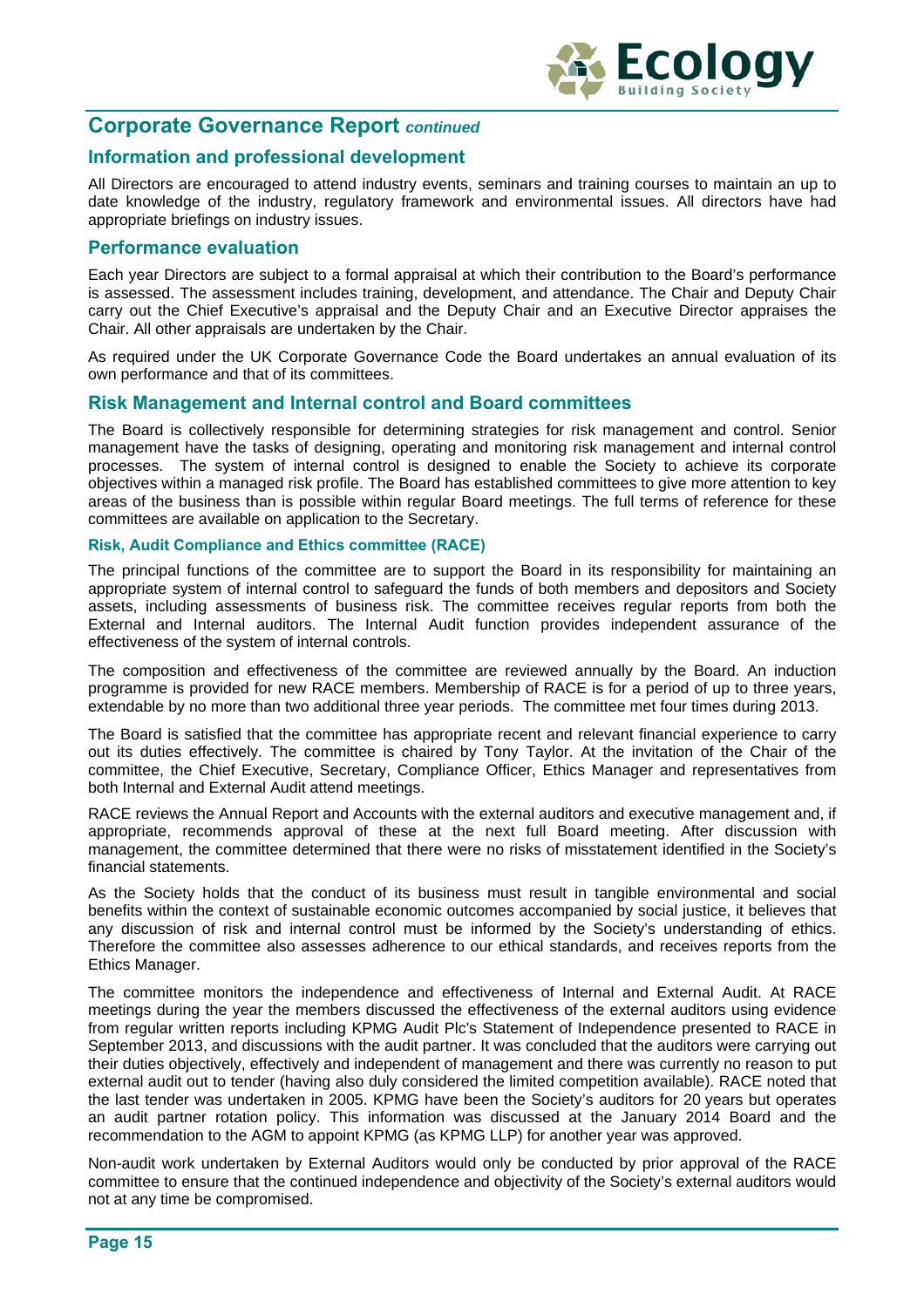

# **Corporate Governance Report** *continued*

#### **Assets and Liabilities committee (ALCO)**

The remit of the committee is to monitor and control structural risks in the balance sheet, liquidity, treasury, funding, recommending policy development and monitoring implementation to ensure that board defined risk limits are adhered to and that the Society has adequate liquid financial resources to meets its liabilities as they fall due.

The committee is chaired by the Chief Executive with the other members being the Finance Director, Chief Operating Officer and two Non-Executive Directors. The committee meets at least six times a year.

#### **Development and Strategy Planning committee (DSPC)**

The DSPC is responsible for formulating the future strategy of the Society. The committee consists of the full Board and is chaired by Steven Round. The committee met three times during 2013.

#### **Board Lending committee**

The committee examines non-standard risks and non-residential lending proposals. It also reviews potential changes to lending policy and limits. The committee met twice during the year. Tim Morgan took over from David Black as Chair in November.

#### **Nominations committee**

This committee is responsible for reviewing applications for the post of Non-Executive Director and making a recommendation to the full Board. The committee consists of the Chair, one Executive Director and one Non-Executive Director. The committee met on six occasions in 2013.

The function and details of the **Remuneration committee** are disclosed within the Directors' Remuneration Report on page 17.

| <b>Director</b>                      | <b>Board</b> | Risk, Audit,<br><b>Compliance</b><br>and Ethics | <b>DSPC</b> | <b>Board</b><br><b>Lending</b> | <b>Remuneration</b> | <b>Nominations</b> | <b>ALCO</b> |
|--------------------------------------|--------------|-------------------------------------------------|-------------|--------------------------------|---------------------|--------------------|-------------|
| Malcolm Lynch                        | 11/12        |                                                 | 3/3         | 2/2                            |                     | 6/6                |             |
| <b>Tony Taylor</b>                   | 11/12        | 4/4                                             | 2/3         |                                | $1/1$               |                    | 3/6         |
| <b>Steve Round</b>                   | 12/12        | 2/2                                             | 3/3         |                                | 2/2                 |                    | 3/6         |
| <b>Helen Ashley</b><br><b>Taylor</b> | 11/12        | 4/4                                             | 2/3         |                                |                     | 5/6                |             |
| David Black                          | 2/4          |                                                 | 0/1         | 1/1                            | $1/1$               |                    | 3/3         |
| <b>Mark Jones</b>                    | 4/4          |                                                 | 1/1         | 1/1                            | 1/1                 |                    |             |
| Timothy<br>Morgan                    | 4/4          | 2/2                                             | 1/1         | 1/1                            |                     |                    |             |
| Christopher<br>Newman                | 2/3          |                                                 | 1/1         | 1/1                            |                     |                    |             |
| <b>Alison Vipond</b>                 | 3/3          |                                                 | 1/1         |                                | $1/1$               |                    |             |
| <b>Paul Ellis</b>                    | 12/12        | 4/4                                             | 3/3         | 2/2                            |                     | 6/6                | 6/6         |
| Pam Waring                           | 11/12        | 4/4                                             | 3/3         |                                |                     | 1/6                | 6/6         |

### **Board and committee membership and attendance record**

The above contains occasional attendance at committee when directors acted as deputies for absent colleagues. The first figure represents the number of meetings attended, and the second the maximum number of possible attendances. David Black remained on the ALCO committee as a consultant after he retired from the Board to provide the committee with the requisite skill set pending the appointment of a new Board member with relevant experience.

**█** *Not a member of this Committee*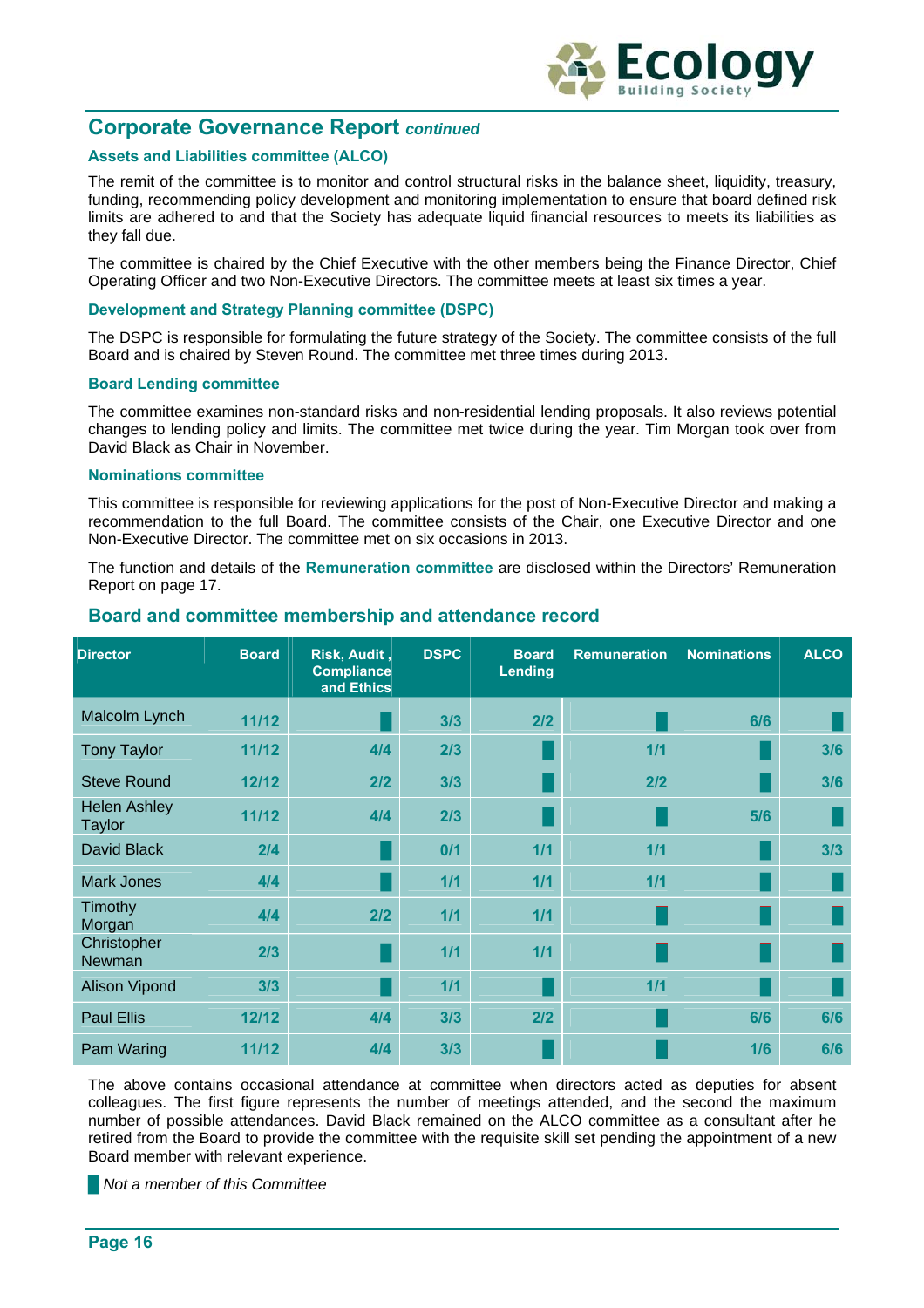

# **Directors' Remuneration Report**

# **Introduction**

The purpose of this report is to inform members of the Society about the policy for the remuneration of Executive and Non-Executive Directors. It provides details of the elements of directors' remuneration and explains the process for setting them.

The Society adheres to the FCA Remuneration code which sets out the standards that building societies have to meet when setting pay and bonus awards for their staff. The Code requires disclosure of the fixed and variable remuneration of senior management, risk takers, staff engaged in control functions and any employee receiving total remuneration that takes them into the same remuneration bracket as senior management and risk takers whose professional activities have a material impact on the Society's risk profile. These disclosures are published annually in the Society's Pillar 3 Statement.

### **Role and composition of the Remuneration committee**

The committee's responsibility is to determine the salaries and fees of the Executive and Non-Executive Directors. In addition, it reviews general salary levels. Consisting of three Non-Executives the committee meets as required but at least once a year.

# **Remuneration policy**

#### **Non-Executive Directors**

Non-Executive Directors receive a fee for their services. Non-Executive Directors do not receive any pension, performance related pay or other taxable benefits. Additional fees are paid to the Chair, Deputy Chair and those Non-Executive Directors who are members of certain Board committees in recognition of the additional duties and responsibilities associated with these positions. The contribution of each director is appraised annually.

#### **Executive Directors**

Remuneration of the Executive Directors comprises a number of elements: basic salary, performance related pay, contributions to the Society's Personal Pension Scheme and other benefits. The Chair appraises Executive Directors annually.

All fees earned by Executive Directors serving on external Boards are paid to the Society.

#### **Basic salary**

The Society's policy is for all employees (including Executive Directors) to be remunerated in relation to their expertise, experience, overall contribution and the general market place. The committee considers external data from salary surveys of comparable institutions. The Society has a long established policy that no basic salary will exceed a maximum of five times the lowest full grade available.

#### **Performance related pay**

This is an annual scheme that provides non-pensionable rewards directly linked to the achievement of key performance objectives aimed at personal and professional development. The overall objective is to improve Society performance whilst maintaining the financial strength of the Society for the long term benefit of its members.

#### **Pension**

The Society makes contributions equivalent to 8% of basic salary for each member of staff, including Executive Directors, to the Society's Group Personal Pension Plan after an initial service period of 3 months. A death in service scheme is operated which pays a lump sum of four times basic salary. These arrangements apply equally to all qualifying staff, with no enhanced arrangements for Executive Directors or senior management.

#### **Benefits**

Executive Directors can participate in the Society's staff mortgage scheme subject to a maximum of £33,000. The Chief Executive is also provided with a company car.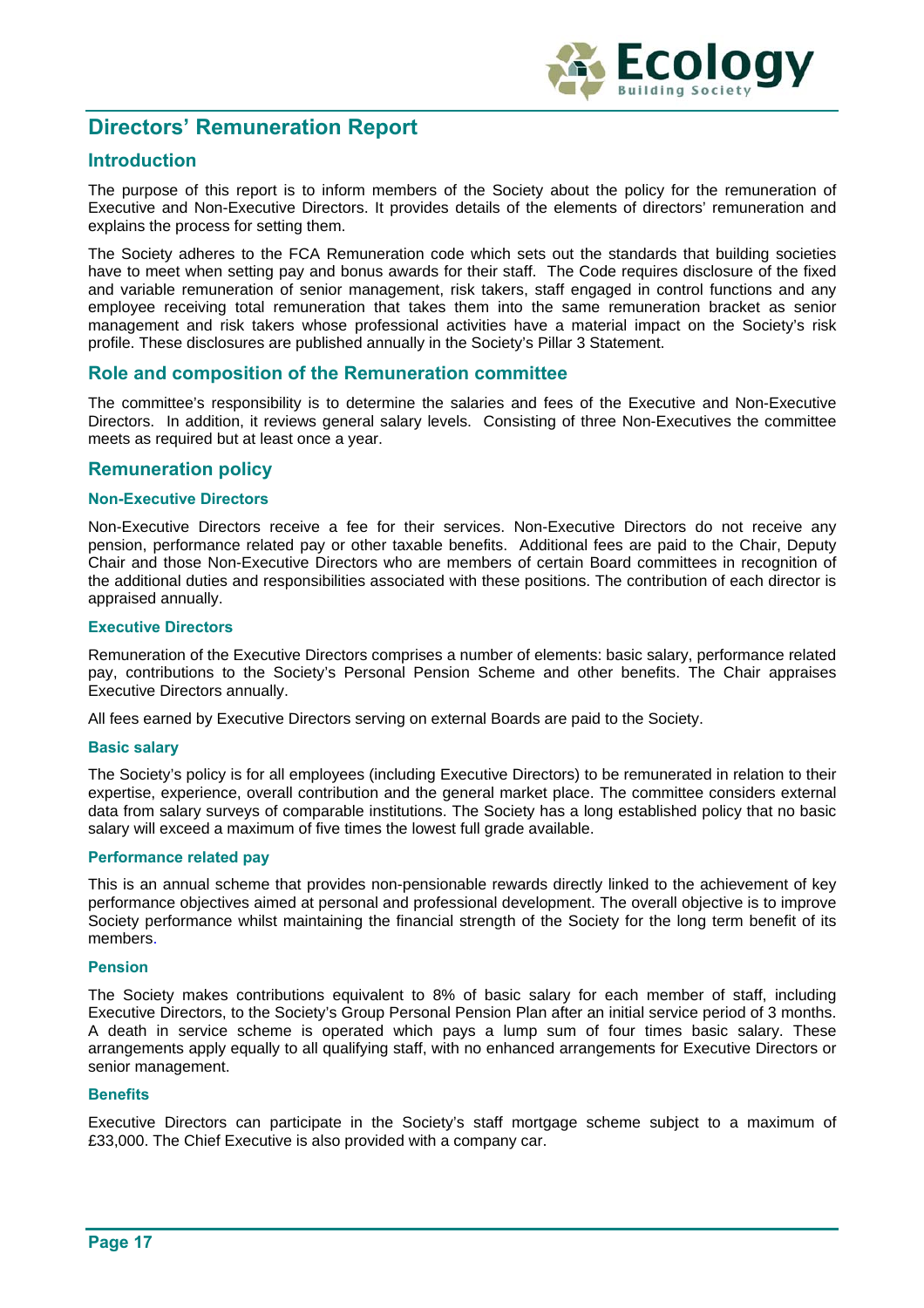

# **Directors' Remuneration Report** *continued*

#### **Contractual terms**

None of the Society's Non-Executive Directors have service contracts. Paul Ellis, Chief Executive, has a service contract entered into on 1 December 1999 and Pam Waring, Secretary, has a service contract entered into on 28 December 2001. Both contracts are terminable by either party giving six months notice.

### **Executive Directors' remuneration**

|                                                               | <b>Salary</b><br>£000 | <b>Performance</b><br><b>Related Pay</b><br>£000 | <b>Taxable</b><br><b>Benefits</b><br>£000 | <b>Contributions</b><br>to pension<br>scheme<br>£000 | <b>Total</b><br>£000 |
|---------------------------------------------------------------|-----------------------|--------------------------------------------------|-------------------------------------------|------------------------------------------------------|----------------------|
| 2013                                                          |                       |                                                  |                                           |                                                      |                      |
| Paul Ellis (Chief Executive)<br>Pam Waring (Finance Director) | 73<br>64              | 3<br>3                                           | $\mathbf{2}$<br>1                         | 6<br>5                                               | 84<br>73             |
| <b>Totals</b>                                                 | 137                   | 6                                                | $\overline{3}$                            | 11                                                   | 157                  |
| 2012<br>Paul Ellis (Chief Executive)                          | 72                    | 3                                                | 2                                         | 6                                                    | 83                   |
| Pam Waring (Finance Director)                                 | 63                    | $\mathfrak{p}$                                   | 1                                         | 5                                                    | 71                   |
| <b>Totals</b>                                                 | 135                   | 5                                                | 3                                         | 11                                                   | 154                  |

# **Non-Executive Directors' remuneration**

|                                        | 2013<br>£000 | 2012<br>£000 |
|----------------------------------------|--------------|--------------|
|                                        |              |              |
| Malcolm Lynch                          | 14           | 13           |
| Tony Taylor <sup>1</sup>               | 13           | 14           |
| Janet Slade (Jan - Apr 2012)           |              | 3            |
| David Black (Jan - Apr 2013)           |              | 11           |
| Mark Jones (Jan - Apr 2013)            | 3            | 9            |
| Steven Round                           | 9            | 9            |
| Adam Clark (Jan - Nov 2012)            |              | 9            |
| Helen Ashley Taylor (May 2012 onwards) | 9            | 5            |
| Timothy Morgan (Aug - Dec 2013)        |              |              |
| Christopher Newman (Sep - Dec 2013)    |              |              |
| Alison Vipond (Sep - Dec 2013)         |              |              |
| <b>Totals</b>                          | 65           | 73           |

<sup>1</sup> Includes additional remuneration in relation to oversight of the Society's Risk function.

On behalf of the board

**Malcolm Lynch**  *Chair*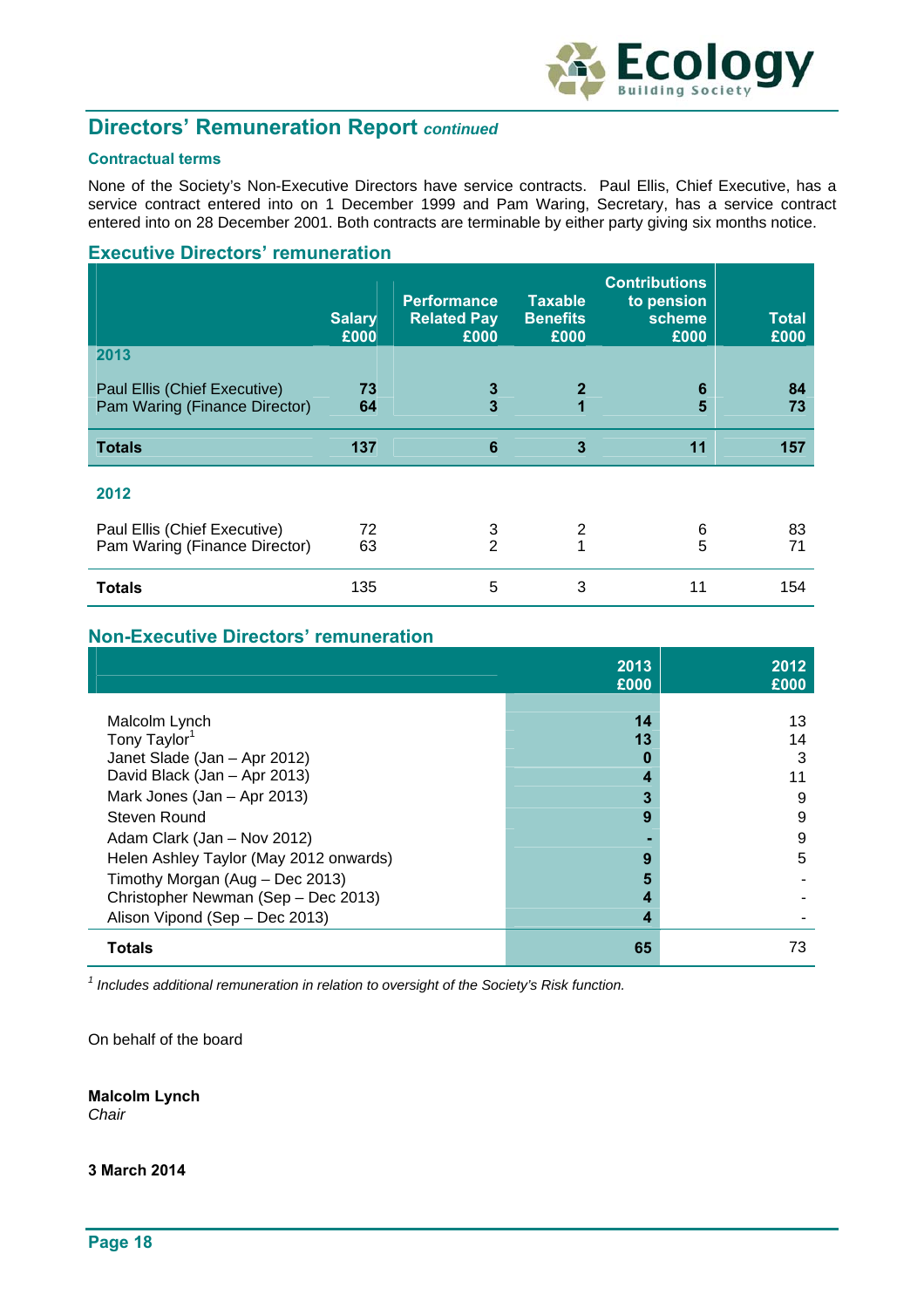

# **Statement of Directors' Responsibilities** *in respect of the Annual Report, the Annual Business Statement, the Directors' Report and the annual accounts*

The directors are responsible for preparing the Annual Report, Annual Business Statement, Directors' Report and the annual accounts in accordance with applicable law and regulations.

The Building Societies Act 1986 ("the Act") requires the directors to prepare Society annual accounts for each financial year. Under that law they have elected to prepare the Society annual accounts in accordance with UK Accounting Standards and applicable law (UK Generally Accepted Accounting Practice).

The annual accounts are required by law to give a true and fair view of the state of affairs of the Society as at the end of the financial year and of the income and expenditure of the Society for the financial year.

In preparing these annual accounts, the directors are required to:

- select suitable accounting policies and then apply them consistently;
- make judgements and estimates that are reasonable and prudent;
- state whether applicable UK Accounting Standards have been followed, subject to any material departures disclosed and explained in the annual accounts;
- prepare the annual accounts on the going concern basis, unless it is inappropriate to presume that the Society will continue in business.

In addition to the annual accounts the Act requires the directors to prepare, for each financial year, an Annual Business Statement and a Directors' Report, each containing prescribed information relating to the business of the Society.

### **Directors' responsibilities for accounting records and internal control**

The directors are responsible for ensuring that the Society:

- keeps proper accounting records that disclose with reasonable accuracy at any time the financial position of the Society in accordance with the Act;
- takes reasonable care to establish, maintain, document and review such systems and controls as are appropriate to its business in accordance with the rules made by the Financial Conduct Authority and the Prudential Regulatory Authority under the Financial Services and Markets Act 2000.

The directors have general responsibility for taking such steps as are reasonably open to them to safeguard the assets of the Society and to prevent and detect fraud and other irregularities.

The directors are responsible for the maintenance and integrity of the corporate and financial information included on the society's website. Legislation in the UK governing the preparation and dissemination of annual accounts may differ from legislation in other jurisdictions.

**Malcolm Lynch**  *Chair*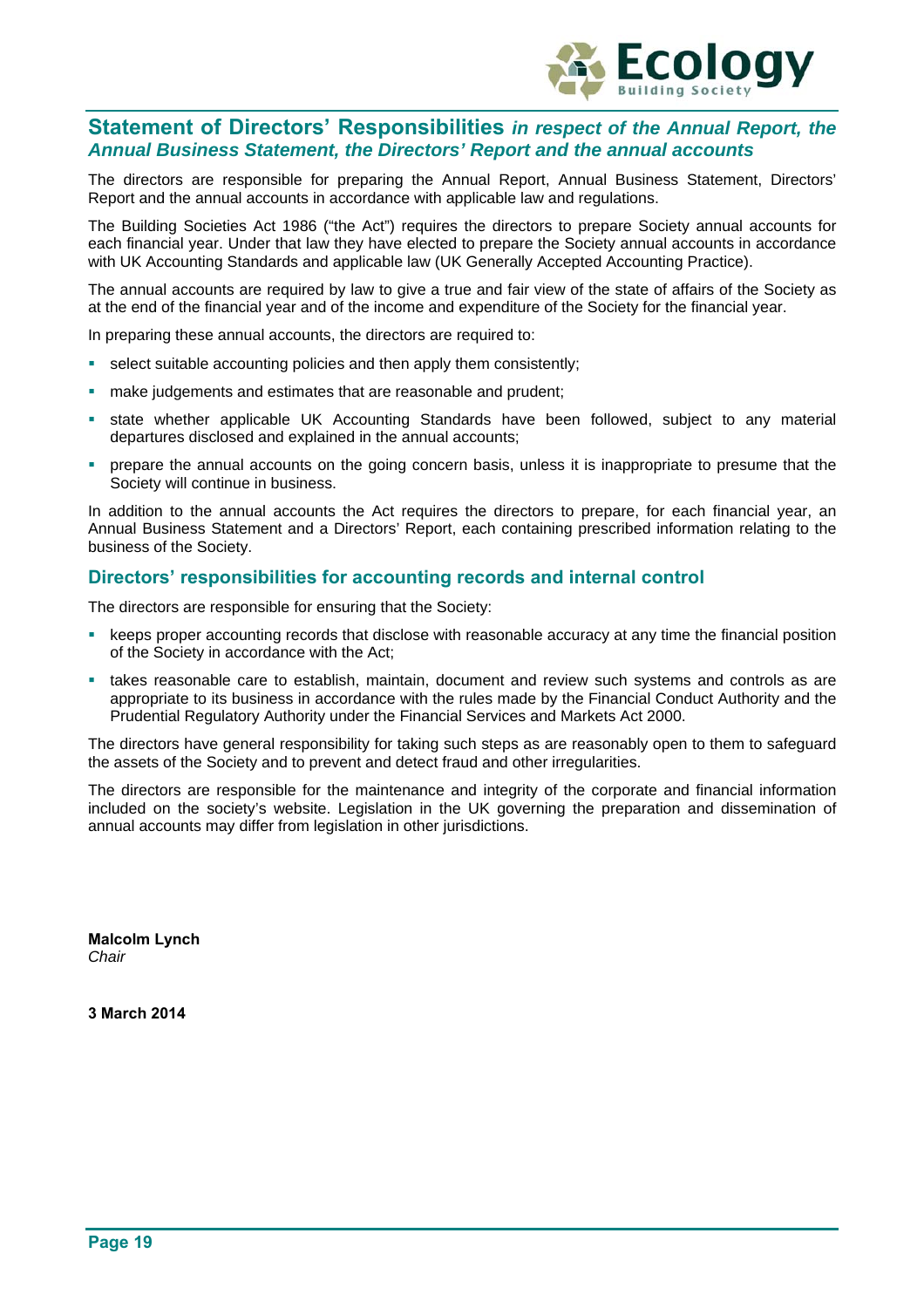

# **Independent Auditor's Report** *to the Members of Ecology Building Society*

We have audited the annual accounts of Ecology Building Society for the year ended 31<sup>st</sup> December 2013 set out on pages 21-35. The financial reporting framework that has been applied in their preparation is applicable law and UK Accounting Standards (UK Generally Accepted Accounting Practice).

This report is made solely to the society's members, as a body, in accordance with section 78 of the Building Societies Act 1986. Our audit work has been undertaken so that we might state to the society's members those matters we are required to state to them in an auditor's report and for no other purpose. To the fullest extent permitted by law, we do not accept or assume responsibility to anyone other than the society and the society's members as a body, for our audit work, for this report, or for the opinions we have formed.

#### **Respective responsibilities of directors and auditor**

As explained more fully in the Directors' Responsibilities Statement set out on page 19, the directors are responsible for the preparation of annual accounts which give a true and fair view. Our responsibility is to audit, and express an opinion on, the annual accounts in accordance with applicable law and International Standards on Auditing (UK and Ireland). Those standards require us to comply with the Auditing Practices Board's Ethical Standards for Auditors.

### **Scope of the audit of the annual accounts**

A description of the scope of an audit of annual accounts is provided on the Financial Reporting Council's website at www.frc.org.uk/auditscopeukprivate.

### **Opinion on annual accounts**

In our opinion the annual accounts:

- give a true and fair view, in accordance with UK Generally Accepted Accounting Practice, of the state of affairs of the society as at 31 December 2013 and of the income and expenditure of the society for the year then ended; and
- have been prepared in accordance with the requirements of the Building Societies Act 1986 and regulations made under it.

### **Opinion on other matters prescribed by the Building Societies Act 1986**

In our opinion:

- the Annual Business Statement and the Directors' Report have each been prepared in accordance with the applicable requirements of the Building Societies Act 1986 and regulations thereunder;
- the information given in the Directors' Report for the financial year for which the annual accounts are prepared is consistent with the accounting records and the annual accounts; and
- the information given in the Annual Business Statement (other than the information upon which we are not required to report) gives a true representation of the matters in respect of which it is given.

#### **Matters on which we are required to report by exception**

We have nothing to report in respect of the following matters where the Building Societies Act 1986 requires us to report to you if, in our opinion:

- proper accounting records have not been kept by the Society; or
- the annual accounts are not in agreement with the accounting records; or
- we have not received all the information and explanations and access to documents we require for our audit.

#### **Jonathan Holt (Senior Statutory Auditor)**  for and on behalf of KPMG Audit Plc, Statutory Auditor *Chartered Accountants*  Manchester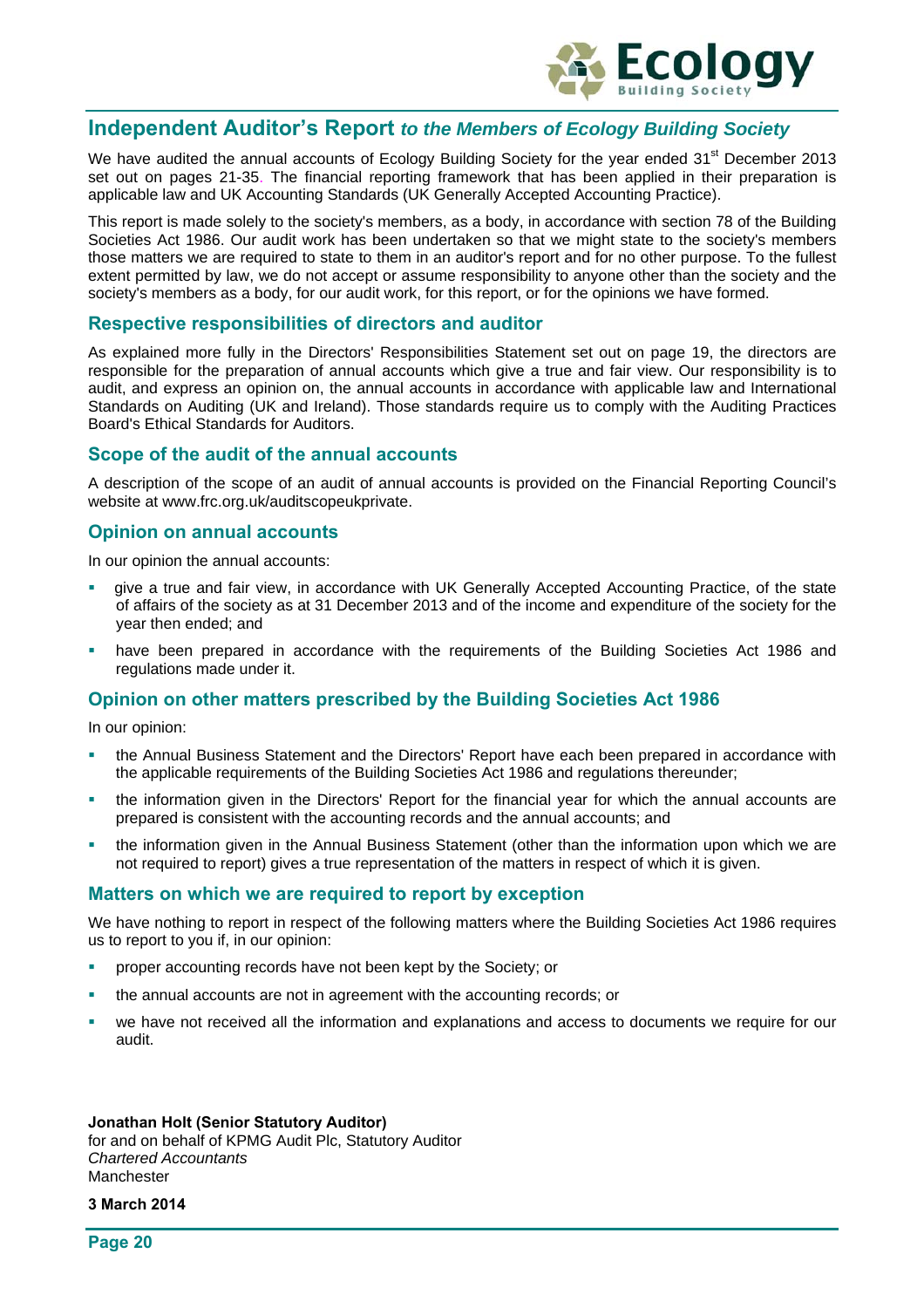

# **Income and Expenditure Account**

*for the year ended 31 December 2013* 

|                                                       | <b>Note</b>    | 2013<br>£000 | 2012<br>£000 |
|-------------------------------------------------------|----------------|--------------|--------------|
| Interest receivable and similar income                | $\overline{2}$ | 4,075        | 3,818        |
| Interest payable and similar charges                  | 3              | (1, 872)     | (1,749)      |
| Net interest receivable                               |                | 2,203        | 2,069        |
| Fees and commissions receivable                       |                |              | 9            |
| Fees and commissions payable                          |                | (34)         | (25)         |
| Net profit on financial operations                    |                | 2,178        | 2,053        |
| Other operating income                                |                | 71           | 57           |
| Administrative expenses                               | $\overline{4}$ | (1, 497)     | (1,469)      |
| Depreciation and amortisation                         | 13             | (74)         | (81)         |
| Provisions for bad and doubtful debts                 | 6              | (50)         | 88           |
| Provisions for contingent liabilities and commitments | 20             | (91)         | (53)         |
| Amounts written off fixed asset investments           | 12             | (20)         |              |
| Profit on ordinary activities before tax              |                | 517          | 595          |
| Tax on profit on ordinary activities                  | 8              | (115)        | (136)        |
| Profit on ordinary activities after tax               |                | 402          | 459          |

The notes on pages 24 to 35 form part of these accounts.

There were no recognised gains or losses other than those reflected in the above income and expenditure account (2012: £nil).

The profit for the year was derived wholly from continuing operations. 'Profit on ordinary activities before taxation' represents the FRS 3 caption 'Operating profit'.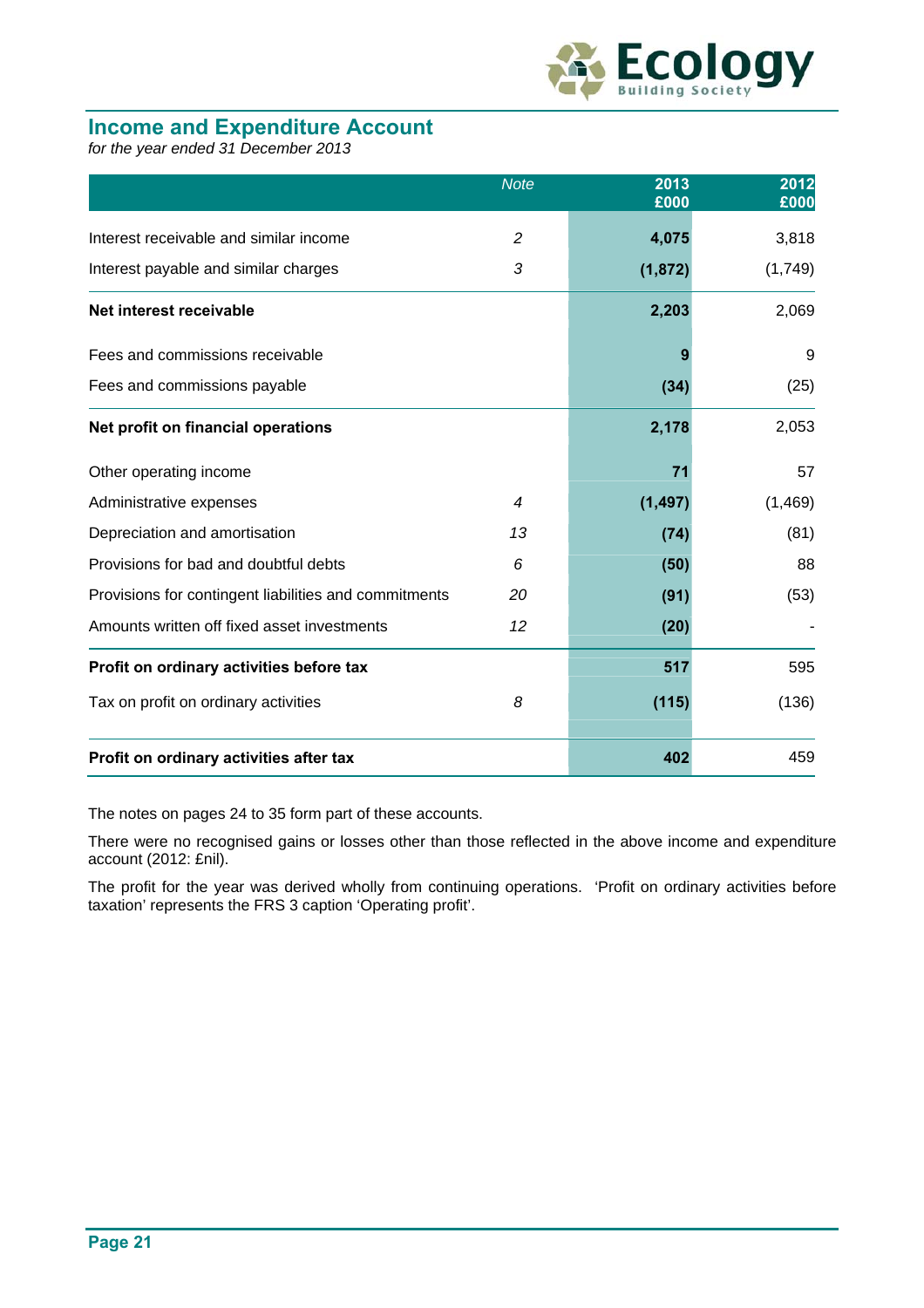

# **Balance Sheet**

*as at 31 December 2013* 

|                                             | <b>Note</b>     | 2013<br>£000 | 2012<br>£000 |
|---------------------------------------------|-----------------|--------------|--------------|
| <b>Assets</b>                               |                 |              |              |
| Liquid assets                               |                 |              |              |
| Cash in hand                                |                 |              |              |
| <b>Treasury bills</b>                       | 10 <sub>b</sub> | 12,491       | 7,994        |
| Loans and advances to credit institutions   | 9               | 23,429       | 18,730       |
| Debt securities                             | 10a             | 4,022        | 4,020        |
| Loans and advances to customers             | 11              |              |              |
| Loans fully secured on residential property |                 | 73,308       | 67,458       |
| Other loans                                 |                 | 9,942        | 9,881        |
| Investments                                 |                 |              |              |
| Other investments                           | 12              | 155          | 174          |
| Tangible fixed assets                       | 13              | 1,284        | 1,300        |
| Prepayments and accrued income              |                 | 170          | 174          |
| <b>Total assets</b>                         |                 | 124,801      | 109,731      |
| <b>Liabilities</b>                          |                 |              |              |
| <b>Shares</b>                               | 14              | 109,532      | 96,466       |
| Amounts owed to other customers             | 15              | 7,026        | 5,458        |
| Other liabilities                           | 16              | 386          | 379          |
| Accruals and deferred income                | 18              | 59           | 46           |
| Provisions for liabilities - FSCS Levy      | 20              | 137          | 124          |
| Provisions for liabilities - other          | 17              | 39           | 39           |
| Subordinated liabilities                    | 19              | 1,247        | 1,246        |
|                                             |                 | 118,426      | 103,758      |
| Reserves                                    |                 |              |              |
| General reserves                            | 22              | 6,375        | 5,973        |
| <b>Total liabilities</b>                    |                 | 124,801      | 109,731      |

The notes on pages 24 to 35 form part of these accounts.

These accounts were approved by the Board of directors on 3 March 2014 and were signed on its behalf by:

**Malcolm Lynch CELLIS** Paul C Ellis **Paul C Ellis** Pam Waring *Chair Chief Executive Finance Director*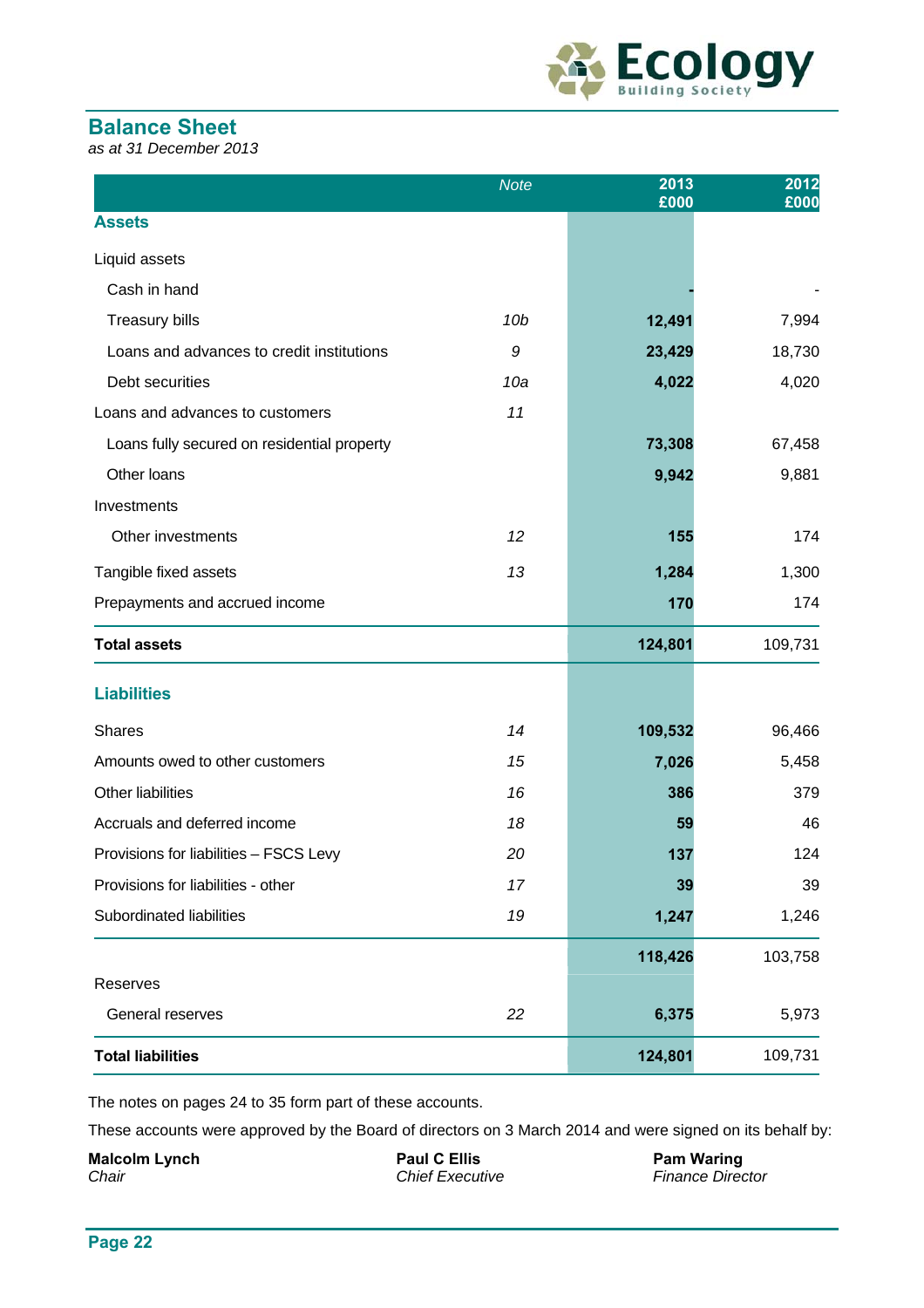

# **Cash Flow Statement**

*for the year ended 31 December 2013* 

|                                                                                                                                                                                                                                                                                                                                                                                                   | 2013                                           | 2012                                          |
|---------------------------------------------------------------------------------------------------------------------------------------------------------------------------------------------------------------------------------------------------------------------------------------------------------------------------------------------------------------------------------------------------|------------------------------------------------|-----------------------------------------------|
|                                                                                                                                                                                                                                                                                                                                                                                                   | £000                                           | £000                                          |
| Net cash (outflow)/inflow from operating activities<br>Returns on investments and servicing of finance                                                                                                                                                                                                                                                                                            | 7,444                                          | (338)                                         |
| Interest paid on subordinated liabilities<br><b>Taxation</b>                                                                                                                                                                                                                                                                                                                                      | (55)<br>(145)                                  | (54)<br>(112)                                 |
| Capital expenditure and financial Investments<br>Purchase of tangible fixed assets<br>Purchase of treasury bills                                                                                                                                                                                                                                                                                  | (58)<br>(38, 521)                              | (22)<br>(19,003)                              |
| Proceeds from sale of treasury bills<br>Purchase of debt securities<br>Proceeds from sale of debt securities                                                                                                                                                                                                                                                                                      | 34,024<br>(5, 241)<br>5,235                    | 17,000<br>(3,507)<br>4,563                    |
| Purchase of investments<br>Increase/(Decrease) in cash                                                                                                                                                                                                                                                                                                                                            | 2,683                                          | (52)<br>(1, 525)                              |
| Reconciliation of operating profit to net cash inflow from<br>operating activities<br>Operating profit<br>Increase in prepayments and accrued income<br>Increase in accruals and deferred income<br>Increase/(Decrease) in Provisions for bad and doubtful debts<br>Increase in Provision for FSCS levy<br>Loss on disposal of Investment<br>Depreciation<br>Interest on subordinated liabilities | 517<br>(8)<br>83<br>52<br>13<br>20<br>74<br>56 | 595<br>(10)<br>73<br>(463)<br>19<br>81<br>55  |
| Net cash inflow from trading activities                                                                                                                                                                                                                                                                                                                                                           | 807                                            | 350                                           |
| Movement in:<br>Loans and advances to customers<br><b>Shares</b><br>Amounts owed to other customers<br>Loans and advances to credit institutions<br><b>Other liabilities</b>                                                                                                                                                                                                                      | (5, 963)<br>12,996<br>1,568<br>(2,000)<br>36   | (3,894)<br>6,231<br>(510)<br>(2, 497)<br>(18) |
| Net cash inflow/(outflow) from operating activities                                                                                                                                                                                                                                                                                                                                               | 7,444                                          | (338)                                         |
| <b>Analysis of Decrease in cash</b>                                                                                                                                                                                                                                                                                                                                                               | 2013                                           | <b>Flows</b><br>2012                          |
|                                                                                                                                                                                                                                                                                                                                                                                                   | £000                                           | £000<br>£000                                  |

| Loans and advances to credit institutions repayable on demand | 10.823 | 2,683 | 8,140 |
|---------------------------------------------------------------|--------|-------|-------|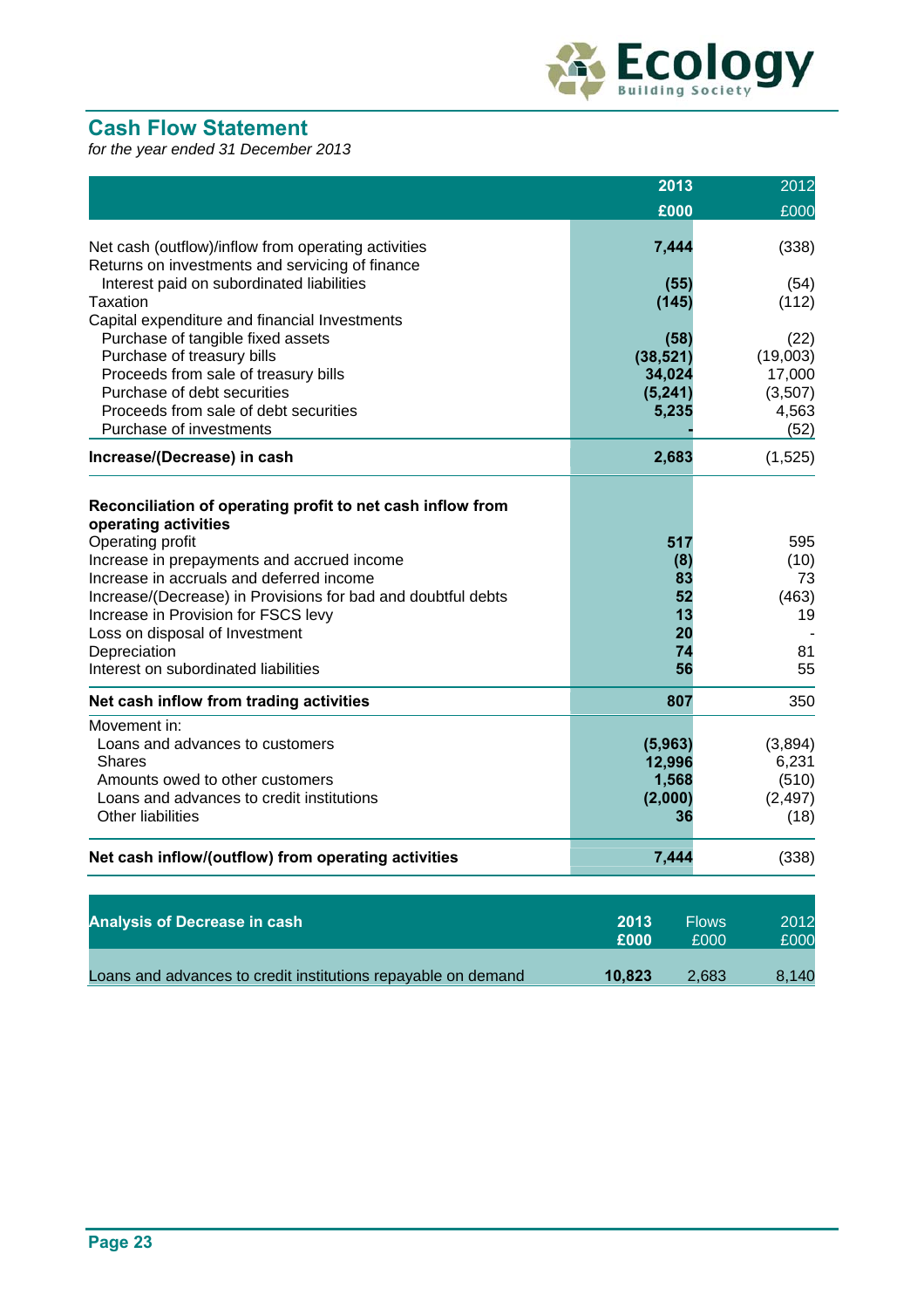

# **Notes to the Accounts**

#### **1 Accounting policies**

The following accounting policies have been applied consistently in dealing with items which are considered material in relation to the Society's accounts.

#### *Basis of preparation*

The accounts have been prepared under the historical cost convention and in accordance with applicable accounting standards. The accounts have been prepared in accordance with the Building Societies (Accounts and Related Provisions) Regulations 1998 ('the accounts regulations') and the Building Societies Act 1986.

#### *Tangible fixed assets and depreciation*

Fixed assets are capitalised and stated at cost less depreciation.

Depreciation is provided at rates calculated to write off the cost less estimated residual value of each asset over its expected useful life, on a straight-line basis as follows:

| Freehold premises                         | ۰                        | 50 years      |
|-------------------------------------------|--------------------------|---------------|
| Computer hardware and associated software | ٠                        | 3 to 5 years  |
| Equipment, fixtures and fittings          | $\overline{\phantom{0}}$ | 4 to 10 years |
| Motor vehicles                            | ۰                        | 4 years       |
| <b>Plant and Machinery</b>                | -                        | 10 years      |

Depreciation is not provided on freehold land in accordance with Financial Reporting Standard 15.

#### *Government grants*

Capital based government grants are included within accruals and deferred income on the balance sheet and credited to the profit and loss account on a straight line basis over the estimated useful economic lives of the assets to which they relate.

#### *Leases*

Operating lease rentals are charged to the profit and loss account on an accruals basis over the period of the lease.

#### *Provisions and forbearance*

Provisions are made to reduce the value of loans and advances to the amount which the directors consider is likely ultimately to be received. Forbearance is exercised where a borrower has personal or financial circumstance that will affect his or her ability to make regular mortgage repayments as they fall due.

Throughout the year, and at the year end, individual assessments are made of all advances and loans on properties which are in possession, in arrears by three months or more, or where due to the borrower's personal and financial circumstances, forbearance has been exercised. The Society, wherever possible, arranges for a concession to be put in place in the form of a payment holiday, or repayment of interest only, for an agreed period of time. Consideration is also given to a borrower in arrears and appropriate arrangements are agreed to under, or overpay, the arrears within an agreed timeframe. Once the agreement has been successfully concluded the case is no longer considered to be impaired but continues to be monitored. Specific provision is made against those advances and loans which are considered to be impaired, whether or not forbearance measures are in place. The small size of the Society's mortgage book enables individual assessment of all forbearance cases. In considering the specific provision for impaired loans, account is taken of any discount which may be needed against the value of the property at the balance sheet date to agree a sale within three months of that date and realisation costs. A general provision is also made against advances which have not been specifically identified as impaired but which the Society's experience and the general economic climate would indicate that losses may ultimately be realised.

Loans and advances in the balance sheet are shown net of all provisions. The charge to the income and expenditure account comprises the movement in the provision, together with the losses written off in the year.

Interest income from all loans is credited to the income and expenditure account as it becomes receivable. Interest on loans which are regarded as impaired is transferred to a suspense account and is not credited to the extent that recovery is considered doubtful.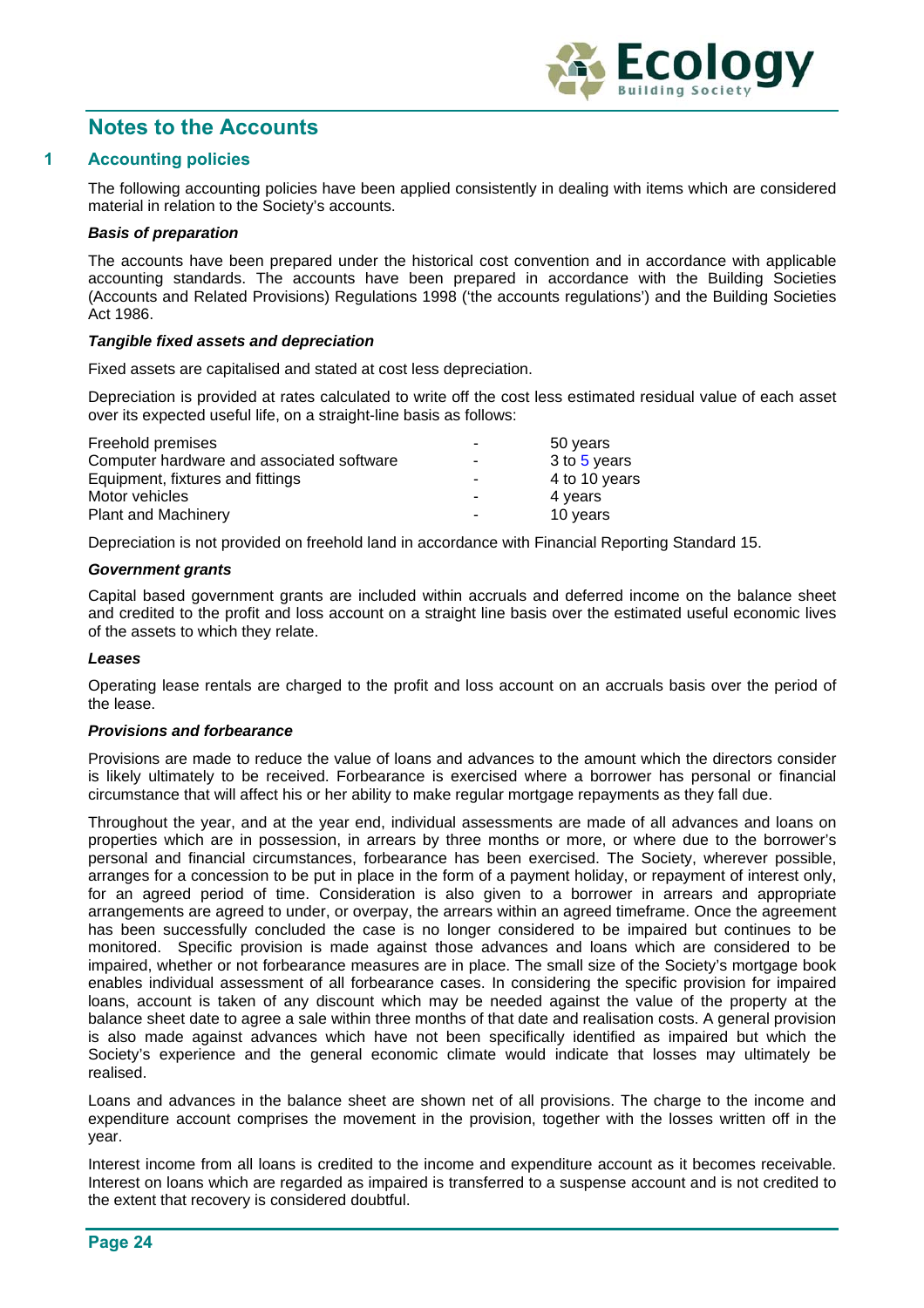

#### **1 Accounting policies** *continued*

#### *Pensions*

The Society operates a defined contribution scheme for its employees. A contribution of 8% of gross salary is paid into the Group Personal Pension Scheme for all employees after an initial service period of three months and charged to administrative expenses on an accrual basis.

#### *Taxation*

The charge for taxation is based on the profit for the year and takes into account taxation deferred or accelerated because of timing differences between the treatment of certain items for taxation and accounting purposes. Deferred tax is recognised, without discounting, in respect of all timing differences between the treatment of certain items for taxation and accounting purposes which have arisen but not reversed by the balance sheet date, except as otherwise required by FRS 19.

#### *Liquid assets*

Debt securities and Treasury Bills are intended for use on a continuing basis in the Society's activities and are classified as financial fixed assets and are stated at cost, adjusted to exclude accrued interest at the date of purchase. Premiums and discounts arising on the purchase of financial fixed assets are amortised over the period to the maturity date of the security. Any amounts so amortised are charged/credited to the income and expenditure account for the relevant financial year. Other liquid assets are stated at the lower of cost (including accrued interest) and net realisable value.

#### *Subordinated liabilities*

Premiums and costs incurred in the raising of subordinated liabilities are amortised in equal annual instalments over the relevant period to maturity.

#### *Income recognition*

Interest income and fees and commission are recognised on an accruals basis.

#### *Mortgage incentives*

Mortgage incentives, such as interest discounts, are charged against interest receivable in the year incurred.

#### *Other investments*

Investments are stated at the lower of cost and net realisable value.

#### **2 Interest receivable and similar income**

|                                                                                                                                                                                  | 2013<br>£000                  | 2012<br>£000                      |
|----------------------------------------------------------------------------------------------------------------------------------------------------------------------------------|-------------------------------|-----------------------------------|
| On loans fully secured on residential property<br>On other loans<br>On debt securities:                                                                                          | 3,305<br>509                  | 3,080<br>472                      |
| Interest<br>Amortisation of premiums<br>Profit on disposal<br>On treasury bills at fixed rate interest<br>On other liquid assets<br>Other interest receivable and similar income | 67<br>(10)<br>19<br>35<br>148 | 95<br>(23)<br>9<br>37<br>146<br>2 |
|                                                                                                                                                                                  | 4,075                         | 3,818                             |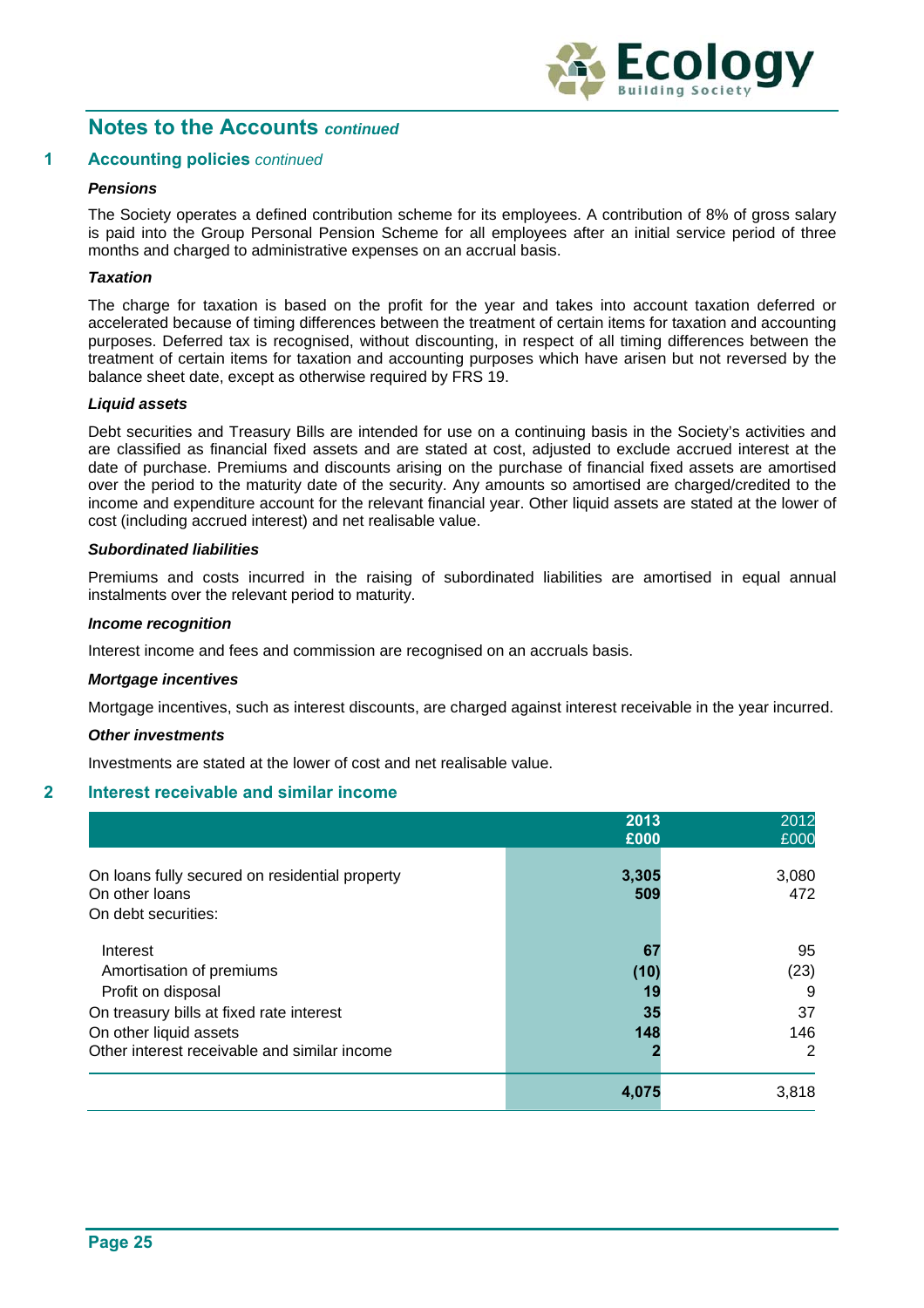

# **3 Interest payable and similar charges**

|                                                                   | 2013<br>£000 | 2012<br>£000 |
|-------------------------------------------------------------------|--------------|--------------|
| On shares held by individuals<br>On deposits and other borrowings | 1,751        | 1,615        |
| Subordinated liabilities<br>Other                                 | 56<br>65     | 55<br>79     |
|                                                                   | 1,872        | 1.749        |

### **4 Administrative expenses**

|                                        | 2013<br>£000 | 2012<br>£000 |
|----------------------------------------|--------------|--------------|
| Staff costs                            |              |              |
| Wages and salaries                     | 650          | 643          |
| Social security costs                  | 67           | 67           |
| Other pension costs                    | 49           | 48           |
|                                        | 766          | 758          |
| Other administrative expenses          | 731          | 711          |
|                                        | 1,497        | 1,469        |
| Other administrative expenses include: |              |              |
| Auditors (exclusive of VAT)            |              |              |
| Audit of the financial statements      | 26           | 24           |
| Other services pursuant to legislation | 9            | 6            |

# **5 Employees**

The average number of employees (including executive directors) during the year was:

|                        | 2013 | 2012   |
|------------------------|------|--------|
| Full time<br>Part time | ю    | —<br>⌒ |
|                        |      | ັ      |
|                        | 20   | 20     |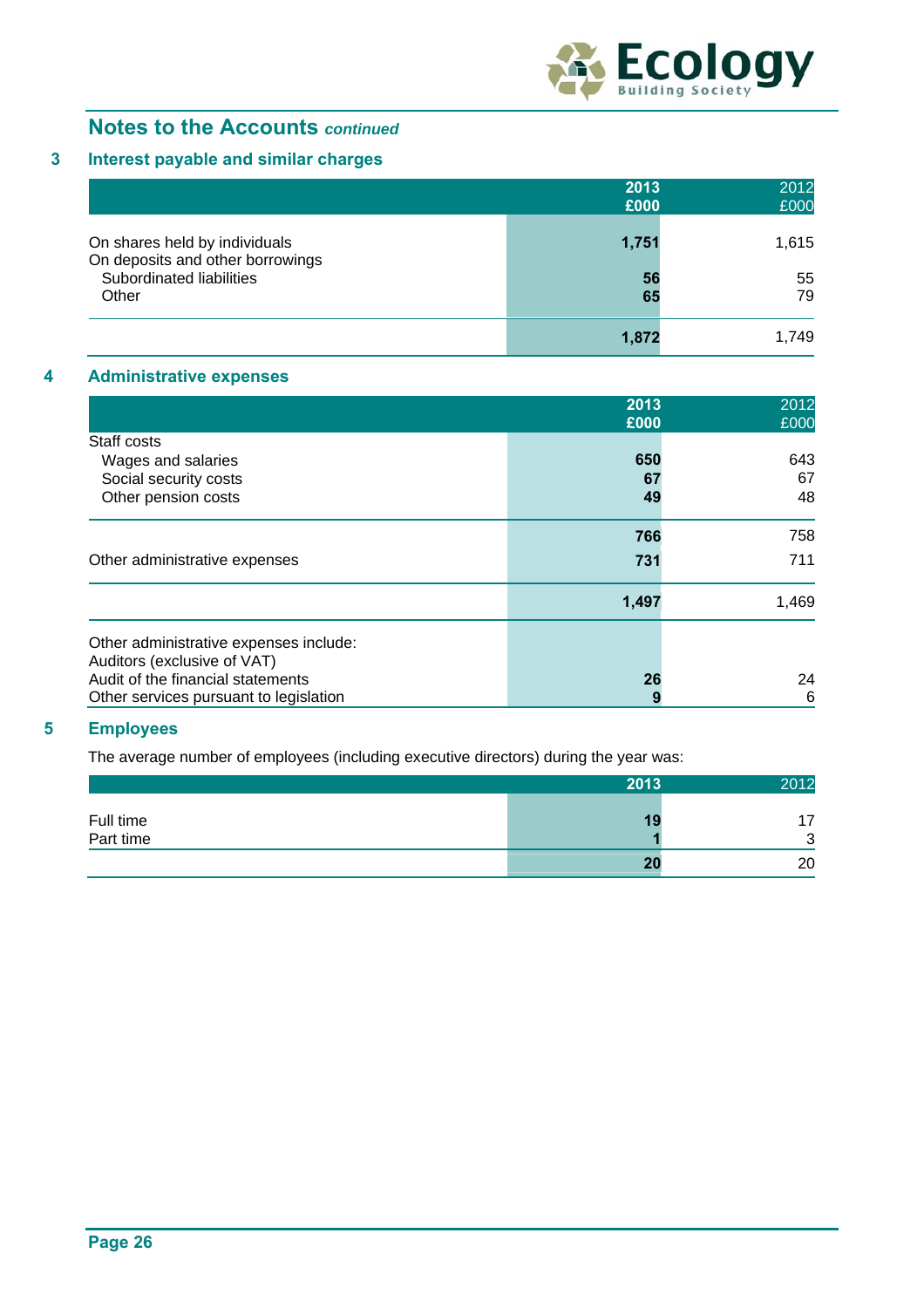

### **6 Provisions for bad and doubtful debts**

|                               | <b>Other Loans</b> | <b>Loans fully</b><br>secured on<br>residential<br>property<br>£000 | <b>Loans fully</b><br>secured<br>on land<br>£000 | <b>Total</b><br>£000 |
|-------------------------------|--------------------|---------------------------------------------------------------------|--------------------------------------------------|----------------------|
|                               |                    |                                                                     |                                                  |                      |
| At 1 January 2013             |                    |                                                                     |                                                  |                      |
| General                       |                    | 22                                                                  | 8                                                | 30                   |
| Specific                      | 37                 |                                                                     | 129                                              | 166                  |
|                               | 37                 | 22                                                                  | 137                                              | 196                  |
| <b>Income and Expenditure</b> |                    |                                                                     |                                                  |                      |
| <b>Account</b>                |                    |                                                                     |                                                  |                      |
| General                       |                    | (3)                                                                 | (2)                                              | (5)                  |
| Specific                      | (2)                |                                                                     | 59                                               | 57                   |
| Net Charge                    | (2)                | (3)                                                                 | 57                                               | 52                   |
|                               |                    |                                                                     |                                                  |                      |
| At 31 December 2013           |                    |                                                                     |                                                  |                      |
| General                       |                    | 19                                                                  | 6                                                | 25                   |
| Specific                      | 35                 | -                                                                   | 188                                              | 223                  |
|                               | 35                 | 19                                                                  | 194                                              | 248                  |

| Movement in loss provision |     |
|----------------------------|-----|
| (above)                    |     |
| Losses in year             |     |
| Recoveries of amounts      | (4) |
| previously written off     |     |
|                            | -50 |

A provision of £126,000 (2012: £129,000) is included in Specific Provisions made on a Loan fully secured on Land for a mortgage where forbearance has been exercised.

#### **7 Remuneration of and transactions with directors**

Total remuneration amounted to £222,000 (2012: £227,000). Full details are given in the Directors' Remuneration Report on pages 17 and 18.

#### *Directors' loans and transactions*

At 31 December 2013 there were three outstanding mortgage loans (2012:4), made in the ordinary course of the Society's business to directors and connected persons, amounting to £463,366 (2012: £524,450).

A register of such loans, transactions or arrangements is maintained under Section 68 of the Building Societies Act 1986 and the statement of these details for the current financial year is available for inspection at the Society's registered office by prior arrangement with the Secretary or at the Annual General Meeting.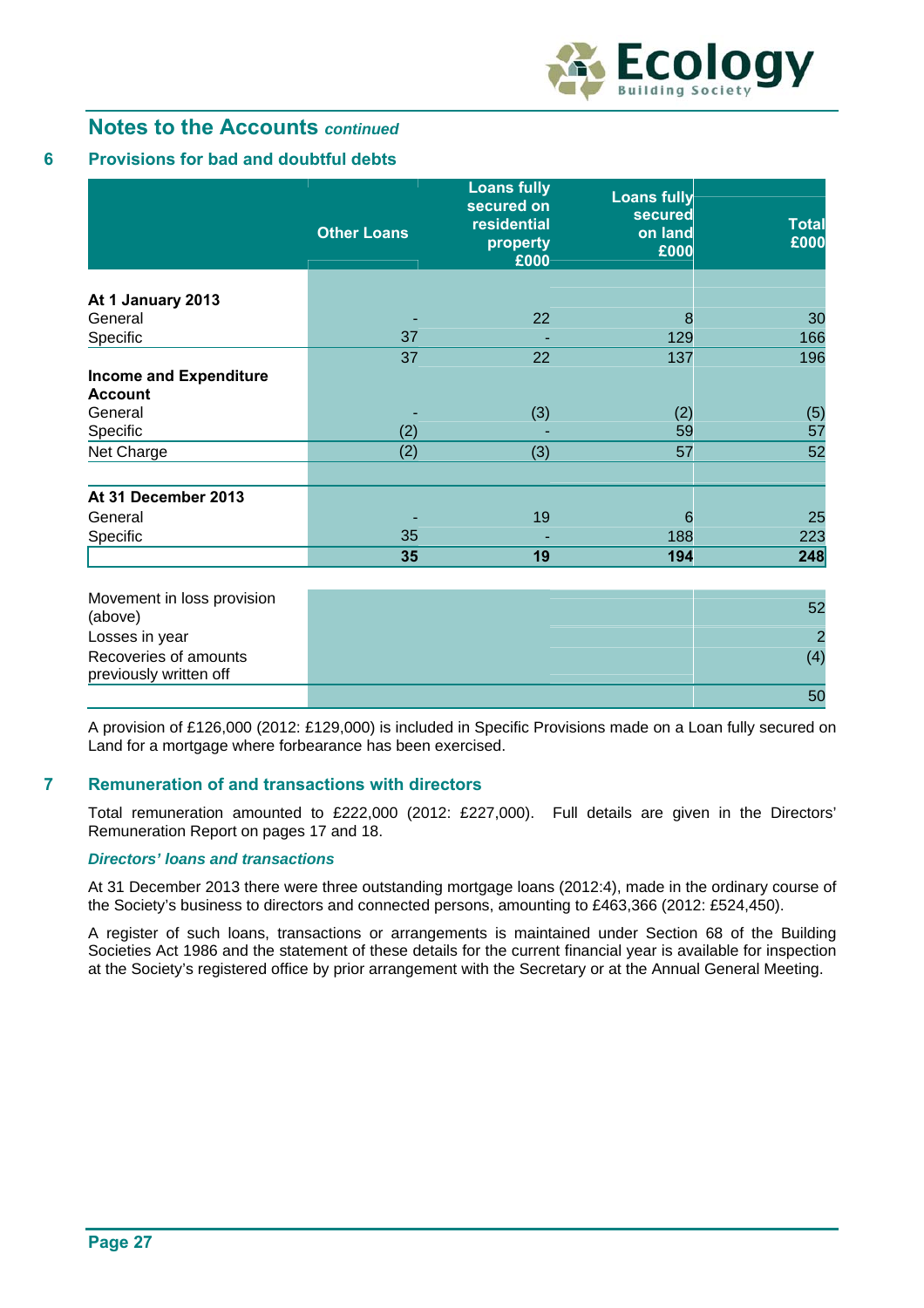

#### **8 Tax on profit on ordinary activities**

|                                                                                                                                                                       | 2013<br>£000             | 2012<br>£000     |
|-----------------------------------------------------------------------------------------------------------------------------------------------------------------------|--------------------------|------------------|
| Analysis of charge in year at 23.25% (2012: 24.5%)<br>Corporation tax on profits of the period<br>Adjustment in respect of previous periods                           | 115                      | 144              |
| Total current tax                                                                                                                                                     | 115                      | 144              |
| Deferred tax                                                                                                                                                          |                          |                  |
| Origination and reversal of timing differences                                                                                                                        |                          | (8)              |
| Total deferred tax (note 17)                                                                                                                                          |                          | (8)              |
| Tax on profit on ordinary activities                                                                                                                                  | 115                      | 136              |
| Factors affecting current tax charge in year<br>Profit on ordinary activities before tax                                                                              | 517                      | 595              |
| Tax on profit on ordinary activities at 23.25% (2012:24.5%)                                                                                                           | 120                      | 146              |
| Accelerated capital allowances<br>Short term timing differences<br>Permanent items<br>Adjustment to tax charge in respect of previous periods<br>Small companies rate | (4)<br>(2)<br>11<br>(10) | 5<br>(2)<br>(12) |
| Current tax charge for year                                                                                                                                           | 115                      | 144              |

Legislation reducing the main rate of corporation tax to 23% with effect from 1 April 2013 was substantively enacted in March 2013. Further reduction in the main rate of corporation tax from 23% to 21% with effect from 1 April 2014 and to 20% with effect from 1 April 2015 were enacted within the Finance Act 2013 in July 2013. As these changes were substantively enacted by the balance sheet date the closing deferred tax asset has been provided for at 20%.

#### **9 Loans and advances to credit institutions**

Loans and advances to credit institutions are repayable from the balance sheet as follows:

|                                                                                                                                                                   | 2013<br>£000                   | 2012<br>£000                        |
|-------------------------------------------------------------------------------------------------------------------------------------------------------------------|--------------------------------|-------------------------------------|
| Accrued interest<br>Repayable on demand<br>In not more than 3 months<br>More than 3 months but not more than 1 year<br>More than 1 year but not more than 5 years | 56<br>10,823<br>8,500<br>4,050 | 40<br>8,140<br>8,000<br>2,500<br>50 |
|                                                                                                                                                                   | 23,429                         | 18,730                              |

Loans and advances to credit institutions contain no direct exposure to banks domiciled in the Euro zone as at the end of the year.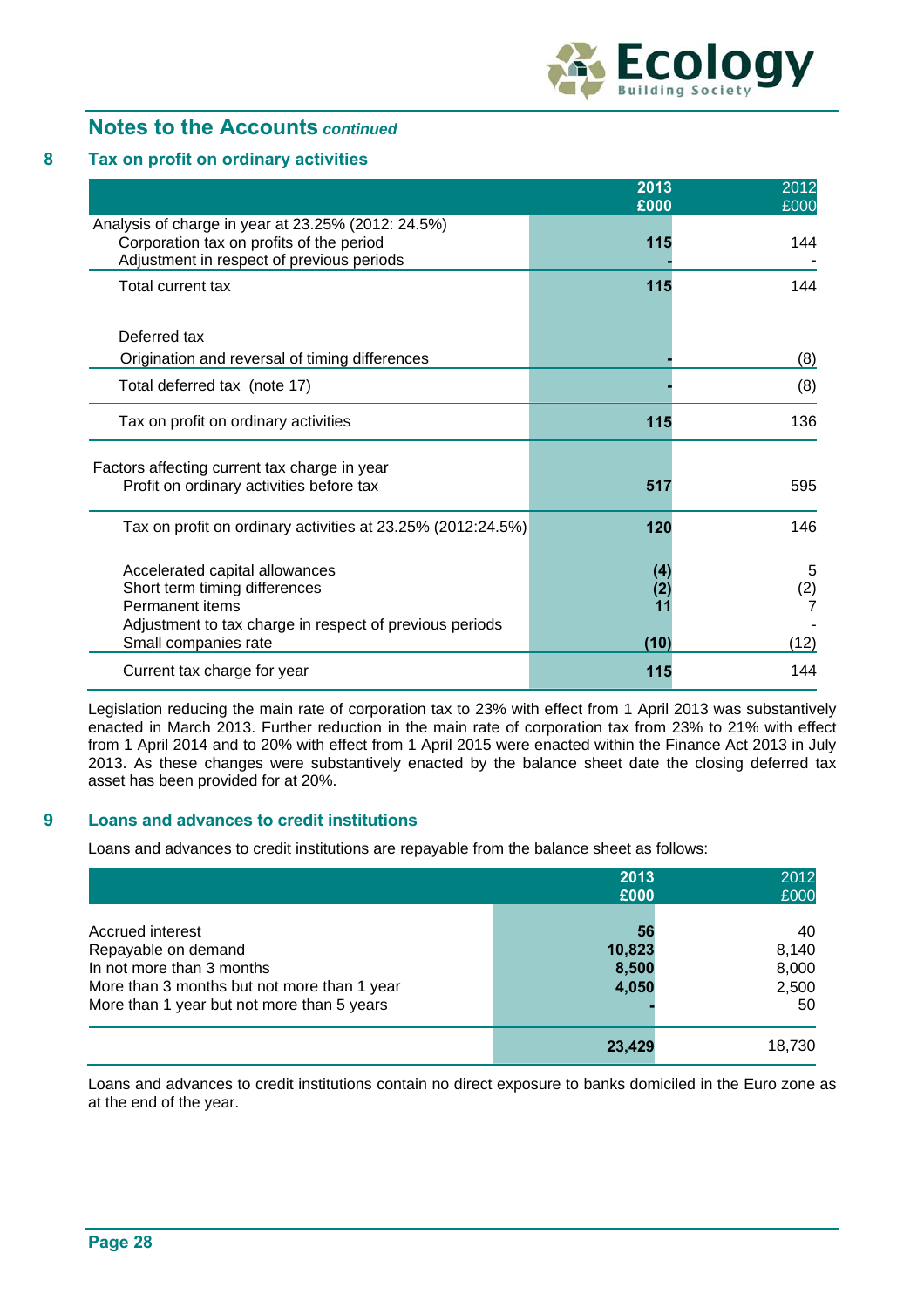

#### **10 Debt securities and Treasury Bills**

The directors consider the securities held as liquid assets are held with the intention of use on a continuing basis in the Society's activities and are classified as financial fixed assets rather than current assets. Movements during the year of transferable securities held as financial fixed assets are analysed as follows:

### **10(a) Debt securities**

|                                                                                                | 2013<br>£000   | 2012<br>£000   |
|------------------------------------------------------------------------------------------------|----------------|----------------|
|                                                                                                |                |                |
| Issued by public bodies (listed)                                                               | 1,002          | 1,003          |
| Issued by other borrowers (unlisted)                                                           | 3,014          | 3,017          |
|                                                                                                | 4,016          | 4,020          |
| Debt securities have remaining maturities as follows:                                          |                |                |
| <b>Accrued interest</b>                                                                        | 12             | 16             |
| Repayable in not more than 1 year<br>Repayable in more than 1 year                             | 2,009<br>2,001 | 3,002<br>1,002 |
|                                                                                                | 4,022          | 4,020          |
|                                                                                                |                |                |
| Transferable debt securities (excluding accrued interest)<br>comprise:                         |                |                |
| Listed                                                                                         | 2,009          | 1,002          |
| Unlisted                                                                                       | 2,001          | 3,002          |
|                                                                                                | 4,010          | 4,004          |
| Market value of listed transferable debt securities                                            | 1,984          | 1,001          |
| Included in debt securities are:                                                               |                |                |
|                                                                                                |                |                |
| Unamortised premiums                                                                           | 10             | 23             |
| Movements during the year of debt securities held as financial fixed assets<br>are as follows: |                |                |
| Cost (excluding accrued interest)                                                              | £'000          |                |
| At 1 January 2013                                                                              | 4,004          |                |
| Additions and renewals                                                                         | 5,241          |                |
| Disposals and maturities                                                                       | (5, 235)       |                |
| At 31 December 2013                                                                            | 4,010          |                |
| 10(b) Treasury Bills                                                                           |                |                |
| Treasury bills have remaining maturities as follows:                                           | £'000          | £'000          |
| <b>Accrued interest</b>                                                                        |                | 5              |
| In not more than one year                                                                      | 12,486         | 7,989          |
|                                                                                                | 12,491         | 7,994          |

| are as follows:                   |           |
|-----------------------------------|-----------|
| Cost (excluding accrued interest) | £'000     |
| At 1 January 2013                 | 7.989     |
| Additions and renewals            | 38,521    |
| Disposals and maturities          | (34, 024) |
| At 31 December 2013               | 12,486    |

The Society holds one debt security amounting to £1,000,000 with the European Investment Bank. There is no other direct exposure to European debt.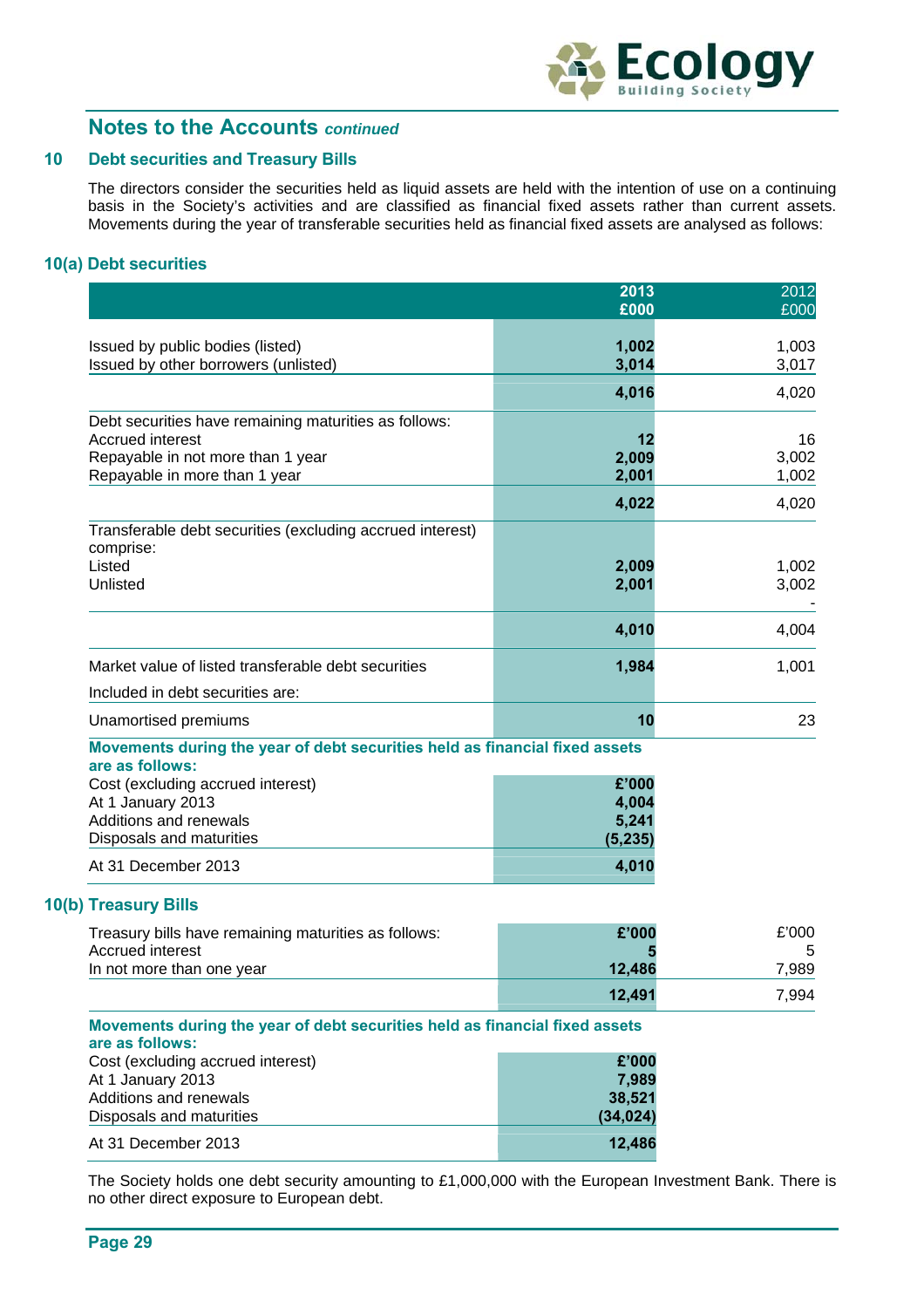

#### **11. Loans and advances to customers**

|                                                                                           | 2013                                     | 2012                  |
|-------------------------------------------------------------------------------------------|------------------------------------------|-----------------------|
|                                                                                           | £000                                     | £000                  |
| Loans fully secured on residential property<br>Loans fully secured on land<br>Other loans | 73,308<br>9,901<br>$\mathbf{4}^{\prime}$ | 67,458<br>9,840<br>41 |
|                                                                                           | 83,250                                   | 77,339                |

 Loans fully secured on land include £18,871 of loans which are fully secured on residential property and which were made to corporate bodies, such as Housing Co-operatives, prior to 1 October 1998, the date the Society adopted the powers of the Building Societies Act 1997. The classification of these assets is not consistent with the treatment of similar loans made after 1 October 1998 that are included in 'loans fully secured on residential property' but is necessary to comply with the requirements of the Building Societies Act 1997. The remaining maturity of loans and advances to customers as at the date of the balance sheet is as follows:

|                                                                                                                                                                                                                  | 2013<br>£000                     | 2012<br>£000                     |
|------------------------------------------------------------------------------------------------------------------------------------------------------------------------------------------------------------------|----------------------------------|----------------------------------|
| Other loans and advances by residual maturity repayable:<br>In not more than 3 months<br>In more than 3 months but not more than 1 year<br>In more than 1 year but not more than 5 years<br>In more than 5 years | 802<br>2,920<br>14,755<br>65,021 | 723<br>2.877<br>13,791<br>60,144 |
| Less: provisions for bad and doubtful debts (note 6)                                                                                                                                                             | 83,498<br>(248)                  | 77,535<br>(196)                  |
|                                                                                                                                                                                                                  | 83,250                           | 77,339                           |

There were 26 accounts (2012: 18) at the end of the year where forbearance is currently exercised equating to 2.86% (2012: 2.14%) of mortgage accounts. The balance of these accounts amounted to £3.590m, (2012: £3.001m) or 4.15% (2012: 3.87%) of the mortgage book. Provisions on forbearance cases are disclosed in Note 6.

#### **12. Other investments**

The Society holds shares in Mutual Vision Technologies Limited (MVT), which provides IT services to the Society. The Society has an interest bearing loan to MVT of £129,000 (2012: £129,000). The Society also owns 10,000 (2012: 10,000) ordinary shares of £1 in The Phone Co-op Ltd which provides the Society's telephone services. Interest paid by the Phone Co-op is by the issue of further ordinary shares. The Society holds 8,000 ordinary shares in The Ethical Property Company PLC at a purchase price of £9,600. In May 2007 the Society purchased 20,000 shares of £1 in Ecos Fund Limited, an Industrial and Provident Society. The shares held with Ecos Fund Limited were redistributed to Ecos Homes Ltd in November 2011. As a result of the continuing financial problems of the company the Society has written off the value of its allocation of shares in Ecos Homes.

|                                     | <b>Shares</b><br>£000 | <b>Loans</b><br>£000 | <b>Total</b><br>£000 |
|-------------------------------------|-----------------------|----------------------|----------------------|
| As at 31 December 2012<br>Additions | 45                    | 129<br>-             | 174                  |
| Withdrawal                          |                       |                      |                      |
| Losses                              | (20)                  | -                    |                      |
| As at 31 December 2013              | 26                    | 129                  | 155                  |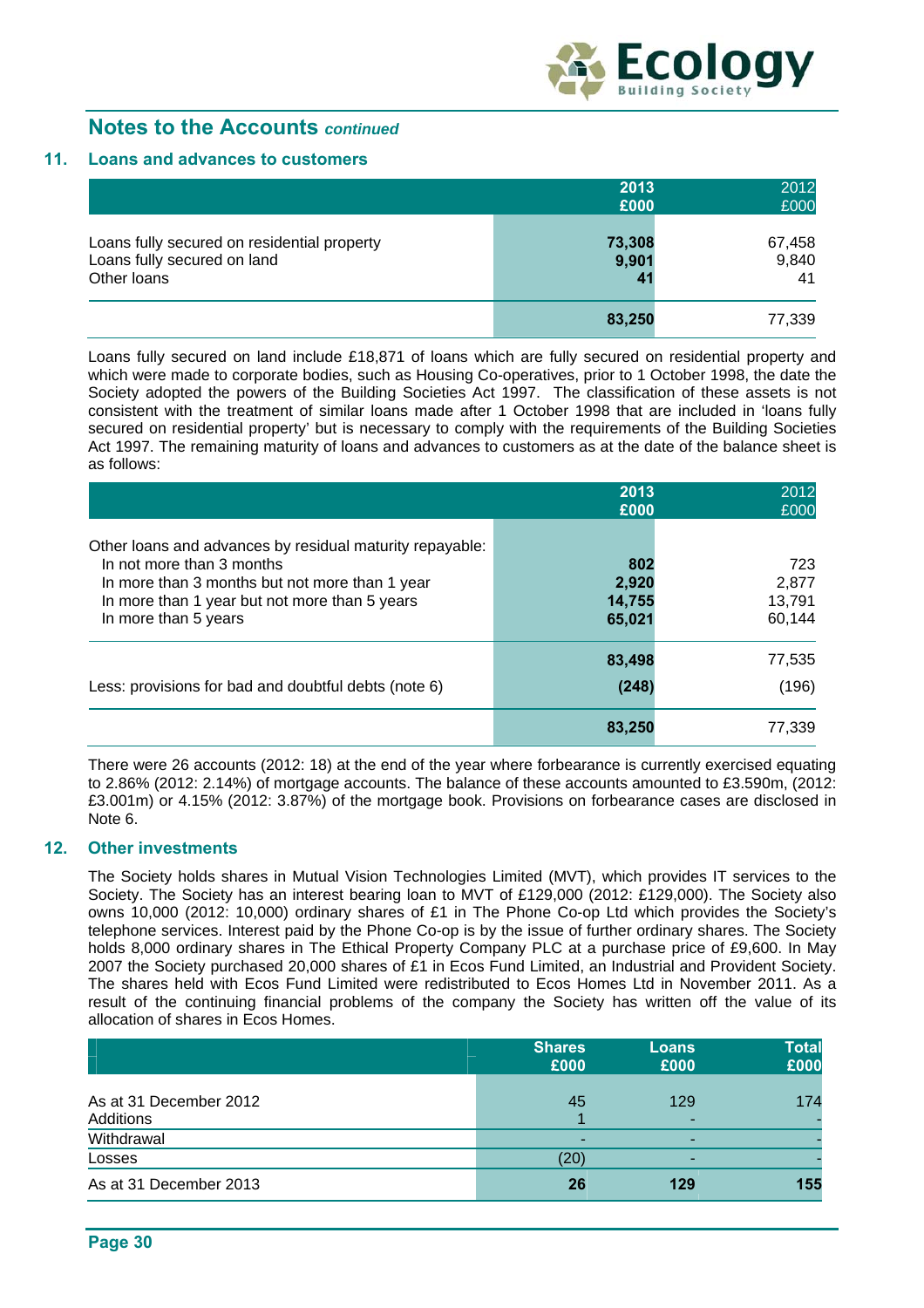

### **13. Tangible fixed assets**

|                                                                             | <b>Freehold</b><br><b>Land &amp; Buildings</b><br>£000 | Plant &<br><b>Machinery</b><br>£000 | <b>Fixtures,</b><br><b>Fittings &amp;</b><br><b>Computer</b><br><b>Equipment</b><br>£000 | <b>Motor</b><br><b>Vehicles</b><br>£000 | <b>Total</b><br>£000 |
|-----------------------------------------------------------------------------|--------------------------------------------------------|-------------------------------------|------------------------------------------------------------------------------------------|-----------------------------------------|----------------------|
| Cost<br>At beginning of year<br>Additions<br><b>Disposals</b>               | 1,391                                                  | 135<br>19                           | 412<br>13<br>(1)                                                                         | 43<br>26<br>(21)                        | 1,981<br>58<br>(22)  |
| At end of year                                                              | 1,391                                                  | 154                                 | 424                                                                                      | 48                                      | 2,017                |
| <b>Depreciation</b><br>At beginning of year<br>Charge for year<br>Disposals | 201<br>24                                              | 113<br>14                           | 336<br>30<br>(1)                                                                         | 31<br>6<br>(21)                         | 681<br>74<br>(22)    |
| At end of year                                                              | 225                                                    | 127                                 | 365                                                                                      | 16                                      | 733                  |
| Net book value                                                              |                                                        |                                     |                                                                                          |                                         |                      |
| At 31 December 2013                                                         | 1,166                                                  | 27                                  | 59                                                                                       | 32                                      | 1,284                |
| At 31 December 2012                                                         | 1,190                                                  | 22                                  | 76                                                                                       | 12                                      | 1,300                |

Freehold land and buildings, which are included in the balance sheet at cost less deprecation, amounted to £1.166m at 31 December 2013 (2012: £1.190m). Following completion of the meeting room a valuation of the Head Office was carried out on 15 February 2007 by Wilman & Wilman. This valued the freehold land and buildings on an investment method basis at an open market value of £1.100m, which was lower than the carrying value in the accounts. However, the directors consider the value in use of these premises to be in excess of the book value and no provision for diminution in value has been made.

The Society occupies 100% of the freehold land and buildings for its own purposes.

### **14. Shares**

|                                                                                                                                                                                                                              | 2013<br>£000                   | 2012<br>£000                    |
|------------------------------------------------------------------------------------------------------------------------------------------------------------------------------------------------------------------------------|--------------------------------|---------------------------------|
| Held by individuals                                                                                                                                                                                                          | 109,532                        | 96,466                          |
| Shares are repayable from the balance sheet date in<br>the ordinary course of business as follows:<br>Accrued interest<br>Repayable on demand<br>In not more than 3 months<br>In more than 3 months but not more than 1 year | 739<br>105,696<br>2,688<br>409 | 669<br>88,818<br>2,001<br>4,978 |
|                                                                                                                                                                                                                              | 109,532                        | 96.466                          |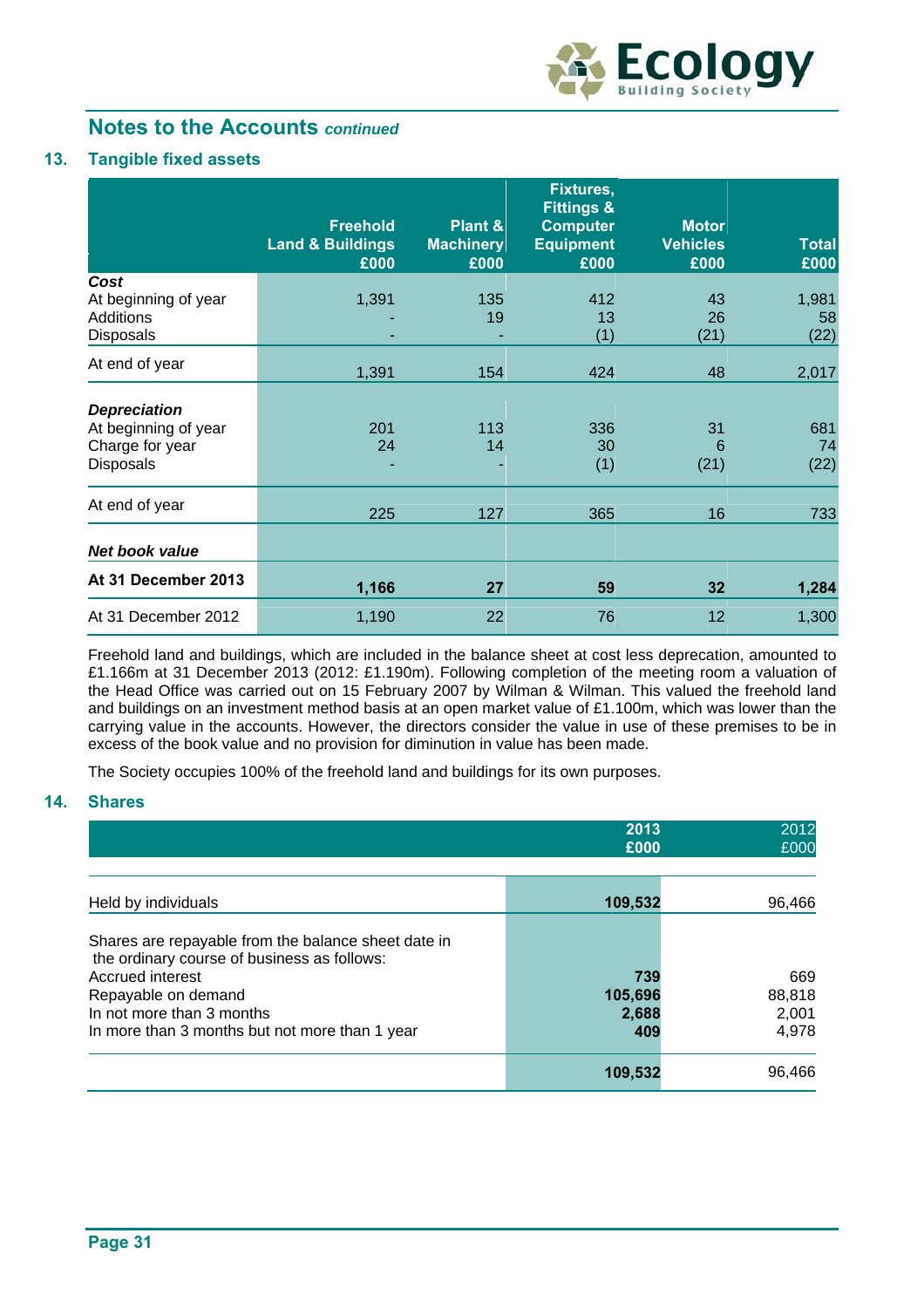

### **15. Amounts owed to other customers**

|                                                                                                                                | 2013<br>£000 | 2012<br>£000 |
|--------------------------------------------------------------------------------------------------------------------------------|--------------|--------------|
| Amounts owed to other customers are repayable from the<br>balance sheet date in the ordinary course of business as<br>follows: |              |              |
| Repayable on demand<br>In more than 3 months but not more than 1 year                                                          | 6,776<br>250 | 5,208<br>250 |
|                                                                                                                                | 7.026        | 5.458        |

### **16. Other liabilities**

|                               | 2013<br>£000 | 2012<br>£000 |
|-------------------------------|--------------|--------------|
| Corporation tax               | 115          | 144          |
| Income tax<br>Other creditors | 136<br>135   | 132<br>103   |
|                               | 386          | 379          |

### **17. Provisions for liabilities – other**

The amounts provided for deferred taxation are set out below:

|                                                                                                                                                                     | 2013<br>£000   | 2012<br>£000     |
|---------------------------------------------------------------------------------------------------------------------------------------------------------------------|----------------|------------------|
| At 1 January<br>Origination and reversal of timing differences<br>Adjustment in respect of prior years<br>Effect of the changes in tax rates<br>Charge for the year | 39<br>ю<br>(6) | 47<br>(4)<br>(3) |
| At 31 December                                                                                                                                                      | 39             | 39               |

| Details of the amounts provided for deferred taxation at 20% (2012: 23%) are set out below: |      |           |
|---------------------------------------------------------------------------------------------|------|-----------|
|                                                                                             | 2013 | 2012      |
|                                                                                             | £000 | £000      |
| Excess of capital allowances over depreciation<br>Other short term timing differences       | 39   | 47<br>(8) |
|                                                                                             | 39   | 39        |

# **18. Accruals and deferred income**

|                               | 2013<br>£000 | 2012<br>£000         |
|-------------------------------|--------------|----------------------|
| Accruals<br>Government grants | 58           | 44<br>$\overline{2}$ |
|                               | 59           | 46                   |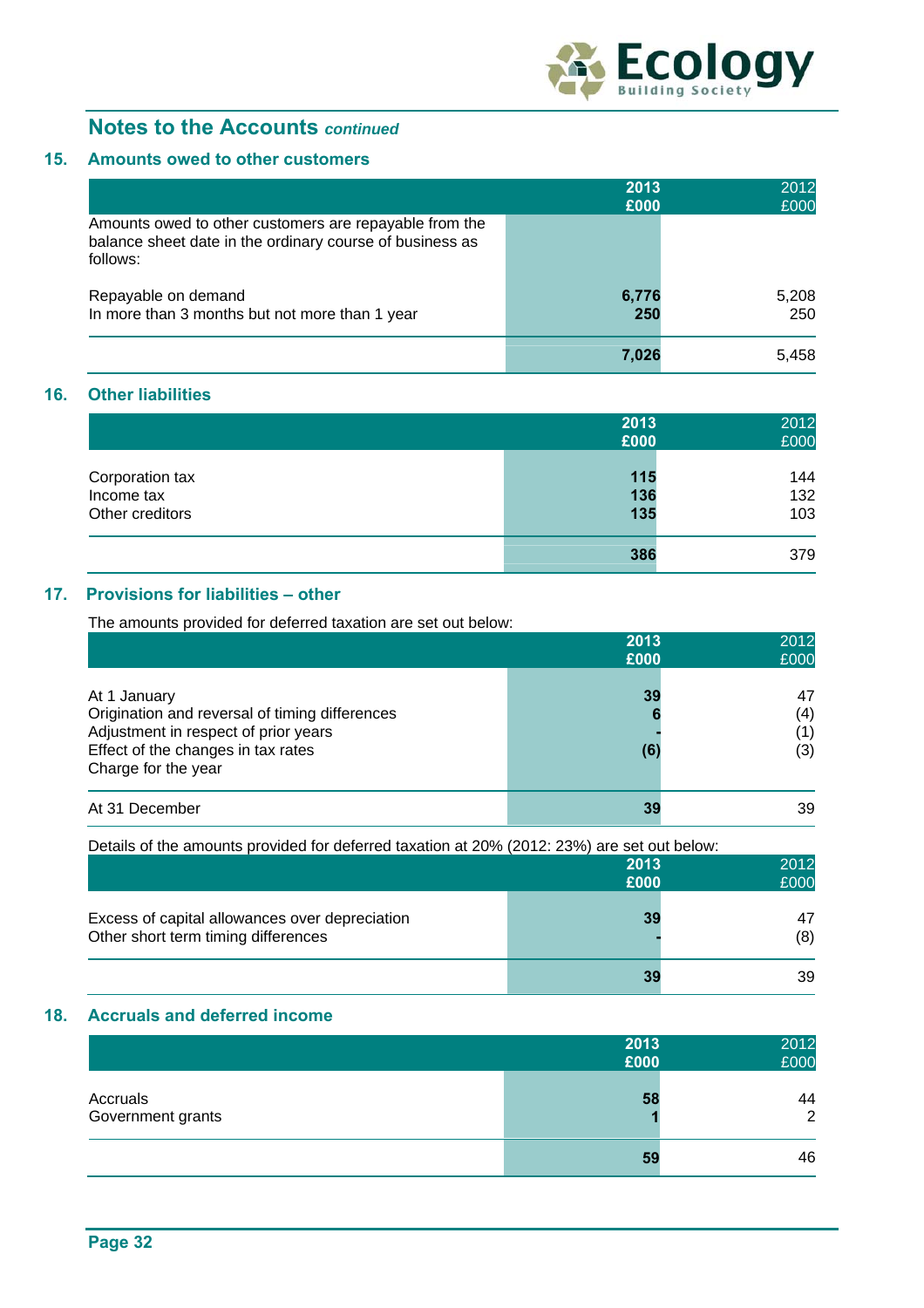

#### **19. Subordinated liabilities**

|                                                                                                          | 2013       | 2012       |
|----------------------------------------------------------------------------------------------------------|------------|------------|
|                                                                                                          | £000       | £000       |
| a) Floating rate subordinated liabilities due 2016<br>b) Floating rate subordinated liabilities due 2019 | 500<br>750 | 500<br>750 |
|                                                                                                          | 1,250      | 1,250      |
| Less unamortised premiums and issue costs                                                                | (3)        | (4)        |
|                                                                                                          | 1,247      | 1,246      |

The Notes are repayable at the dates stated or earlier at the option of the Society with the prior consent of the Financial Services Authority. All Subordinated Liabilities are denominated in sterling. Interest payments made on the floating rate loan (b) is at a rate agreed with reference to the Bank of England Base. Interest payments on the floating rate loan (a) is at a rate agreed based on the average SVR (Standard Variable Rate) of the top 5 Building Societies. Premiums and discounts, commission and other costs incurred in the raising of Subordinated Liabilities are amortised in equal annual instalments over the relevant period to maturity. Of the Subordinated Liabilities held by the Society, £1.047m is permissible as Tier 2 capital resources.

#### **20. Guarantees and other financial commitments**

| <b>FSCS Levy</b>                                                                        | 2013<br>£000      | 2012<br>£000      |
|-----------------------------------------------------------------------------------------|-------------------|-------------------|
| Balance brought forward<br>Scheme year 2012/13 Levy paid in year<br>Charge for the year | 124<br>(78)<br>91 | 105<br>(34)<br>53 |
| Balance carried forward                                                                 | 137               | 124               |

In common with all regulated UK deposit-takers, the Society pays levies to the FSCS to enable the FSCS to meet claims against it. The FSCS levy consists of two parts – a management expenses levy and a compensation levy. The management expenses levy covers the costs of running the scheme and the compensation levy covers the amount of compensation the scheme pays, net of recoveries it makes using the rights that have been assigned to it. During 2008 and 2009 claims were triggered against the FSCS in relation to Bradford and Bingley plc, Kaupthing Singer and Friedlander, Heritable Bank plc, Landsbanki Islands hf, London Scottish Bank plc and Dumfermline Building Society.

The FSCS meets these current claims by way of loans received from the HM Treasury. The terms of these loans were interest only for the first three years and the FSCS seeks to recover the interest cost, together with ongoing management expenses, by way of annual management levies on members, including Ecology Building Society, over this period.

The Society's FSCS provision reflects market participation up to the reporting date. £92,000 of the provision relates to the estimated management expense levy for the scheme years 2013/14 and 2014/15. This amount was calculated on the basis of the Society's current share of protected deposits taking into account the FSA's estimate of total management expense levies for each scheme year.

In addition to the management levies, from scheme year 2013/14, triggered by participation in the market at 31 December 2012, the FSCS is to levy over three years the current estimated shortfall on capital loans outstanding of £802m. In common with the management expenses levy, the capital loan repayment was calculated on the basis of the Society's current share of UK protected deposits. The Society has therefore recognised a provision of £45,000 related to the compensation levy.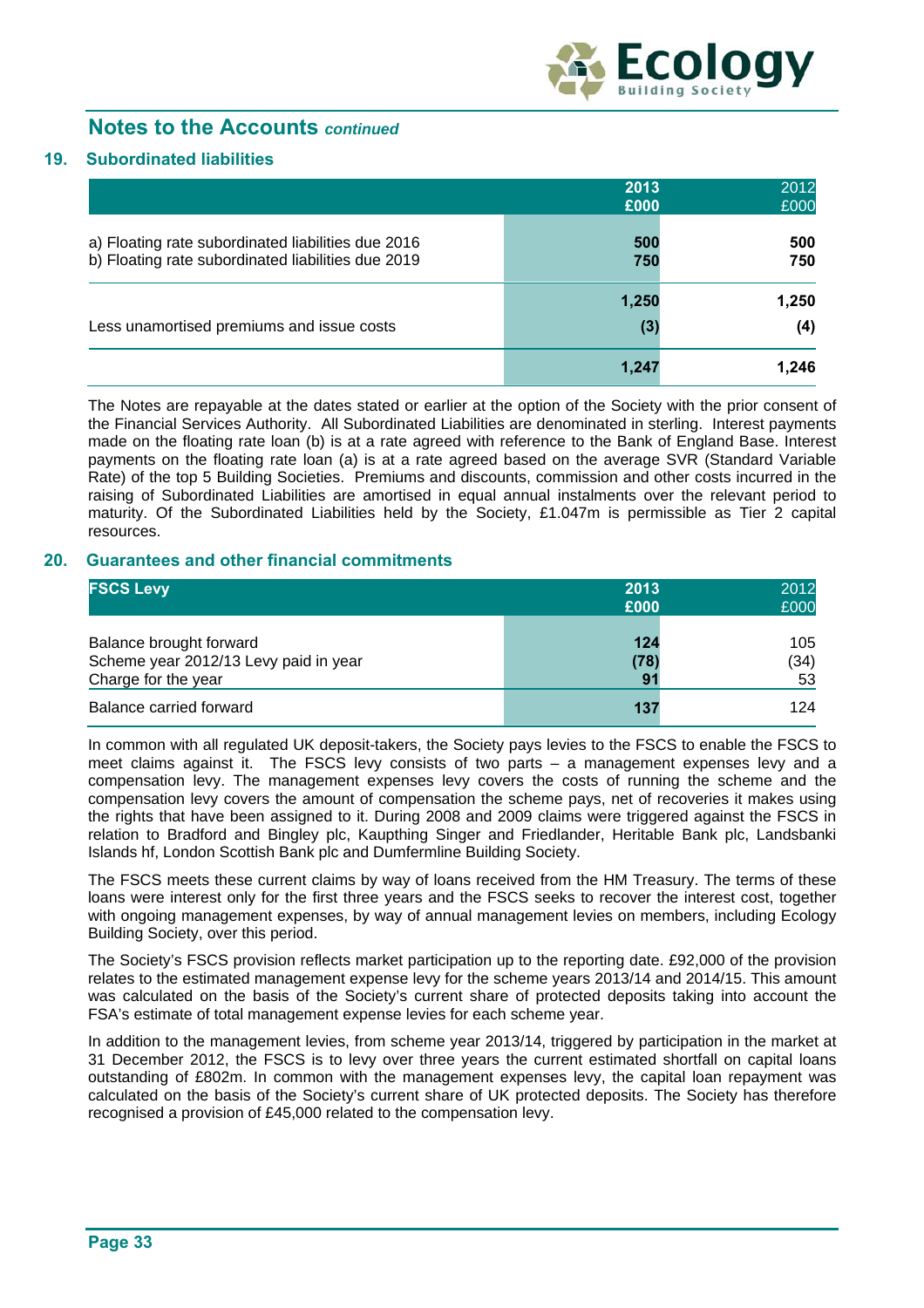

#### **21. Financial risk management**

The main financial risks arising from the Society's activities are interest rate risk, credit risk, and liquidity risk. The Board reviews and agrees policies for managing each of these risks, and these are summarised below.

#### *Interest rate risk*

The Society is exposed to movements in interest rates reflecting the mismatch between the dates on which interest is receivable on assets and interest payable on liabilities are next reset to market rates. The Society perceives this risk as being minimal.

#### *Interest rate risk exposure*

The following table summarises the repricing mismatches as at 31 December 2013. Items are allocated to time bands by reference to the earlier of the next interest rate repricing date and the maturity date.

| At 31 December 2013                                                                                                        | 3 months<br>or less<br>£000 | More than<br>3 months<br>but less<br>than 6<br>months<br>£000 | <b>More than</b><br><b>6 months</b><br>but less<br>than<br>1 year<br>£000 | <b>More than</b><br>1 year<br>but less<br>than<br>5 years<br>£000 | Non-<br><b>interest</b><br>bearing<br>£000 | <b>Total</b><br>£000             |
|----------------------------------------------------------------------------------------------------------------------------|-----------------------------|---------------------------------------------------------------|---------------------------------------------------------------------------|-------------------------------------------------------------------|--------------------------------------------|----------------------------------|
| <b>Assets</b><br>Liquid assets<br>Loans and advances to customers<br>Other assets                                          | 26,328<br>83,250<br>10      | 10,041                                                        | 2,500                                                                     | 1,000<br>145                                                      | 73<br>1,454                                | 39,942<br>83,250<br>1,609        |
|                                                                                                                            | 109,588                     | 10,041                                                        | 2,500                                                                     | 1,145                                                             | 1,527                                      | 124,801                          |
| <b>Liabilities</b><br>Shares and amounts owed to<br>customers<br>Other liabilities<br>Subordinated liabilities<br>Reserves | 115,819<br>747              | 500                                                           |                                                                           |                                                                   | 739<br>621<br>6,375                        | 116,558<br>621<br>1,247<br>6,375 |
|                                                                                                                            | 116,566                     | 500                                                           |                                                                           |                                                                   | 7,735                                      | 124,801                          |
| Interest rate sensitivity gap                                                                                              | (6,978)                     | 9,541                                                         | 2,500                                                                     | 1,145                                                             | (6, 208)                                   |                                  |
| Cumulative gap                                                                                                             | (6,978)                     | 2,563                                                         | 5,063                                                                     | 6,208                                                             |                                            |                                  |
| At 31 December 2012                                                                                                        |                             |                                                               |                                                                           |                                                                   |                                            |                                  |
| <b>Assets</b><br>Liquid assets<br>Loans and advances to customers<br>Other assets                                          | 21,140<br>77,339<br>10      | 4,994                                                         | 4,500                                                                     | 50<br>164                                                         | 61<br>1,473                                | 30,745<br>77,339<br>1,647        |
|                                                                                                                            | 98,489                      | 4,994                                                         | 4,500                                                                     | 214                                                               | 1,534                                      | 109,731                          |
| <b>Liabilities</b><br>Shares and amounts owing to<br>customers                                                             | 101,255                     |                                                               |                                                                           |                                                                   | 669                                        | 101,924                          |
| Other liabilities<br>Subordinated liabilities                                                                              | 746                         | 500                                                           |                                                                           |                                                                   | 588                                        | 588<br>1,246                     |
| Reserves                                                                                                                   |                             |                                                               |                                                                           |                                                                   | 5,973                                      | 5,973                            |
|                                                                                                                            | 102,001                     | 500                                                           |                                                                           | L,                                                                | 7,230                                      | 109,731                          |
| Interest rate sensitivity gap                                                                                              | (3, 512)                    | 4,494                                                         | 4,500                                                                     | 214                                                               | (5,696)                                    |                                  |
| Cumulative gap                                                                                                             | (3, 512)                    | 982                                                           | 5,482                                                                     | 5,696                                                             |                                            |                                  |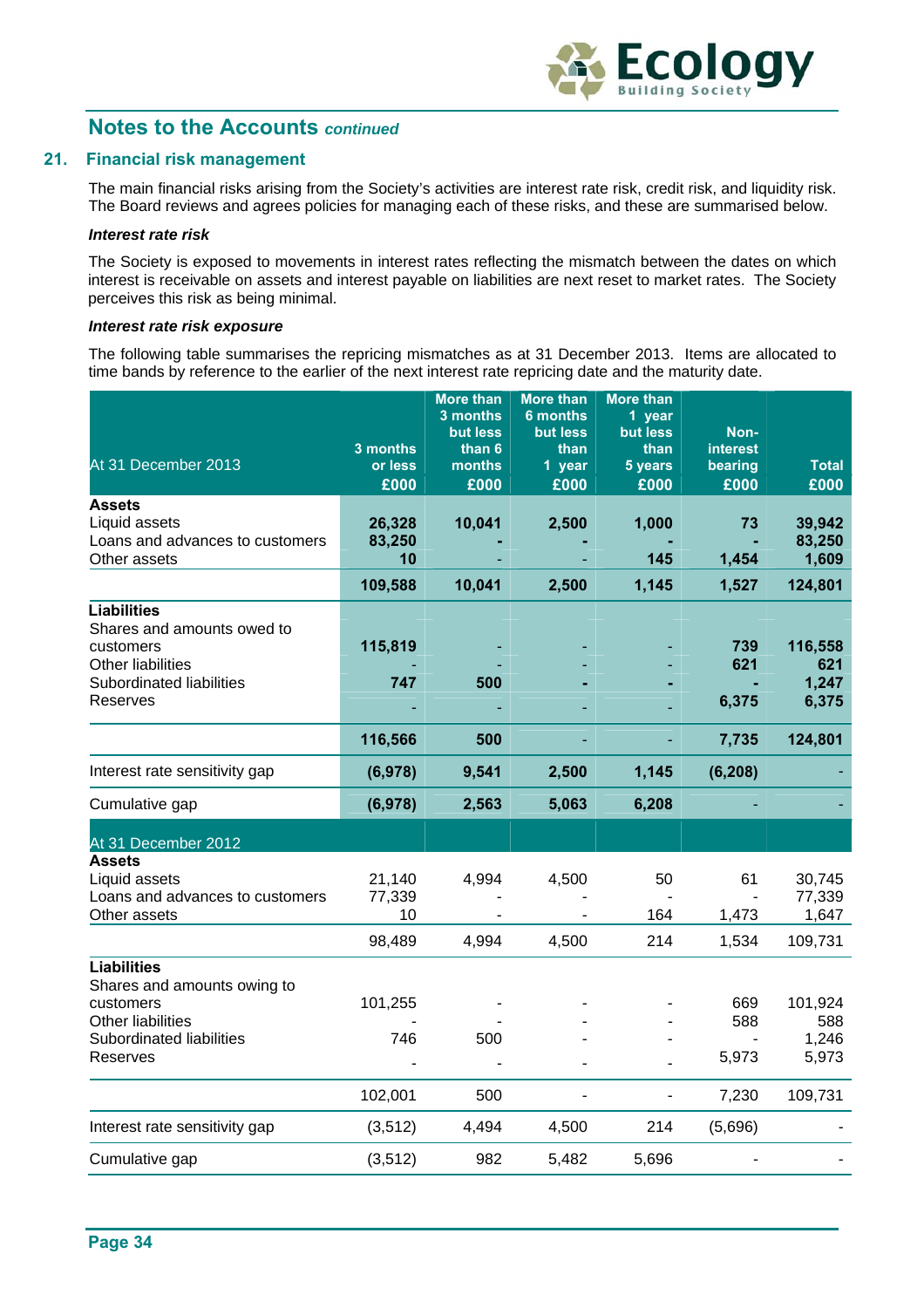

#### **21. Financial risk management** *continued*

Other assets include fixed assets, investments and prepayments and accrued income. Other liabilities include accruals and deferred income.

#### *Credit risk*

All loan applications are assessed with reference to the Society's Lending Policy. Changes to Policy are approved by the Board and the approval of loan applications is mandated. The Board is responsible for approving treasury counterparties.

#### *Liquidity risk*

The Society's Policy is to maintain sufficient liquid resources to cover cash flow imbalances and fluctuations in funding to retain full public confidence in the solvency of the Society and to enable the Society to meet its financial obligations. This is achieved through maintaining a prudent level of liquid assets, and through control of the growth of the business. The Society's liquid assets are currently entirely composed of retail funds, without recourse to wholesale funding. As a prudent measure in light of the "credit crunch", the maturity profile of the Society's liquid assets has been shortened, and a wider range of counterparties among banks and building societies has been adopted. The Society completes an Individual Liquidity Systems Assessment (ILSA) each year and this assessment of liquidity systems and controls is reviewed in detail, and approved, by the Board.

#### **22. General reserves**

|                                                       | 2013<br>£000 | 2012<br>£000 |
|-------------------------------------------------------|--------------|--------------|
| At beginning of year<br>Profit for the financial year | 5,973<br>402 | 5,514<br>459 |
| At end of year                                        | 6,375        | 5,973        |

#### **23. Pensions**

The amount charged during the year for individual pension schemes in respect of staff was £48,863 (2012: £47,810). There were no contributions owing to these schemes at 31 December 2013. (2012: £nil).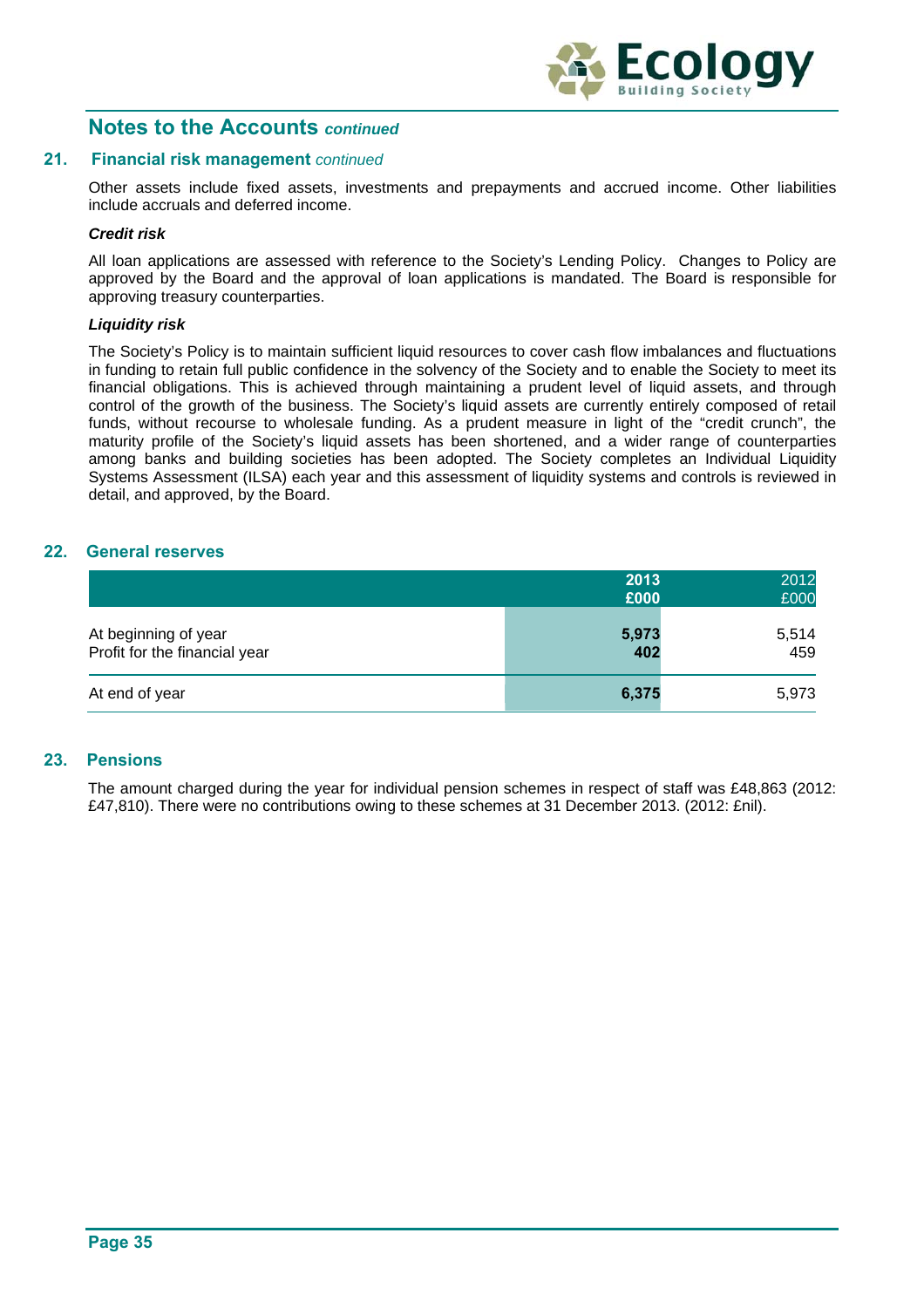

# **Annual Business Statement**

*Year ended 31 December 2013* 

#### **1 Statutory percentages**

|               | Statutory<br>limit | At 31 December<br>2013<br>$\%$ | At 31 December<br>2012<br>% |
|---------------|--------------------|--------------------------------|-----------------------------|
| Lending limit | 25.00              | 12.52                          | 13.36                       |
| Funding limit | 50.00              | 6.03                           | 5.35                        |

The above percentages have been calculated in accordance with the provisions of the Building Societies Act 1986.

The lending limit measures the proportion of business assets not in the form of loans fully secured on residential property.

The funding limit measures the proportion of shares and borrowings not in the form of shares held by individuals.

The statutory limits are as prescribed by the Building Societies Act 1986 and ensure that the principal purpose of a building society is that of making loans which are secured on residential property and are funded substantially by members.

#### **2 Other percentages**

|                                                            | 2013<br>% | 2012  |
|------------------------------------------------------------|-----------|-------|
| Gross capital as a percentage of shares and borrowings     | 6.37      | 6.98  |
| Free capital as a percentage of shares and borrowings      | 5.29      | 5.74  |
| Liquid assets as a percentage of shares and borrowings     | 34.27     | 30.16 |
| Profit after taxation as a percentage of mean total assets | 0.34      | 0.43  |
| Management expenses as a percentage of mean total assets   | 1.36      | 1.45  |

Gross capital represents the general reserves and subordinated liabilities. Of the subordinated liability shown on the balance sheet £1.047m is classed as capital.

Free capital represents the gross capital less tangible fixed assets plus general mortgage loss provision as shown in the balance sheet.

Shares and borrowings represent the total of shares and amounts owed to other customers, including accrued interest.

Liquid assets are taken from the items so named in the balance sheet.

The profit after taxation is the profit for the year as shown in the income and expenditure account.

Management expenses are the administrative expenses plus depreciation and amortisation for the year as shown in the income and expenditure account.

Mean total assets are the average of the 2013 and 2012 total assets.